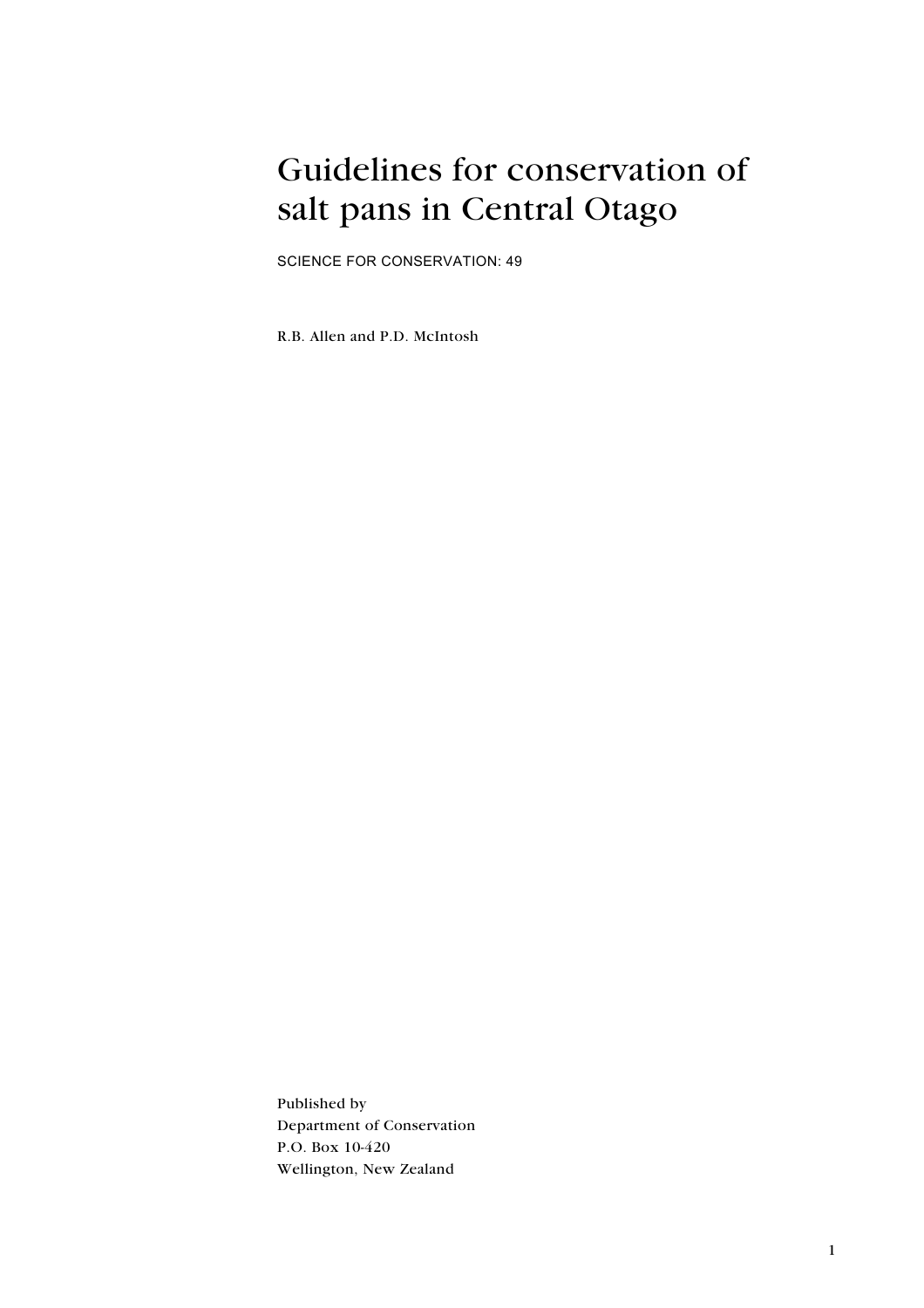Science for Conservation presents the results of investigations contracted to science providers outside the Department of Conservation. Reports are subject to peer review within and outside the Department.

 $@$  May 1997, Department of Conservation

ISSN 1173-2946 ISBN 0-478-01897-5

This publication originated from work done under Department of Conservation contract 1990 carried out by R.B. Allen and P.D. McIntosh, Landcare Research New Zealand Ltd, Private Bag 1930, Dunedin. It was approved for publication by the Director, Science and Research Division, Department of Conservation, Wellington.

Cataloguing-in-Publication data

 Allen, R. B. (Ralph Bradley), 1948– Guidelines for conservation of salt pans in Central Otago / R.B. Allen and P.D. McIntosh. Wellington, N.Z. : Dept. of Conservation, 1997. 1 v. ; 30 cm. (Science for conservation, 1173-2946 ; 49.) Includes bibliographical references. ISBN 0478018975 1. Salt pans (Geology)- -New Zealand- -Central Otago District. 2. Ecological surveys- -New Zealand- -Central Otago District. I. McIntosh, P. D. (Peter Douglas), 1950– II. Title. III. Series: Science for conservation (Wellington, N.Z.) ; 49. 574.5265099394 20 zbn97-045248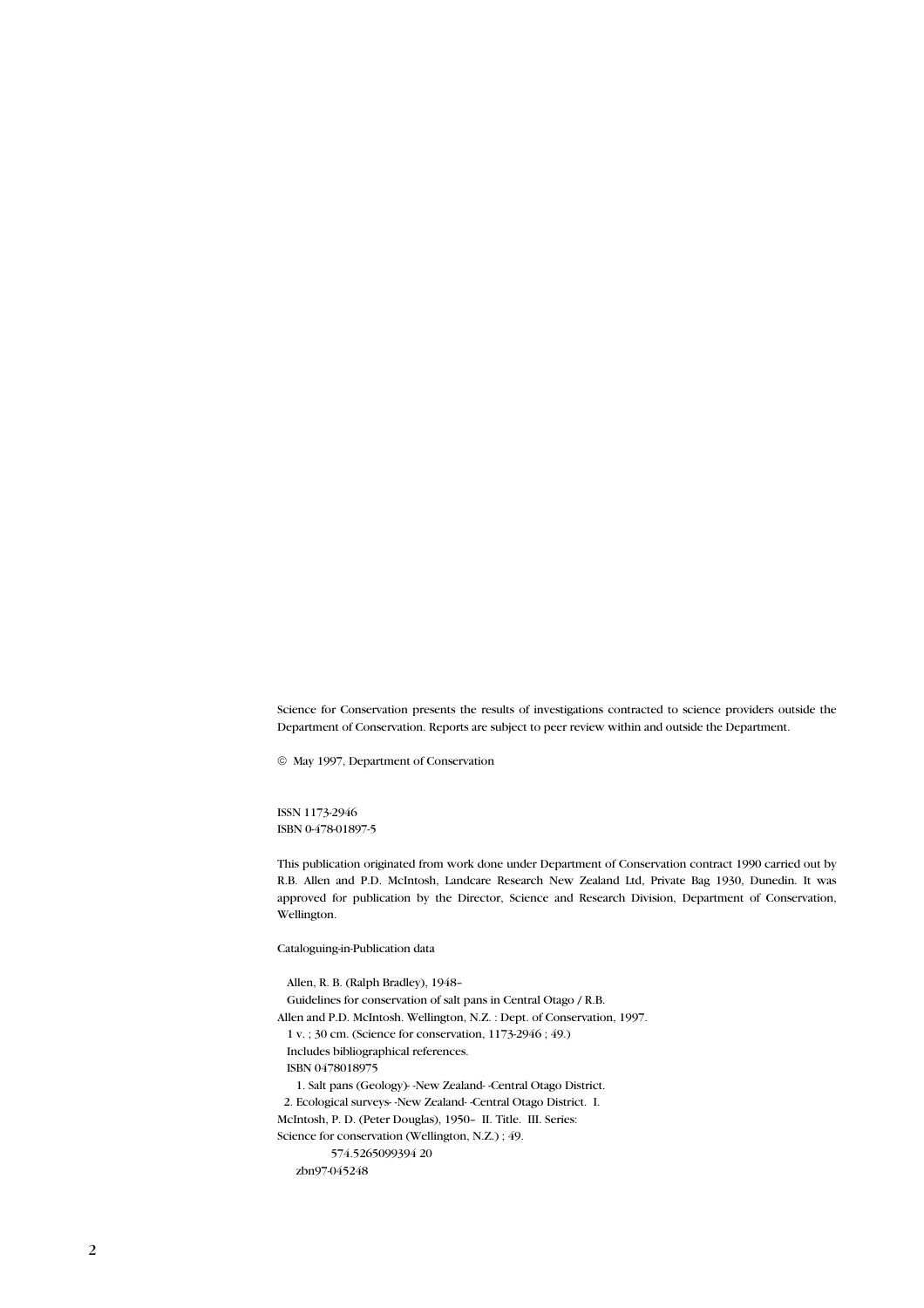### **CONTENTS**

|    | Abstract                                                           | 5              |
|----|--------------------------------------------------------------------|----------------|
| 1. | Introduction                                                       | 5              |
| 2. | Methods                                                            | 6              |
| 3. | Results                                                            | 7              |
|    | Salt pans and their biophysical characteristics<br>3.1             | $\overline{7}$ |
|    | Plant communities<br>3.2                                           | 12             |
|    | Vertebrate and invertebrate fauna<br>3.3                           | 13             |
|    | Rank for biological conservation value<br>3.4                      | 15             |
|    | Immediate and potential threats<br>3.5                             | 16             |
|    | Summarised descriptions of salt pans<br>3.6                        | 17             |
| 4. | Discussion and conclusions                                         | 41             |
|    | Immediate action required to protect threatened areas<br>4.1       | 41             |
|    | 4.2<br>Management procedures for long-term protection of salt pans | 41             |
|    | 4.2.1<br>Soil management                                           | 41             |
|    | 4.2.2<br>Vegetation management                                     | 42             |
|    | 4.2.3<br>Monitoring                                                | 43             |
|    | Potential for restoration to likely 1840 condition<br>4.3          | 43             |
|    | 4.4<br>Potential as sites for recovery programmes                  | 43             |
| 5. | Recommendations                                                    | 43             |
| 6. | Acknowledgements                                                   | 45             |
| 7. | References                                                         | 46             |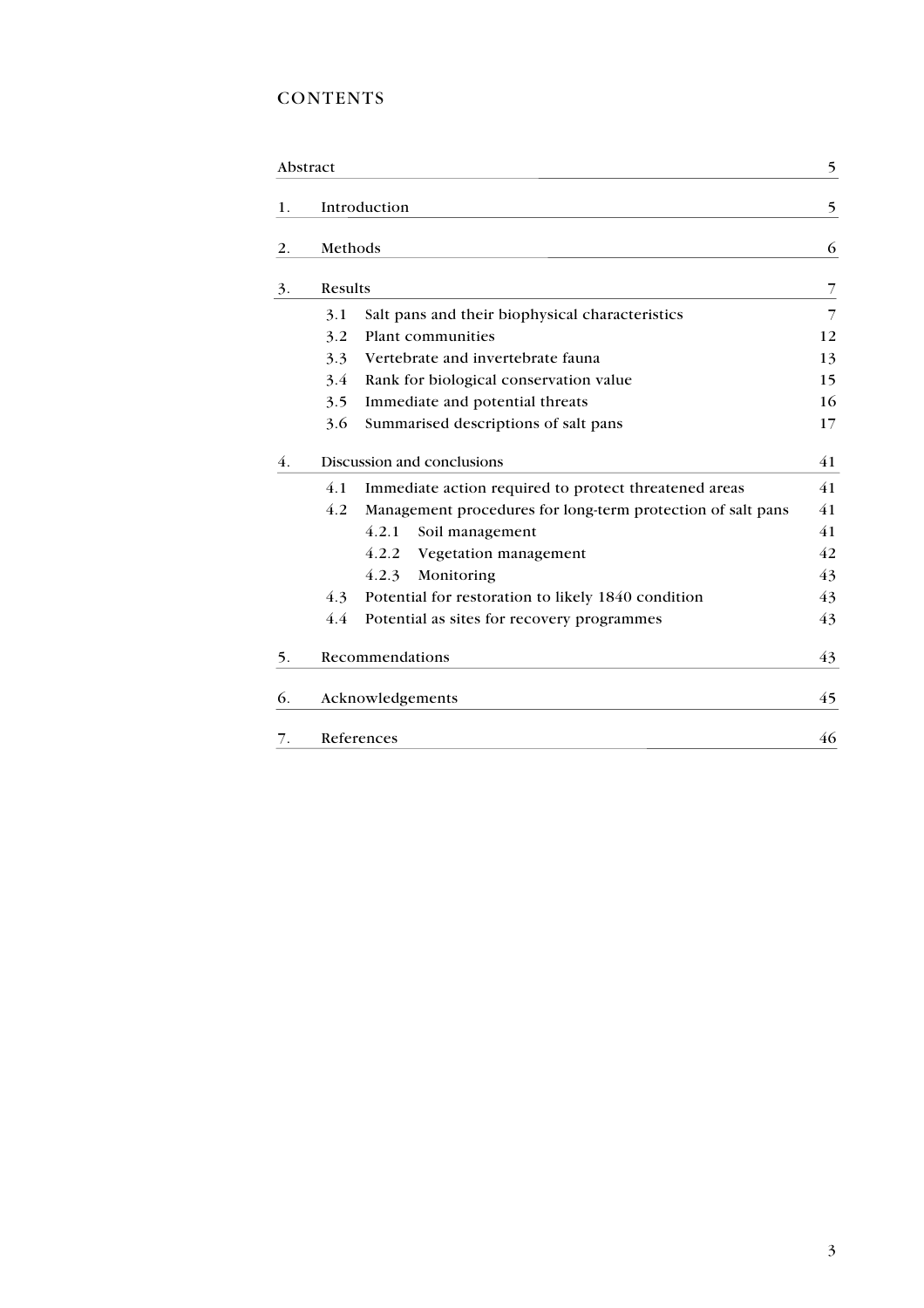## Abstract

The Department of Conservation requested a summary of the distribution and biophysical characteristics of known Central Otago salt pans, an appraisal of the rarity of habitat and biota represented and the degree of threat to each site, and site-by-site descriptions and guidelines for conservation management.

Twenty-four salt pan sites are described and ranked. There are seven sites of major importance for biological conservation, and a further nine of moderate importance. Some adjustments in management, and monitoring of the results, are required for their protection.

The seven major sites should be formally protected. Irrigation, cultivation, direct drilling, oversowing, fertiliser application and fire should be avoided. Cattle and vehicles should be excluded, and sheep from areas with seasonally wet soils. The effects of grazing and trampling should be monitored on the seven highest ranked sites. Erosion should be monitored at the Chapman Road and Chatto Creek sites. Aggressive exotic perennial weeds should be eradicated. *Plantago coronopus*, exotic *Puccinellia* species and *Hordeum* species should be prevented from establishing where absent. Buffer zones of short sparse vegetation should be used to reduce fire risk. Soil physical and chemical properties associated with important native plant species should be determined. Detailed soil and vegetation surveys should be undertaken on the five top-ranked sites which lack them. The use of GIS should be considered for plotting existing information and recording changes. Faunal surveys should be undertaken to the same standard for all the sites. Conservation management of threatened plant species should be restricted to their present sites until plantsoil relationships are better understood. This report should be revised within five years to take account of new and improved information gained in the interim.

## 1. Introduction

Saline and alkaline soils are commonly known as salt pans. For the purpose of this report they are defined as sites with saline (conductivity  $>400 \mu S$ ) or alkaline (pH >7.0) soil horizons, or supporting flora and/or fauna known to be halophytic. They formerly covered more than 40 000 ha of semi-arid land in the Maniototo basin, mid-Manuherikia Valley, and upper Clutha Valley (Raeside & Cutler 1966; Leamy & Saunders 1967; Orbell 1974). Mining, cultivation and irrigation have reduced the area of these soils to less than 100 ha. There are about 30 sites remaining in Central Otago (McIntosh *et al*. 1990, 1992). Although they have not been cultivated, all have been grazed, most have also been modified by influences such as erosion and application of fertiliser, and some by irrigation. Most are dominated by exotic plant species, and some have no native plant species at all.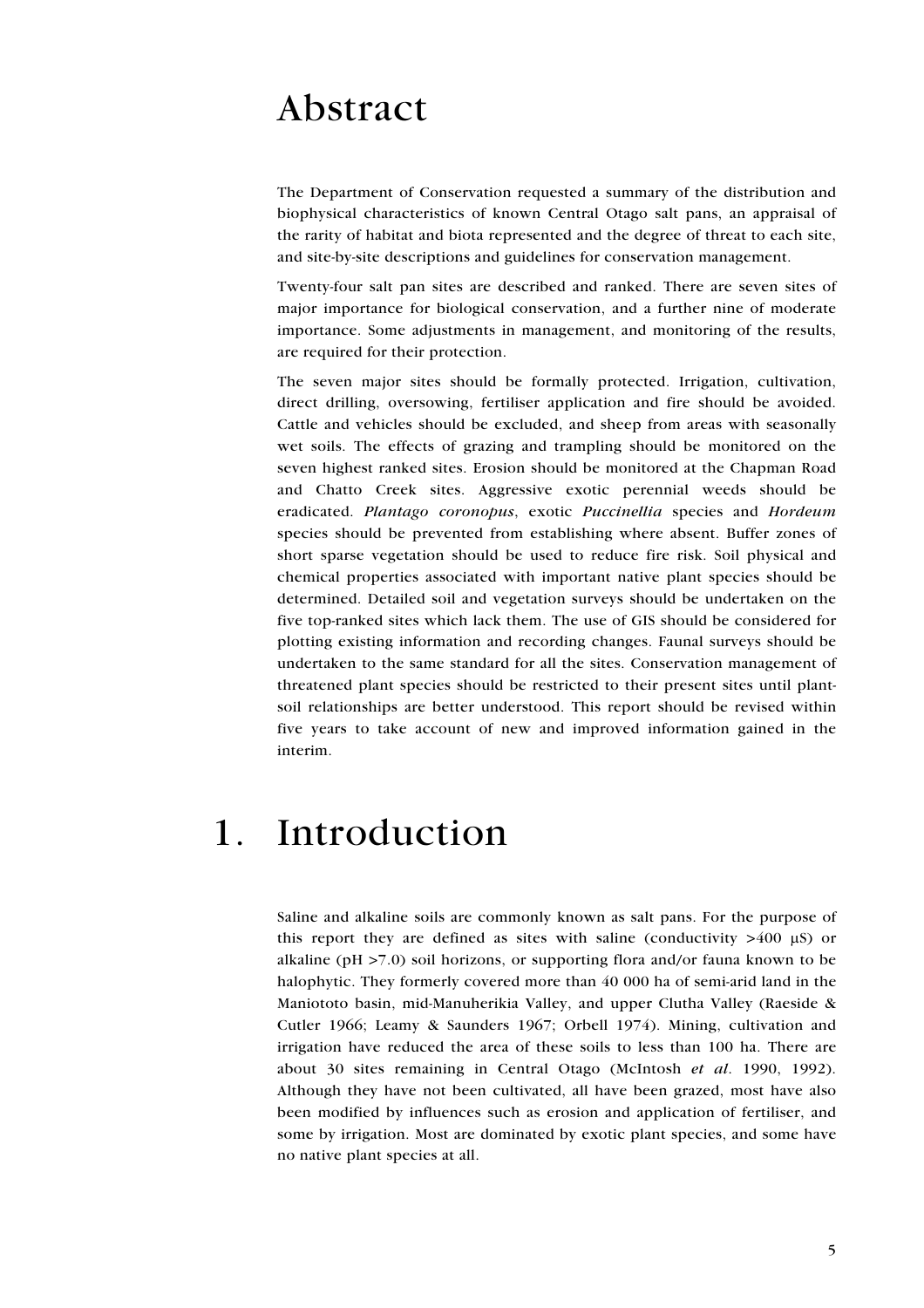Of the few native plants that are found on inland saline soils, almost all also occur in salt marsh and related communities on the coast, for example *Sarcocornia quinqueflora*, *Apium prostratum*, *Selliera* cf. *microphylla* (col.) and *Atriplex buchananii*. The exception is *Lepidium kirkii*, a small cress considered endangered (Cameron *et al*. 1993) and known only from about 200 plants at six localities in Central Otago (Allen 1992).

Most salt pans are now surrounded by non-saline agricultural land that has little or no indigenous character. However, a few are adjacent to non-saline land that still supports plant species representative of the pre-European flora. Many of these species are now absent from most of the region, and some are considered nationally threatened (Cameron *et al*. 1993). Despite modifications (e.g., by grazing and erosion), these areas are considered to be extremely important for conservation of the indigenous ecosystems of semi-arid Central Otago (e.g., Ward *et al*. 1987; Allen & McIntosh 1993, 1994).

Information on the soils and biota of salt pans is scattered through several reports and publications. These vary considerably in the detail of their records of the flora and/or fauna, the comprehensiveness of their descriptions of the vegetation and soils, and the degree to which they deal with conservation management. The present report integrates existing information on the distribution and biophysical characteristics of Central Otago salt pans. It provides a basis for assessing conservation needs and guidelines for conservation management.

The report tabulates information on the known salt pans and summarises their key characteristics, threats, and management requirements. It also provides a site-by-site inventory of salt pans, integrating the tabulated information for each site in turn.

## 2. Methods

- 1. Compile list of all known salt pans.
- 2. Tabulate key physical information for each site.
- 3. Compile lists of:
	- (a) soil characteristics,
	- (b) flora and plant communities,
	- (c) plant species that are notable, threatened, or of restricted distribution,
	- (d) invertebrate and vertebrate fauna, where information exists.
- 4. Rank sites in order of importance for biological conservation on the basis of representativeness, diversity, and rarity.
- 5. Assess immediate and potential threats.
- 6. Recommend immediate action, if required, for protection of threatened areas.
- 7. Recommend management procedures for the long-term protection of salt pans both within and outside the DoC estate.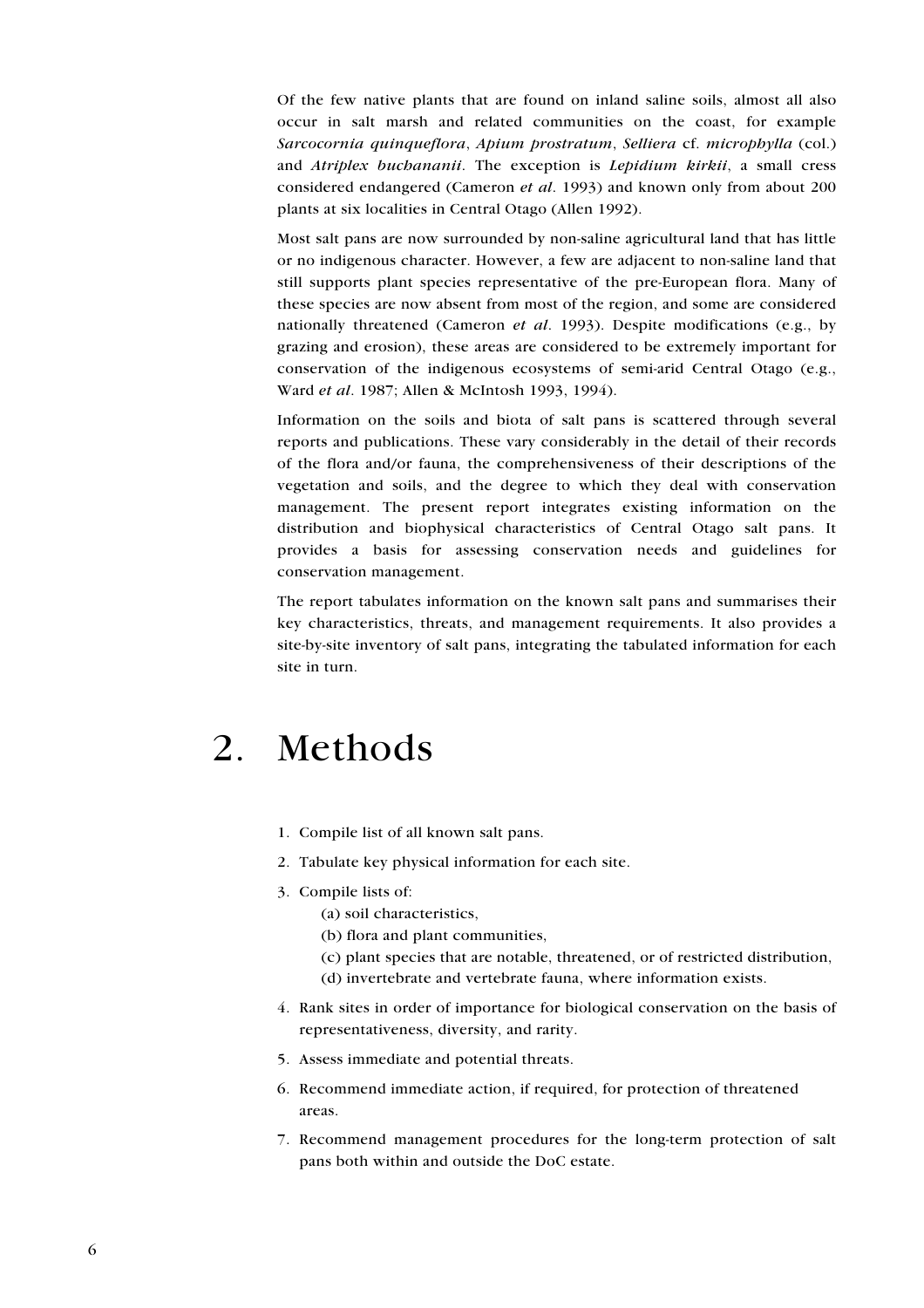# 3. Results

### 3.1 SALT PANS AND THEIR BIOPHYSICAL C H A R A C T E R I S T I C S

The salt pans of Central Otago and their biophysical characteristics are listed in tables 1 – 4.

| <b>SITE</b> | <b>REGISTER NO.</b> | <b>NAME</b>         | <b>GRID REFERENCE</b> | <b>STATUS</b> |
|-------------|---------------------|---------------------|-----------------------|---------------|
|             | SS1CO               | Pisa Flats          | NZMS 260 G41 163790   | MA            |
| 2           | SS <sub>4</sub> CO  | Nevis Road          | NZMS 260 F42 072570   | B             |
| 3           | SS <sub>5</sub> CO  | Chapman Road        | NZMS 260 G42 252435   | B             |
| 4           | SS <sub>6</sub> CO  | Manorburn           | NZMS 260 G42 239432   | <b>DoC</b>    |
| 5           | SS7CO               | Springvale Junction | NZMS 260 G42 295503   | B             |
| 6           | SS <sub>8</sub> CO  | Chatto Creek        | NZMS 260 G42 360578   | B             |
|             | SS <sub>9</sub> CO  | Galloway No 1       | NZMS 260 G42 338496   | $_{\rm CC}$   |
| 8           | <b>SS10CO</b>       | Moa Creek           | NZMS 260 G42 436488   | B             |
| 9           | SS11CO              | Patearoa            | NZMS 260 H42 714390   | <b>OSC</b>    |
| 10          | SS12CO              | Belmont             | NZMS 260 H42 681425   | CC            |
| 11          | SS13CO              | Wilsons Road        | NZMS 260 H42 735486   | B             |
| 12          | SS14CO              | Lindis Pass         | NZMS 260 G40 338950   | B             |
| 13          | SS15CO              | Sutton Lagoon       | NZMS 260 H43 833113   | B             |
| 14          | <b>SS16CO</b>       | Sutton Salt Lake    | NZMS 260 H43 825106   | <b>SR</b>     |
| 15          | <b>SS18CO</b>       | Carlowie No 2       | NZMS 260 H41 626805   | B             |
| 16          | <b>SS19CO</b>       | Blackstone No 2     | NZMS 260 H41 595770   | B             |
| 17          | <b>SS20CO</b>       | Whiteface           | NZMS 260 H41 534688   | B             |
| 18          | SS21CO              | Rockdale            | NZMS 260 G42 366589   | B             |
| 19          | SS22CO              | Dunard              | NZMS 260 G42 301555   | B             |
| 20          | SS <sub>23</sub> CO | Blackmans           | NZMS 260 G42 170457   | B             |
| 21          | SS24CO              | Conroys             | NZMS 260 G42 213406   | <b>DoC</b>    |
| 22          | SS25CO              | Patricks            | NZMS 260 G42 227410   | B             |
| 23          | SS26CO              | <b>Butchers Dam</b> | NZMS 260 G42 234397   | CA            |
| 24          |                     | Galloway No 2       | NZMS 260 G42 349500   | $_{\rm CC}$   |

TABLE 1. CENTRAL OTAGO SALT PAN SITES.

Site numbers, Register number (McIntosh *et al*. 1990, 1992), names (after McIntosh *et al*. 1990, 1992; Galloway No 2 of Hewitt & Balks 1988, McIntosh 1989, Fagan & Pillai 1992; Manorburn = Gilberts Gully of Patrick 1989), locations and protected status (MA = informal management agreement, DoC = DoC owned, CA = Conservation Area, CC = Conservation Covenant, OSC = QE II Trust Open Space Covenant, SR = Scenic Reserve).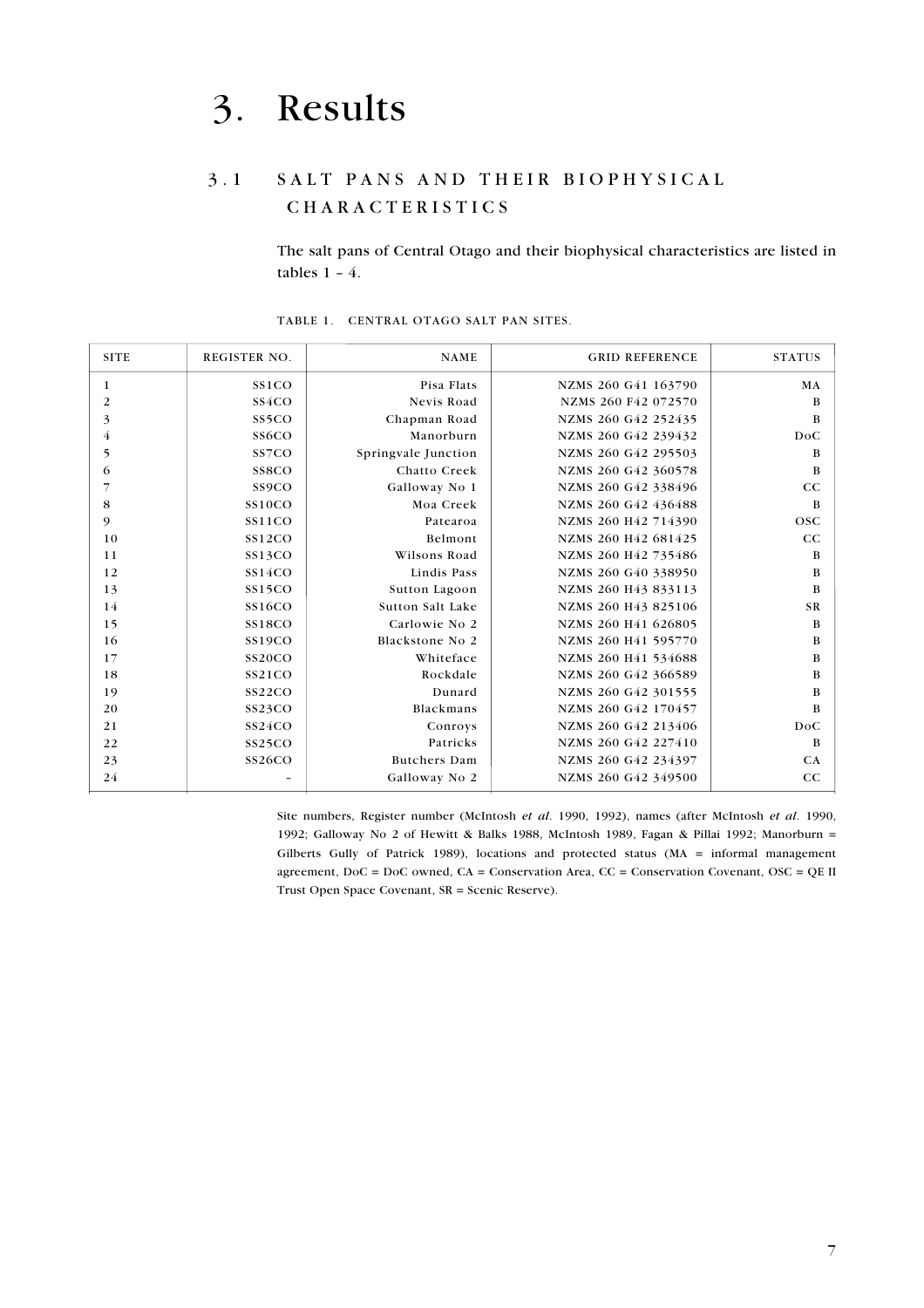| <b>SITE</b>         | AREA (ha) | ALTITUDE (m) | SLOPE (E)        | <b>ASPECT</b>          | RAINFALL (mm) |
|---------------------|-----------|--------------|------------------|------------------------|---------------|
| Pisa Flats          | 15        | 200          | 0B15             | flat-E                 | 500           |
| Nevis Road          | 0.5       | 340          | 18               | <b>SE</b>              | 500           |
| Chapman Road        | 1         | 150          | 3                | NW                     | 350           |
| Manorburn           | 4         | 170          | 0 <sub>B</sub> 5 | $\mathbf{N}\mathbf{W}$ | 350           |
| Springvale Junction | 2         | 215          | 0B15             | S                      | 350           |
| Chatto Creek        | 5         | 245          | 0B20             | W                      | 400           |
| Galloway No 1       | 2         | 180          | 15               | N                      | 400           |
| Moa Creek           | 1         | 455          | 0B10             | W                      | 455           |
| Patearoa            | 20        | 395          | 0B15             | N                      | 500           |
| Belmont             | 28        | 395          | 0 <sub>B</sub> 5 | flat-E                 | 400           |
| Wilsons Road        | 1         | 395          | $\mathbf{0}$     | flat                   | 395           |
| Lindis Pass         | 0.5       | 335          | 18               | W                      | 550           |
| Sutton Lagoon       | 0.5       | 240          | flat             | flat                   | 600           |
| Sutton Salt Lake    | 4         | 240          | flat             | flat                   | 600           |
| Carlowie No 2       | 6         | 520          | 14               | NW                     | 500           |
| Blackstone No 2     | 1         | 450          | 25               | NW                     | 500           |
| Whiteface           | 5         | 420          | 12               | NW                     | 500           |
| Rockdale            |           | 270          | 5                | S                      | 400           |
| Dunard              | 0.5       | 330          | flat             | flat                   | 400           |
| Blackmans           | 1         | 320          | $0 - 10$         | flat-NW                | 400           |
| Conroys             | 1         | 280          | 8                | NW                     | 400           |
| Patricks            | 0.5       | 300          | 6                | NW                     | 400           |
| <b>Butchers</b> Dam | 1         | 300          | 3                | $\mathbf{N}\mathbf{W}$ | 400           |
| Galloway No 2       | 15        | 220          | 0B20             | NW                     | 400           |

#### TABLE 2. SITE PHYSICAL CHARACTERISTICS.

TABLE 3. SOIL CHARACTERISTICS<sup>1</sup>.

| <b>SITE</b>   | REFERENCE <sup>2</sup> | <b>DEPTH</b><br>(cm) | pH  | <b>CONDUCTIVITY</b><br>$(\mu S)$ | CLASSIFICATION <sup>3</sup>      |
|---------------|------------------------|----------------------|-----|----------------------------------|----------------------------------|
| Pisa Flats    | a, b                   | 0B0.5                | 7.3 | 240                              | Alkaline Immature Semiarid Soils |
|               |                        | 0.5B22               | 8.5 | 190                              | plus                             |
|               |                        | 22B45                | 8.5 | 160                              | Saline Immature Semiarid Soil    |
|               |                        | 45B50                | 8.6 | 180                              | inclusions                       |
|               |                        | 50B70                | 8.0 | 120                              |                                  |
| Nevis Road    | $\mathbf b$            | 0B15                 | 7.1 | 1800                             | Saline Immature Semiarid Soil    |
|               |                        | 15B45                | 8.5 | 590                              |                                  |
|               |                        | 45B90                | 8.2 | 1300                             |                                  |
| Chapman Road  | $\mathbf b$            | 0B10                 | 8.6 | 9300                             | Saline Immature Semiarid Soil    |
|               |                        | 10B100               | 8.6 | 620                              |                                  |
| Manorburn     | $\mathbf c$            | 0B10                 | 5.9 | B                                | Typic Solonetzic Semiarid Soil   |
|               |                        | 10B20                | 7.2 | B                                |                                  |
|               |                        | 20B29                | 8.3 | B                                |                                  |
|               |                        | 29B38                | 9.0 | B                                |                                  |
|               |                        | 38B76                | 8.8 | B                                |                                  |
| Springvale    | $\mathbf b$            | 0B1                  | 6.8 | 430                              | Saline Immature Semiarid Soil    |
| Junction      |                        | 1B10                 | 8.0 | 2300                             |                                  |
|               |                        | 10B40                | 7.9 | 4000                             |                                  |
|               |                        | 40B90                | 8.1 | 2500                             |                                  |
| Chatto Creek  | $\mathbf b$            | 0 <sub>B</sub> 5     | 6.7 | 680                              | Saline Immature Semiarid Soil    |
|               |                        | 5B10                 | 4.5 | 410                              |                                  |
|               |                        | 10B30                | 4.0 | 1000                             |                                  |
| Galloway No 1 | b                      | 0B10                 | 7.0 | 1700                             | Saline Immature Semiarid Soil    |
|               |                        | 10B20                | 7.6 | 1980                             |                                  |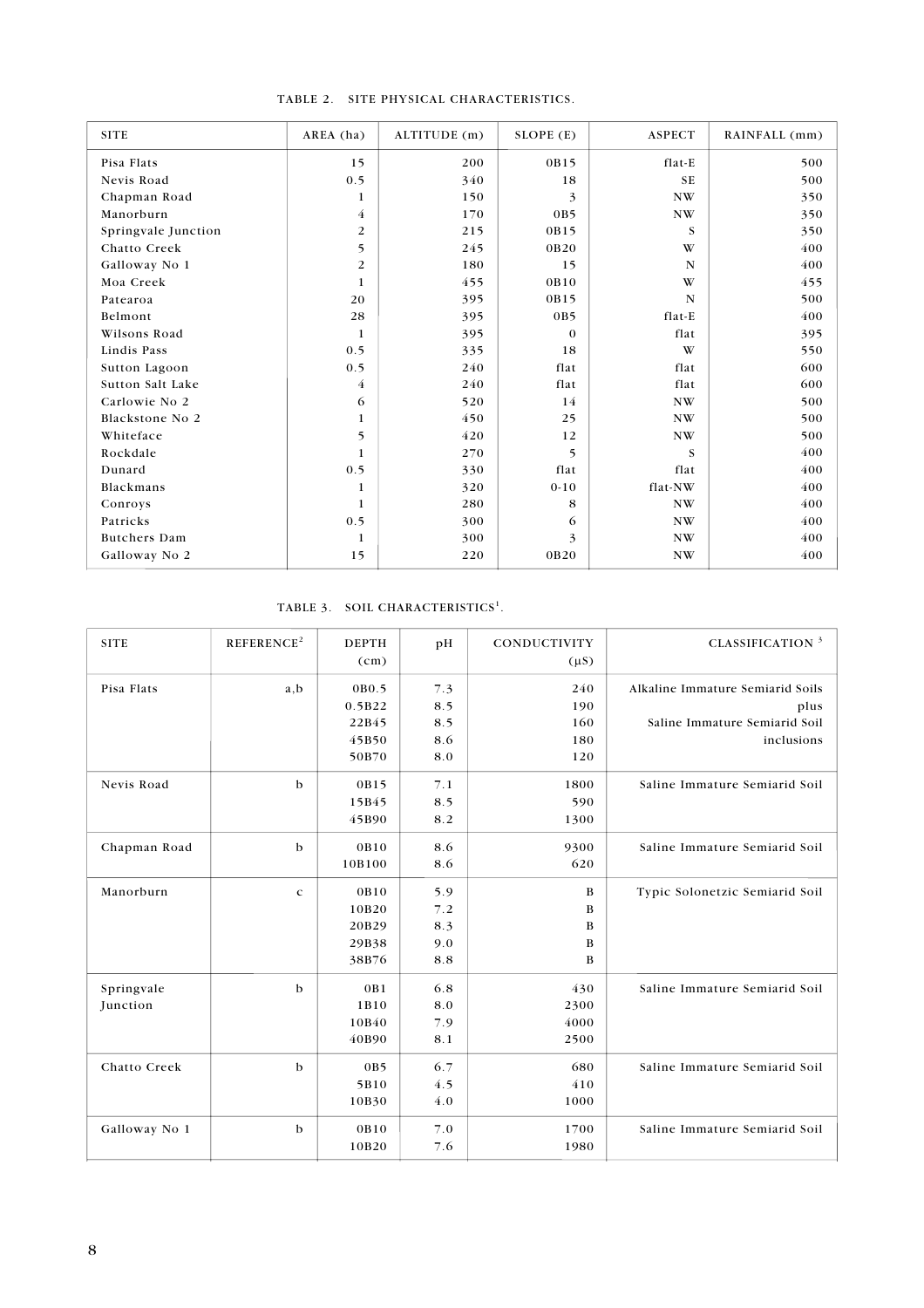| <b>SITE</b>                   | REFERENCE <sup>2</sup> | <b>DEPTH</b><br>(cm)                                         | pH                                     | CONDUCTIVITY<br>$(\mu S)$                 | <b>CLASSIFICATION</b> <sup>3</sup>                                       |
|-------------------------------|------------------------|--------------------------------------------------------------|----------------------------------------|-------------------------------------------|--------------------------------------------------------------------------|
| Moa Creek<br>(bare pan)       | d                      | 0B8<br>8B20<br>20B30<br>30B40                                | 8.6<br>9.0<br>9.7<br>9.7               | 660<br>2770<br>620<br>250                 | Saline Immature Semiarid Soil                                            |
| Moa Creek<br>(under Selliera) | d                      | 0B10<br>10B20                                                | 8.2<br>8.8                             | 1500<br>1500                              | Saline Immature Semiarid Soil                                            |
| Patearoa                      | e                      | 0B40<br>40B80<br>80B100                                      | 9.8<br>9.0<br>7.7                      | 1000<br>420<br>46                         | Saline Immature Semiarid Soil<br>plus<br>Alkaline Immature Semiarid Soil |
| Belmont                       | d                      | crust<br>0B <sub>6</sub><br>6B15<br>15B50<br>50B90<br>90B100 | 7.5<br>7.8<br>7.8<br>7.9<br>8.1<br>8.1 | 5200<br>1900<br>1400<br>780<br>570<br>400 | Saline Immature Semiarid Soil                                            |
| Wilsons Road                  | b                      | 0B20<br>20B40<br>40B70                                       | 9.4<br>9.3<br>9.5                      | 920<br>1000<br>560                        | Saline Immature Semiarid Soil                                            |
| Lindis Pass                   | b                      | 0B20<br>20B50<br>50B70                                       | 5.6<br>7.0<br>9.5                      | 27<br>82<br>140                           | Alkaline Immature Semiarid Soil                                          |
| Sutton Lagoon                 | b                      | 0B15<br>15B60<br>60B70<br>70B80                              | 6.3<br>7.7<br>7.9<br>8.2               | 230<br>380<br>170<br>160                  | Typic Fluvial Recent Soil                                                |
| Sutton Salt<br>Lake           | b                      | 0B20<br>20B40                                                | 9.1<br>9.3                             | 1500<br>1100                              | Saline Immature Semiarid Soil                                            |
| Carlowie No 2                 | f                      | 0B10<br>10B30<br>30B60<br>60B70                              | 4.2<br>7.6<br>8.2<br>10.1              | 18<br>110<br>60<br>400                    | Mottled Immature Semiarid Soil                                           |
| Blackstone No 2               | f                      | 0B18<br>18B24<br>24B45                                       | 6.9<br>8.8<br>9.9                      | 70<br>190<br>180                          | Alkaline Immature Semiarid Soil                                          |
| Whiteface                     | f                      | 0B18<br>18B46<br>46B80                                       | 5.2<br>6.5<br>8.8                      | 72<br>120<br>270                          | Alkaline Immature Semiarid Soil                                          |
| Rockdale                      | $\mathbf f$            | 0B10<br>10B40<br>40B55                                       | 6.0<br>7.8<br>10.0                     | 140<br>500<br>570                         | Alkaline Argillic Semiarid Soil                                          |
| Dunard                        | $\mathbf f$            | 0B15<br>15B35<br>35B65<br>65B70                              | 9.0<br>9.9<br>10.0<br>9.3              | 150<br>300<br>340<br>130                  | Typic Solonetzic Semiarid Soil                                           |
| Blackmans                     | $\mathbf f$            | 0 <sub>B9</sub><br>9B18<br>18B37<br>37B52<br>52B60           | 6.6<br>7.1<br>9.0<br>9.6<br>9.7        | 75<br>140<br>900<br>960<br>790            | Saline Solonetzic Semiarid Soil                                          |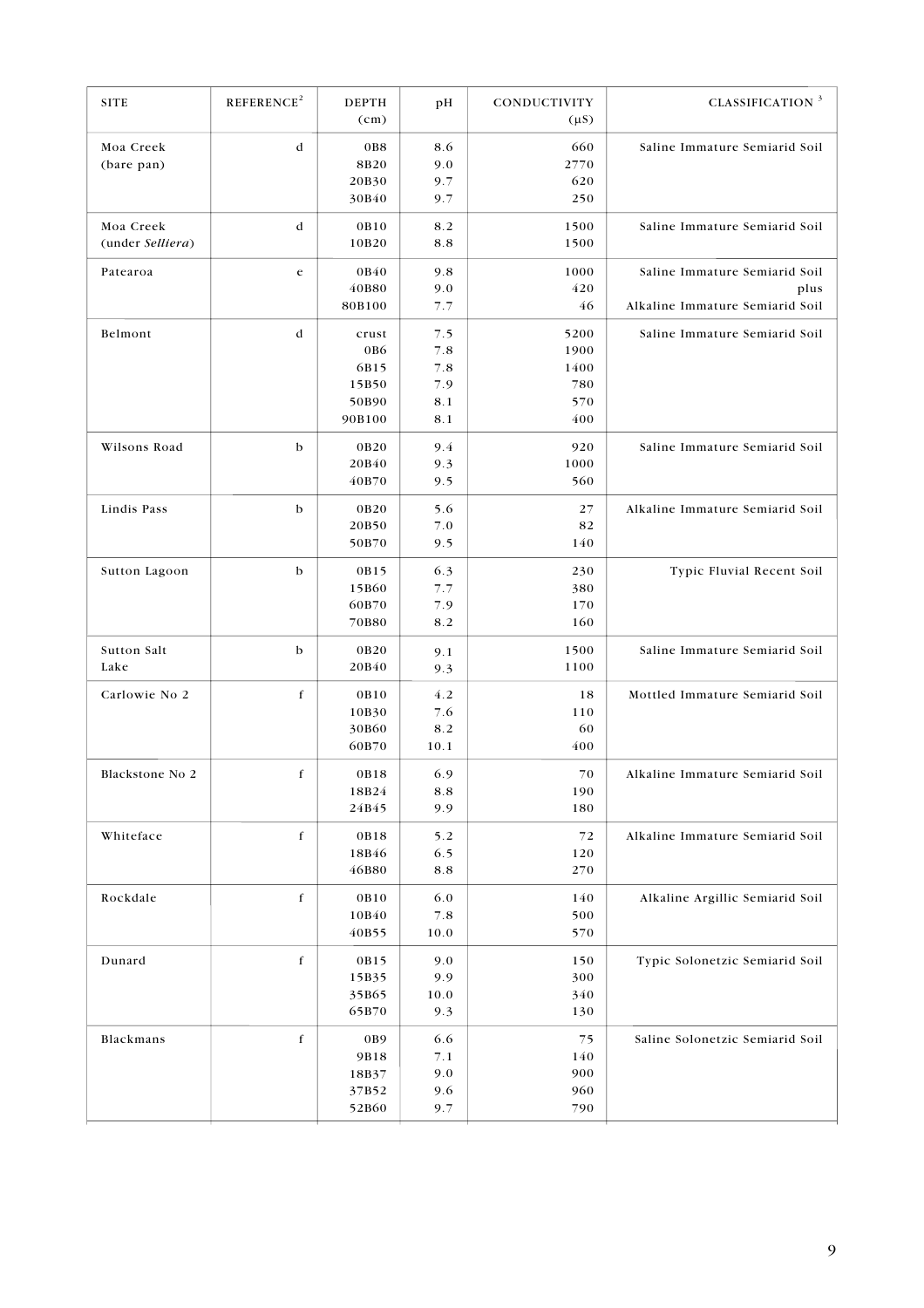| <b>SITE</b>   | REFERENCE <sup>2</sup> | <b>DEPTH</b><br>(cm)            | pH                       | CONDUCTIVITY<br>$(\mu S)$  | <b>CLASSIFICATION</b> <sup>3</sup> |
|---------------|------------------------|---------------------------------|--------------------------|----------------------------|------------------------------------|
| Conroys       | f                      | 0B10<br>10B37<br>37B52<br>52B62 | 7.3<br>8.4<br>8.6<br>8.7 | 260<br>800<br>3000<br>1600 | Saline Solonetzic Semiarid Soil    |
| Patricks      | f                      | 0B18<br>10B25<br>25B60          | 5.7<br>4.9<br>9.0        | 45<br>310<br>900           | Saline Argilllic Semiarid Soil     |
| Butchers Dam  | f                      | 0B6<br>6B20<br>20B60<br>80B95   | 5.9<br>6.8<br>8.3<br>8.1 | 78<br>120<br>470<br>530    | Alkaline Immature Semiarid Soil    |
| Galloway No 2 | f, g                   | 0B3<br>3B13<br>13B23<br>23B33   | 8.3<br>8.0<br>9.0<br>8.0 | 130<br>390<br>1700<br>2900 | Saline Immature Semiarid Soil      |

Notes:

<sup>1</sup>Only results for saline/alkaline soils are presented 2 References:

- a) Allen & McIntosh (1994)
- b) McIntosh *et al*. (1990)
- c) Soil Bureau (1968)
- d) New data collected April 1995 (PDM)
- e) Allen & McIntosh (1993)
- f) McIntosh *et al*. (1992)
- g) McIntosh (1989)

<sup>3</sup> Not all soils classified as Semiarid Soils in this table meet the requirement of having a weathered B horizon 10 cm or more thick, or a calcareous horizon. As no provision is made for saline or alkaline groups or subgroups in other soil orders such as Recent or Anthropic Soils, the key in the New Zealand Classification (Hewitt 1992) has not been strictly followed, and all soils with alkaline or saline horizons have been included in the Semiarid Soil order.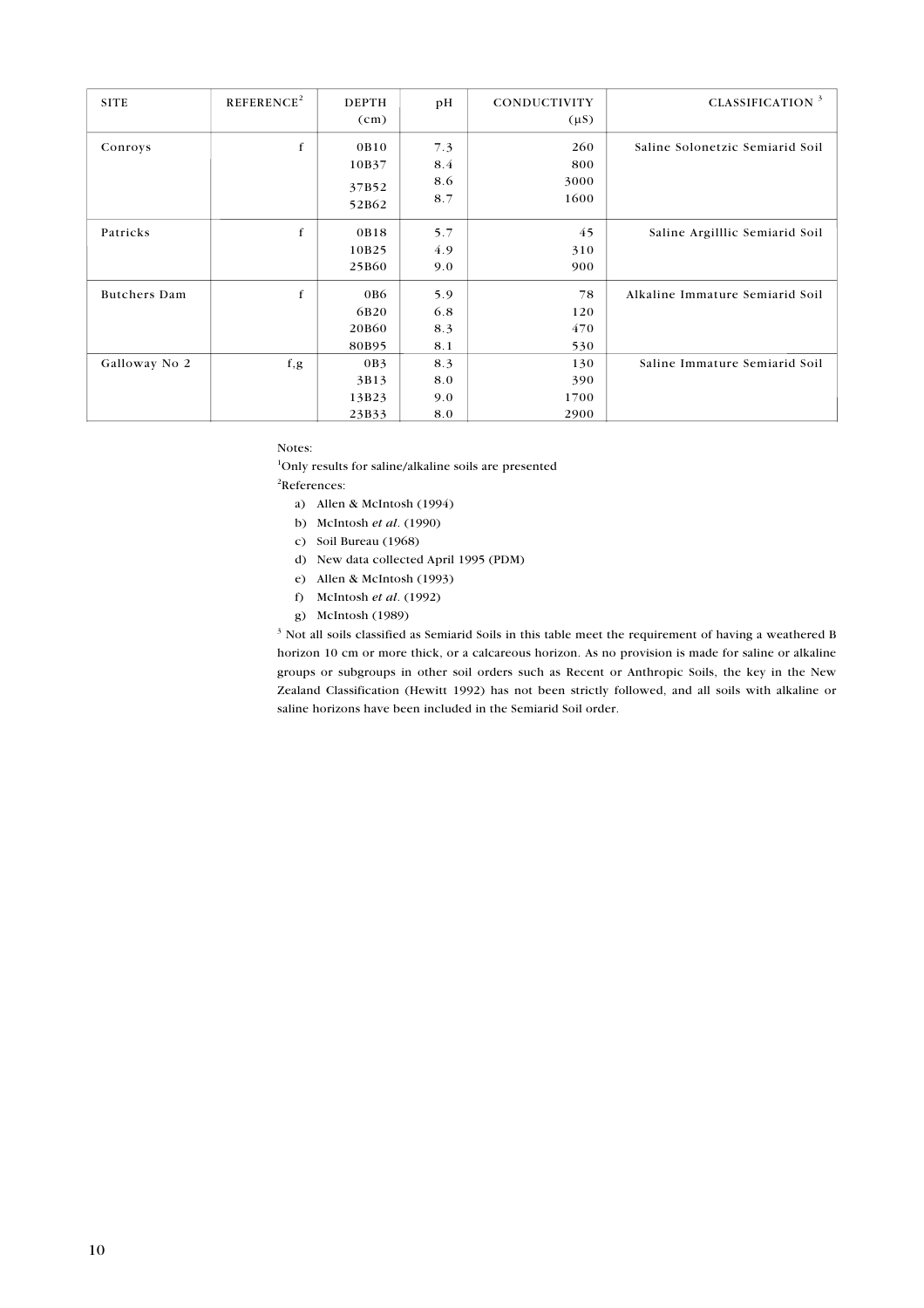TABLE 4. NATIVE AND EXOTIC (\*) PLANT SPECIES RESTRICTED TO SALINE SOILS (HALOPHYTES), AND SPECIES WHICH WERE RECORDED IN MCINTOSH *ET AL*. (1990, 1992), JOHNSON (1976), PARTRIDGE (1981), AND ALLEN & MCINTOSH (1993, 1994) AND ARE NOTED IN THE NEW ZEALAND THREATENED AND LOCAL PLANT LISTS (CAMERON *ET AL*. 1993). NON-HALOPHYTE EXOTIC SPECIES ARE NOT INCLUDED. COMPLETE SPECIES LISTS ARE AVAILABLE FOR SITES 1 (PISA FLATS; ALLEN & MCINTOSH 1994), 9 (PATEAROA; ALLEN & MCINTOSH 1993, JOHNSON 1976), AND 10 (BELMONT; JOHNSON 1976).

| <b>SITE</b>                                    | 1   | 2   | 3   | 4   | 5   | 6   |     | 8   | 9   | 10    | 11               | 12 | 13  | 14  | 15  | 16  | 17 | 18  | 19  | 20  | 21  | 22  | 23  | 24        |
|------------------------------------------------|-----|-----|-----|-----|-----|-----|-----|-----|-----|-------|------------------|----|-----|-----|-----|-----|----|-----|-----|-----|-----|-----|-----|-----------|
| Species                                        |     |     |     |     |     |     |     |     |     |       |                  |    |     |     |     |     |    |     |     |     |     |     |     |           |
| Apium prostratum                               |     |     | $+$ | $+$ |     |     |     |     | $+$ |       |                  |    |     |     |     |     |    |     |     |     |     | $+$ |     |           |
| Atriplex buchananii                            | $+$ | $+$ | $+$ | $+$ | $+$ | $+$ | $+$ | $+$ | $+$ | $+$   |                  |    |     |     |     |     |    | $+$ | $+$ | $+$ | $+$ | $+$ | $+$ | $\ddot{}$ |
| Atriplex prostrata*                            |     |     |     |     |     |     |     |     | $+$ |       |                  |    |     |     |     |     |    |     |     |     |     |     |     |           |
| Ceratocephalus pungens                         |     |     |     |     |     |     |     |     |     |       |                  |    |     |     |     |     |    |     | $+$ |     |     |     | $+$ |           |
| Chenopodium glaucum                            |     |     | $+$ |     |     |     |     |     |     |       |                  |    |     | $+$ |     |     |    |     |     | $+$ |     |     |     |           |
| Craspedia "Kaitorete"                          | $+$ |     |     |     |     |     |     |     |     |       |                  |    |     |     |     |     |    |     |     |     |     |     |     |           |
| Hordeum hystrix*                               |     |     |     |     |     |     |     |     | $+$ |       | $+$              |    |     |     |     |     |    |     |     |     |     | $+$ |     | $+$       |
| Hordeum spp.*                                  |     |     |     |     | $+$ |     | $+$ | $+$ |     | $+$   |                  |    | $+$ |     |     |     |    |     |     |     |     |     |     |           |
| Lepidium kirkii                                |     |     | $+$ |     |     | $+$ | $+$ |     | $+$ | $\pm$ | $\boldsymbol{+}$ |    |     |     |     |     |    | $+$ |     |     |     | $+$ |     | $\pm$     |
| Lepidium sisymbrioides<br>subsp. matau         |     |     |     |     |     |     | $+$ |     |     |       |                  |    |     |     |     |     |    |     |     |     |     |     |     |           |
| Lepidium sisymbrioides<br>subsp. sisymbrioides | $+$ |     |     |     |     | $+$ |     |     | $+$ |       |                  |    |     |     |     | $+$ |    |     |     |     |     |     |     |           |
| Leptinella "Clutha"                            | $+$ |     |     |     |     |     |     |     |     |       |                  |    |     |     |     |     |    |     |     |     |     |     |     |           |
| Myosurus minimus subsp.<br>novae-zelandiae     |     |     |     |     |     |     |     |     |     | $+$   |                  |    |     |     |     |     |    | $+$ | $+$ | $+$ |     | $+$ | $+$ |           |
| Plantago coronopus*                            |     |     |     |     | $+$ |     |     | $+$ | $+$ | $+$   |                  |    | $+$ |     | $+$ |     |    | $+$ |     |     |     | $+$ |     | $+$       |
| Puccinellia distans*                           |     |     |     |     |     |     |     |     | $+$ | $+$   | $+$              |    |     |     | $+$ |     |    |     |     |     |     | $+$ |     | $+$       |
| Puccinellia spp.*                              |     |     |     | $+$ | $+$ |     |     |     |     | $+$   |                  |    |     |     |     |     |    | $+$ | $+$ |     |     |     |     |           |
| Puccinellia raroflorens                        |     |     | $+$ |     |     | $+$ | $+$ | $+$ | $+$ |       |                  |    |     |     |     |     |    |     |     | $+$ | $+$ | $+$ | $+$ | $+$       |
| Puccinellia fasciculata                        |     |     | $+$ |     |     | $+$ | $+$ | $+$ | $+$ |       |                  |    |     |     |     |     |    |     |     | $+$ | $+$ | $+$ | $+$ | $+$       |
| Puccinellia stricta                            |     |     | $+$ |     |     | $+$ |     | $+$ | $+$ | $\pm$ |                  |    |     |     |     |     |    |     |     | $+$ |     | $+$ |     | $+$       |
| Samolus repens                                 |     |     |     | $+$ |     |     |     |     |     |       |                  |    |     |     |     |     |    |     |     |     |     |     |     |           |
| Sarcocornia quinqueflora                       |     |     |     |     |     |     |     |     |     | $+$   |                  |    |     |     |     |     |    |     |     |     |     |     |     |           |
| Schoenoplectus pungens                         |     |     |     |     |     |     |     |     | $+$ | $\pm$ |                  |    |     |     |     |     |    |     |     |     |     |     |     |           |
| Selliera microphylla                           |     |     |     |     |     |     |     | $+$ | $+$ | $+$   |                  |    | $+$ |     |     |     |    |     |     |     |     |     |     |           |
| Trifolium fragiferum*                          |     |     |     |     |     |     |     |     | $+$ |       |                  |    |     |     |     |     |    |     |     |     |     |     |     |           |
|                                                |     |     |     |     |     |     |     |     |     |       |                  |    |     |     |     |     |    |     |     |     |     |     |     |           |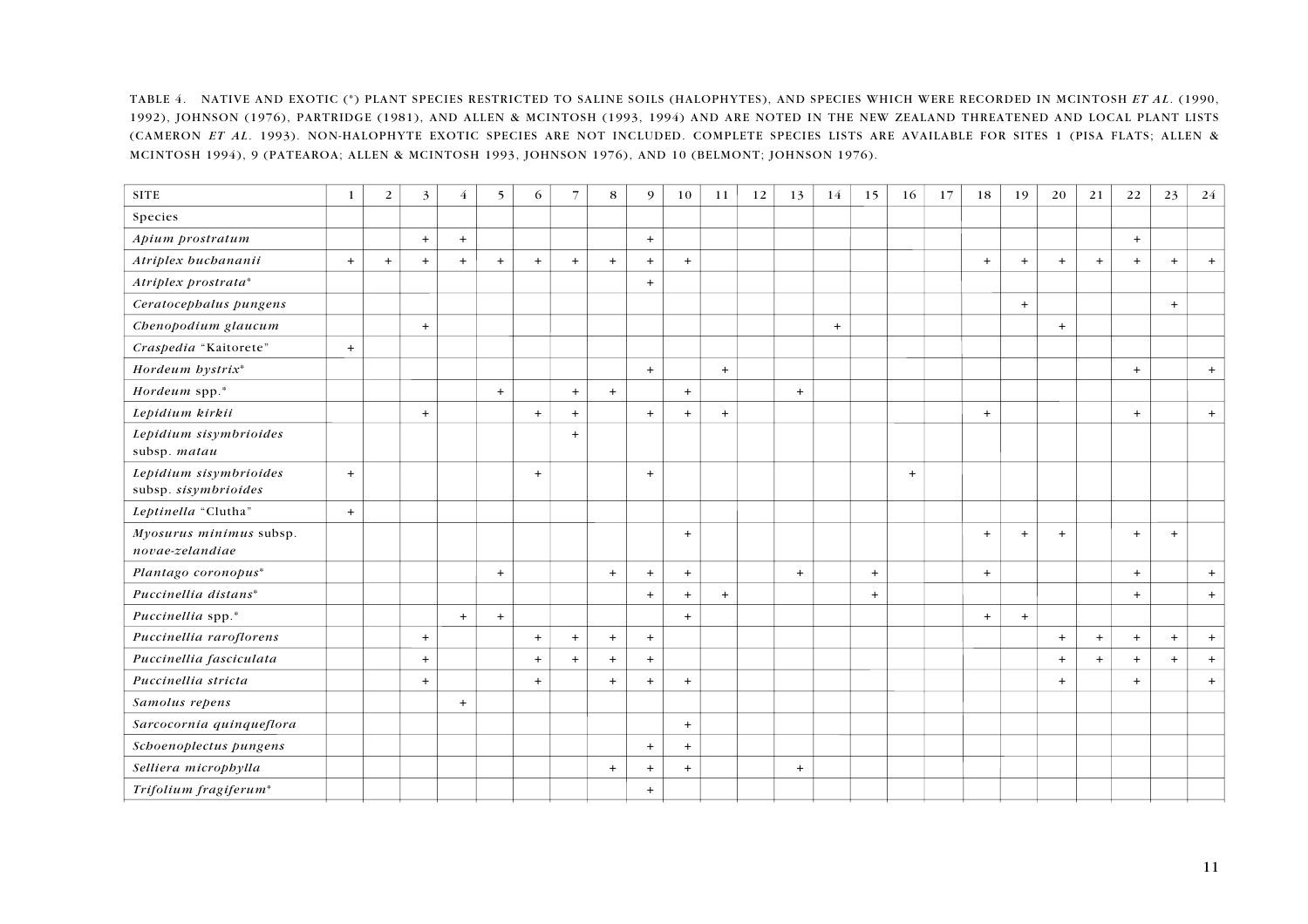#### 3 . 2 P L A N T C O M M U N I T I E S

Plant community descriptions are available for some sites as follows:

**Site 1: Pisa Flats** (Ward *et al*. 1987; Allen & McIntosh 1994)

Communities of non-saline soils (numbered after Allen & McIntosh 1994, which contains full descriptions):

- 1. *Raoulia australis/Hypochoeris radicata* herbfield
- 2. *Convolvulus verecundus/Vittadinia australis* herbfield
- 3. *Raoulia australis*/*Scleranthus biflorus*/*Myosotis uniflora* herbfield
- 4. *Raoulia australis*/*R. monroi* herbfield
- 5b. *Poa cita*/*Poa pratensis* grassland
- 5c. *Poa pratensis*/*Lolium perenne* grassland
- 6. *Carmichaelia petriei*/*Raoulia australis* shrub herbfield

Communities of saline soils:

5a.*Atriplex buchananii* salt pan: salt pans with crusted silty soils (Alkaline Immature Semiarid Soils and Saline Immature Semiarid Soils) of the highest pH and conductivity carry few plants, including the salt-tolerant grass *Hordeum hystrix* and clover *Trifolium fragiferum*, and are characterised by *Atriplex buchananii*.

**Site 8: Moa Creek** (Partridge 1976, 1981; Johnson 1976; McIntosh 1989)

Salty soils (Saline Immature Semiarid Soils) support *Atriplex buchananii*, *Plantago coronopus*, *Selliera microphylla* and *Puccinellia stricta*, and where salts are washed out onto non-saline soils less tolerant species such as *Hordeum hystrix* are found.

**Site 9: Patearoa** (Partridge 1976, 1981; Johnson 1976; Allen & McIntosh 1993)

Communities of low pH, low conductivity soils (see Allen & McIntosh 1993 for full descriptions):

1. Short tussock grassland with *Hieracium pilosella*, *Anthoxanthum* 

 *odoratum*, *Agrostis capillaris*, *Melicytus alpinus*, *Poa colensoi*, *Festuca novae-zelandiae*.

- 2. Depleted herbfield/shrubland with *Vittadinia australis*, *Raoulia australis*, *Carmichaelia monroi*.
- 3. Grassland/herbfield with *Rumex acetosella*, *Poa maniototo*, *Raoulia hookeri*, *Elymus* sp. and exotic annual herbs.
- 4. Exotic perennial grassland/herbfield with *Trifolium dubium*, *T. repens*, *Poa pratensis*, *Stellaria gracilenta*, *Cerastium* sp.

Communities of permanently moist or wet soils of near-neutral pH and low salinity:

 5. Sedgeland/rushland with *Carex coriacea*, *Juncus* spp., *Glyceria fluitans*.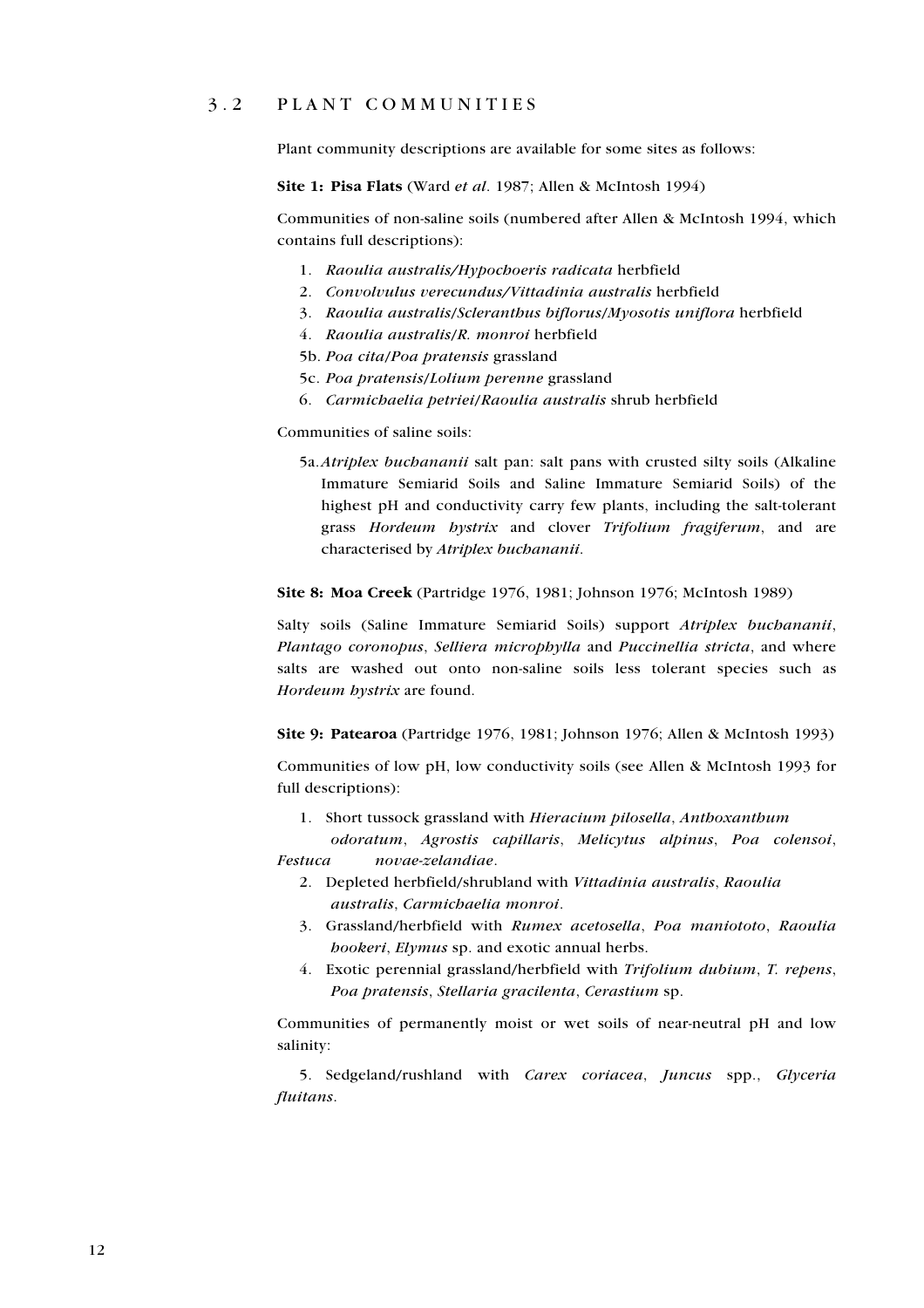Communities of soils with relatively high pH and conductivity:

- 6. Salt meadow on slightly salty moist areas (Alkaline Immature Semiarid Soils and Mottled Orthic Recent Soils; including old meander) with *Schoenoplectus pungens, Hordeum jubatum*, *Rumex crispus*, *Agrostis stolonifera*, *Trifolium fragiferum*, *Apium prostratum*, *Selliera microphylla.*
- 7. Salt grassland/herbfield on dry salt pan (Saline Immature Semiarid Soils) with *Hordeum hystrix*, *Puccinellia* spp., *Plantago coronopus*, *Atriplex buchananii*.

**Site 10: Belmont** (Partridge 1976, 1981; Johnson 1976)

Hollows which remain from old oxbows (Saline Immature Semiarid Soils) contain zones of *Schoenoplectus pungens*/*Poa pratensis*, *Agrostis stolonifera*/*Hordeum jubatum* and *Puccinellia distans*. Adjacent bare salty soil carries *Sarcocornia quinqueflora*.

#### **Site 11: Wilsons Road** (Partridge 1976, 1981)

Scattered pans (Saline Immature Semiarid Soils) support sparse vegetation with salt-tolerant species including *Hordeum hystrix* and *Puccinellia distans*. *Lepidium kirkii* has been recorded here in an area of *Poa cita* tussocks.

**Site 24: Galloway No 2** (Partridge 1976, 1981; Johnson 1976; Fagan & Pillai 1992)

Saline patches (Saline Immature Semiarid Soils) on a gently sloping fan carry *Plantago coronopus*, *Puccinellia distans* and *Hordeum hystrix*, with *Atriplex buchananii* growing alone on bare soil with a salty efflorescence. *Lepidium kirkii* was recorded here by McIntosh (1989) and Fagan & Pillai (1992).

#### 3.3 VERTEBRATE AND INVERTEBRATE FAUNA

All sites are grazed by rabbits, most by sheep, and some by cattle. The vertebrate fauna has not been formally recorded, but the sites are accessible to all the common mammal, bird and reptile species of the region. Banded dotterel and white-fronted tern have been recorded at site 1, Pisa Flats (McIntosh *et al*. 1990).

Invertebrate faunal information is available mainly for moths (after Patrick 1989, 1994; McIntosh *et al*. 1990, 1992; and additional records from B.H. Patrick, pers. comm.).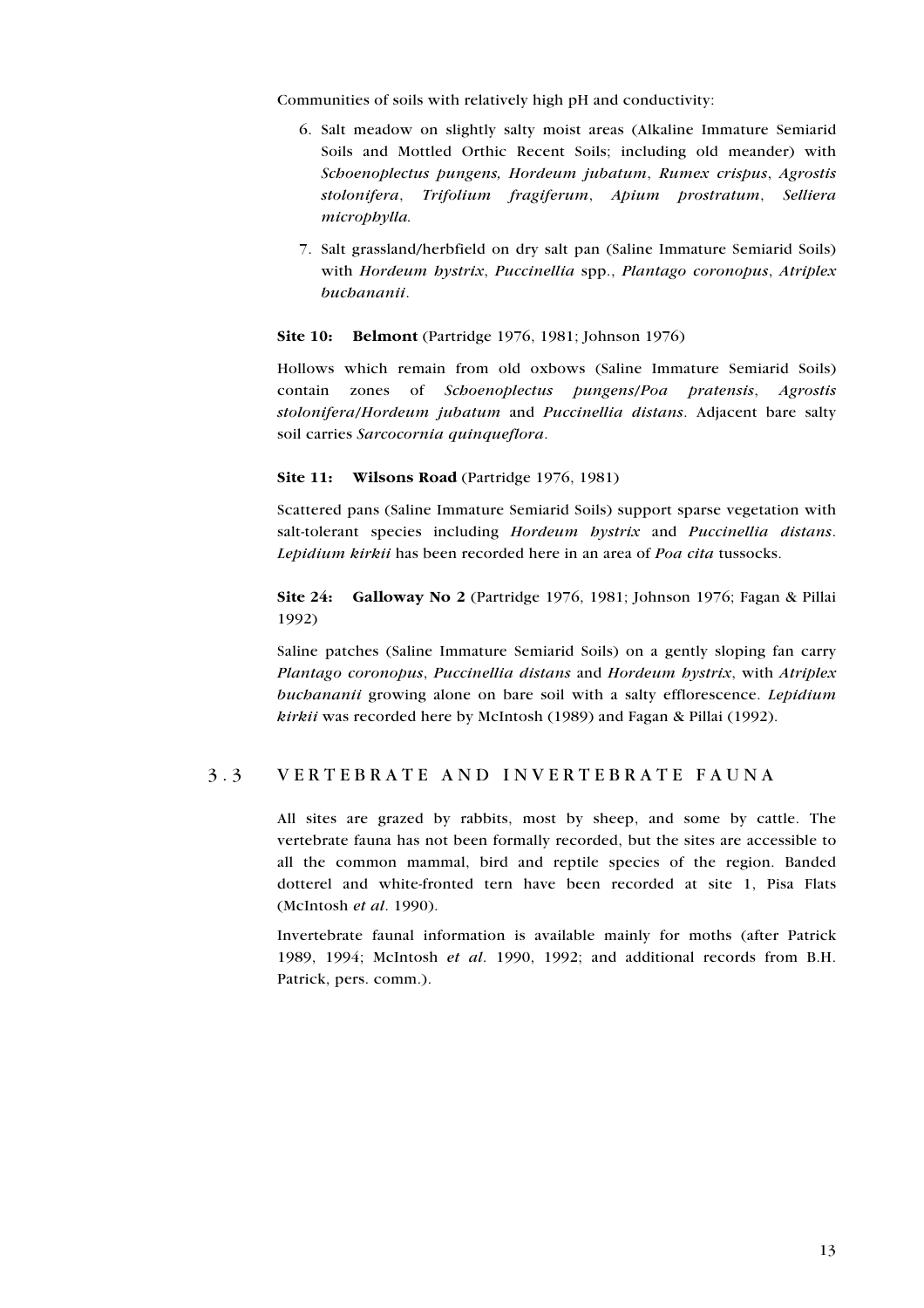#### TABLE 5. INVERTEBRATE SPECIES RECORDED AT EACH SITE.

| <b>SITE</b>             | $\mathbf{1}$     | $\overline{2}$ | $\overline{3}$   | $\overline{4}$ | 5   | 6      | $\overline{7}$ | 8      | $\overline{9}$   | 10     | 11  | 12  | 13 | 14      | 15  | 16  | 17    | 18  | 19  | 20  | 21               | 22  | 23  | 24  |
|-------------------------|------------------|----------------|------------------|----------------|-----|--------|----------------|--------|------------------|--------|-----|-----|----|---------|-----|-----|-------|-----|-----|-----|------------------|-----|-----|-----|
| Species                 |                  |                |                  |                |     |        |                |        |                  |        |     |     |    |         |     |     |       |     |     |     |                  |     |     |     |
| Arctesthes catapyrrha   |                  |                |                  |                |     |        |                | $+$    | $+$              |        |     |     |    | $+$     |     |     |       |     |     |     |                  | $+$ |     |     |
| Athrips zophochalca     |                  |                |                  |                |     |        | $+$            |        |                  |        |     |     |    |         |     |     |       |     |     |     |                  |     |     | $+$ |
| Capua semiferana        | $\boldsymbol{+}$ |                | $\boldsymbol{+}$ |                |     |        |                | $\pm$  | $+$              |        |     |     |    |         |     |     |       |     |     | $+$ | $\boldsymbol{+}$ | $+$ |     | $+$ |
| Crocydopora cinigerella |                  |                |                  |                |     |        |                |        | $+$              |        |     |     |    |         |     |     |       |     |     | $+$ |                  | $+$ |     | $+$ |
| Dichromodes sp. nov.    | $\, +$           |                |                  |                |     |        |                |        |                  |        |     |     |    |         |     |     |       |     |     |     |                  | $+$ |     |     |
| Eudonia atmogramma      |                  |                |                  |                |     |        |                |        |                  |        |     |     |    |         |     |     |       |     |     |     |                  | $+$ |     |     |
| Eudonia gyrotoma        | $+$              |                |                  |                |     |        |                |        |                  |        |     |     |    |         |     |     |       |     |     |     |                  |     |     |     |
| Eudonia sabulosella     |                  |                | $\, +$           |                |     |        |                |        | $\, +$           |        |     |     |    | $\,+\,$ |     |     |       |     |     | $+$ | $\boldsymbol{+}$ | $+$ |     | $+$ |
| Eudonia leptalea        |                  |                | $+$              |                | $+$ |        |                |        | $\pm$            |        |     |     |    | $+$     |     |     |       |     |     | $+$ |                  | $+$ |     | $+$ |
| Eurythecta zelaea       | $\, +$           |                | $+$              | $+$            |     |        | $+$            | $\, +$ | $\pm$            | $\! +$ | $+$ |     |    | $+$     |     |     | $\pm$ | $+$ | $+$ | $+$ | $\pm$            | $+$ | $+$ | $+$ |
| Heliothis sp. nov.      |                  |                |                  |                |     |        | $+$            |        |                  |        |     |     |    |         |     |     |       |     |     |     |                  | $+$ |     |     |
| Hierodoris frigida      |                  |                |                  |                |     |        |                |        |                  |        |     |     |    |         |     |     |       |     |     |     |                  | $+$ |     |     |
| Kiwaia pharetria        |                  |                |                  |                |     |        |                |        |                  |        |     |     |    |         |     |     |       |     |     |     |                  |     |     |     |
| Kiwaia thyraula         |                  |                | $\pm$            |                | $+$ | $\, +$ | $+$            | $+$    |                  |        |     |     |    |         |     |     |       |     |     | $+$ | $\boldsymbol{+}$ | $+$ | $+$ |     |
| Loxostege sp. nov.      | $+$              |                | $+$              | $+$            | $+$ | $+$    | $+$            |        | $+$              |        |     |     |    |         |     |     |       |     |     | $+$ | $+$              | $+$ | $+$ | $+$ |
| Lycaena boldenarum      |                  |                |                  |                |     |        |                |        | $\pm$            |        |     |     |    | $+$     |     |     |       |     |     |     |                  |     |     |     |
| Orocrambus corruptus    | $+$              |                | $+$              |                | $+$ |        | $+$            | $+$    | $+$              | $+$    | $+$ | $+$ |    | $+$     | $+$ | $+$ | $+$   | $+$ | $+$ | $+$ | $+$              | $+$ | $+$ | $+$ |
| Oxythecta austrina      | $+$              |                |                  |                |     | $\, +$ |                |        |                  |        |     |     |    |         |     |     |       |     |     |     |                  | $+$ |     | $+$ |
| Paranotoreas brephosata |                  |                | $+$              | $+$            |     |        |                |        | $+$              |        |     |     |    |         |     |     |       |     |     |     |                  | $+$ |     |     |
| Paranotoreas fulva      | $\, +$           |                | $+$              | $\pm$          | $+$ | $+$    | $+$            | $\, +$ | $+$              | $+$    | $+$ |     |    |         |     |     |       | $+$ |     |     | $+$              | $+$ | $+$ | $+$ |
| Phaeosaces sp. nov.     |                  |                |                  |                |     |        |                |        | $+$              | $\! +$ |     |     |    |         |     |     |       |     |     |     |                  | $+$ |     |     |
| Phylacodes cauta        |                  |                |                  |                |     |        |                |        |                  |        |     | $+$ |    | $+$     | $+$ |     |       |     |     |     |                  |     |     |     |
| Scoparia exilis         |                  |                | $+$              |                |     |        | $+$            |        |                  |        |     |     |    |         |     |     |       |     |     | $+$ |                  | $+$ |     | $+$ |
| Scopula rubraria        |                  |                |                  | $+$            | $+$ |        | $+$            |        | $\pm$            |        |     |     |    |         |     |     |       |     |     |     |                  | $+$ |     | $+$ |
| Scoriodyta suttonensis  |                  |                |                  |                |     |        |                |        | $\pm$            |        |     |     |    |         |     |     |       |     |     |     |                  | $+$ |     |     |
| Scythris triatma        |                  |                |                  |                |     |        |                |        | $\pm$            |        | $+$ |     |    |         |     |     |       |     |     |     |                  |     |     |     |
| Sporophylla oenospora   |                  |                |                  |                |     |        |                |        | $\pm$            |        |     |     |    |         |     |     |       |     |     |     |                  | $+$ |     |     |
| Stenoptilia celidota    | $+$              |                |                  |                |     |        |                |        | $+$              |        |     |     |    |         |     |     |       |     |     |     |                  | $+$ |     |     |
| Zizina oxleyi           |                  |                |                  |                |     |        |                |        | $\boldsymbol{+}$ |        |     |     |    |         |     |     |       |     |     |     |                  | $+$ |     | $+$ |
|                         |                  |                |                  |                |     |        |                |        |                  |        |     |     |    |         |     |     |       |     |     |     |                  |     |     |     |
| grasshoppers:           |                  |                |                  |                |     |        |                |        |                  |        |     |     |    |         |     |     |       |     |     |     |                  |     |     |     |
| Sigaus campestris       |                  |                |                  |                |     |        |                |        | $\pm$            |        |     |     |    |         |     |     |       |     |     |     |                  |     |     |     |
| Sigaus minutus          |                  |                |                  |                |     |        | $^{+}$         |        |                  |        |     |     |    |         |     |     |       |     |     |     |                  |     |     |     |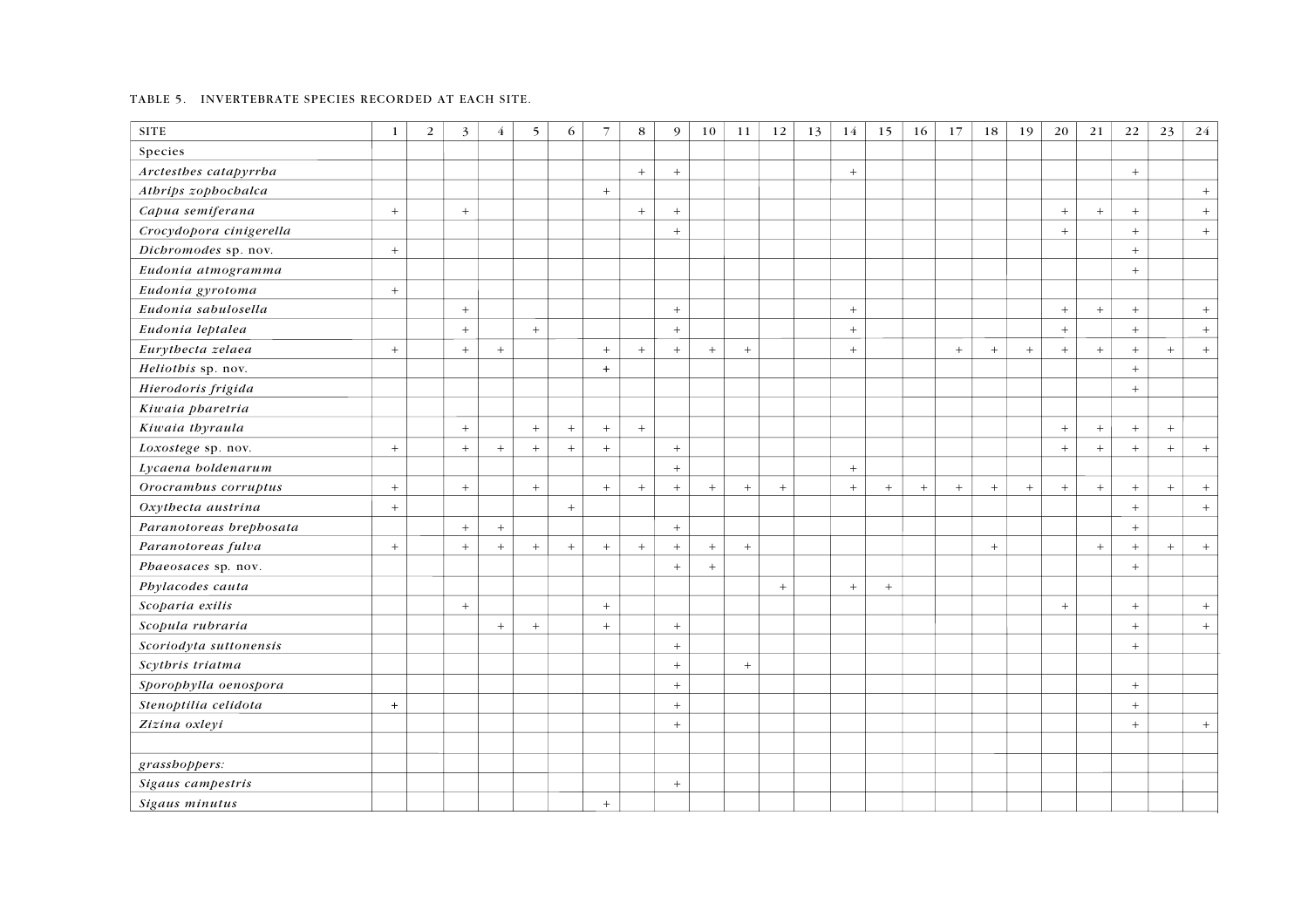#### 3.4 RANK FOR BIOLOGICAL CONSERVATION VALUE

For most sites, biophysical, particularly invertebrate, information is incomplete. It is possible, however, to assess/compare the importance of sites for biological conservation using other criteria: the rarity and diversity of their biota and soils; and the degree to which they represent the hypothetical natural state of the pre-European landscape.

Scoring took into account the whole site encompassing the salt pan, so sites with salt pans in a relatively unmodified landscape were given a higher score than those surrounded by highly modified land. Table 6 summarises the sites assessed and their importance for biological conservation.

TABLE 6. SITES RANKED FOR THEIR IMPORTANCE FOR BIOLOGICAL CONSERVATION ON THE BASIS OF AREA  $(1 = 1-4$  ha,  $2 = 5-10$  ha,  $3 = >10$  ha), RELATIVE REPRESENTATIVENESS (THE EXTENT TO WHICH THEY REPRESENT THE POSTULATED 1840 CONDITION; REP; 0–3), DIVERSITY (DIV; 0–3) AND RARITY (RAR; 0–3) OF BIOTA AND SOILS. 1 = HIGHEST OVERALL RANK.

|                     |                | <b>BIOTA</b>   |                |                |                | SOILS            |                | <b>TOTAL</b><br><b>SCORE</b> | <b>RANK</b>  |
|---------------------|----------------|----------------|----------------|----------------|----------------|------------------|----------------|------------------------------|--------------|
| <b>SITE</b>         | AREA           | <b>REP</b>     | DIV            | RAR            | <b>REP</b>     | DIV              | RAR            |                              |              |
| Pisa Flats          | 3              | 3              | 3              | 3              | 3              | $\overline{3}$   | 2              | 20                           | $\mathbf{1}$ |
| Nevis Road          | $\mathbf{1}$   | $\mathbf{1}$   | $\mathbf{1}$   | $\mathbf{1}$   | $\mathbf{1}$   | $\mathbf{0}$     | $\mathbf{1}$   | 6                            | 10           |
| Chapman Road        | $\overline{2}$ | $\overline{2}$ | $\overline{2}$ | 3              | 3              | $\mathbf{0}$     | $\overline{2}$ | 14                           | 3            |
| Manorburn           | 2              | $\mathbf{1}$   | $\mathbf{1}$   | 2              | 3              | $\boldsymbol{0}$ | 3              | 12                           | 5            |
| Springvale Junction | 1              | 1              | 1              | $\mathbf{1}$   | 1              | $\mathbf{0}$     | $\overline{2}$ | $\overline{7}$               | 9            |
| Chatto Creek        | $\overline{2}$ | $\overline{2}$ | $\overline{2}$ | 3              | $\mathbf{1}$   | $\mathbf{0}$     | $\mathbf{1}$   | 11                           | 6            |
| Galloway No. 1      | $\mathbf{1}$   | $\overline{2}$ | 2              | $\mathfrak{Z}$ | 3              | 2                | 2              | 15                           | 2            |
| Moa Creek           | $\mathbf{1}$   | $\mathbf{1}$   | $\overline{c}$ | $\overline{2}$ | $\overline{2}$ | $\overline{2}$   | $\overline{2}$ | 12                           | 5            |
| Patearoa            | 3              | 3              | 3              | 3              | 3              | 3                | 2              | 20                           | 1            |
| Belmont             | 3              | $\overline{2}$ | $\overline{2}$ | 3              | 2              | $\mathbf{0}$     | 2              | 15                           | 2            |
| Wilsons Road        | $\mathbf{1}$   | $\mathbf{0}$   | 1              | 1              | 2              | 1                | 2              | $\overline{7}$               | 9            |
| Lindis Pass         | $\mathbf{1}$   | $\mathbf{0}$   | $\mathbf 0$    | $\mathbf 0$    | $\mathbf{1}$   | $\mathbf{0}$     | 2              | $\overline{4}$               | 11           |
| Sutton Lagoon       | 1              | 1              | 1              | 1              | 1              | 1                | 1              | $\overline{7}$               | 9            |
| Sutton Salt Lake    | 1              | 2              | 1              | 1              | 2              | 2                | 2              | 11                           | 6            |
| Carlowie No. 2      | 2              | 2              | 2              | 1              | 2              | 2                | 2              | 13                           | 4            |
| Blackstone No. 2    | $\mathbf 1$    | $\overline{2}$ | $\mathbf 1$    | 1              | $\overline{2}$ | 2                | 2              | 11                           | 6            |
| Whiteface           | 2              | $\mathbf{1}$   | $\mathbf 0$    | $\mathbf 0$    | $\mathbf{1}$   | $\mathbf{1}$     | 2              | $\overline{7}$               | 9            |
| Rockdale            | 1              | $\mathbf{1}$   | 2              | 2              | 3              | 2                | 2              | 13                           | 4            |
| Dunard              | $\mathbf{1}$   | $\mathbf{1}$   | $\mathbf{1}$   | 2              | 2              | 2                | 3              | 12                           | 5            |
| Blackmans           | $\mathbf{1}$   | $\overline{2}$ | $\overline{2}$ | $\overline{2}$ | $\overline{2}$ | $\overline{2}$   | 3              | 14                           | 3            |
| Conroys             | 1              | $\mathbf{1}$   | 1              | 1              | $\mathbf{1}$   | 1                | 3              | 9                            | 8            |
| Patricks            | 1              | $\overline{2}$ | $\overline{2}$ | $\overline{2}$ | $\mathbf{1}$   | $\overline{2}$   | 2              | 12                           | 5            |
| <b>Butchers</b> Dam | $\mathbf{1}$   | $\mathbf{1}$   | $\mathbf{1}$   | $\mathbf{1}$   | $\overline{2}$ | $\overline{2}$   | 2              | 10                           | 7            |
| Galloway No. 2      | 3              | $\overline{2}$ | 2              | $\mathbf{1}$   | 3              | $\mathbf{1}$     | 2              | 14                           | 3            |

The top-ranked sites are Pisa Flats, Patearoa, Belmont, Galloway No. 1, Chapman Road, Blackmans and Galloway No. 2, with scores of 14 or more and ranking 3 or higher. A further nine sites with scores of 11 or more and ranking 6 or higher are of moderate importance.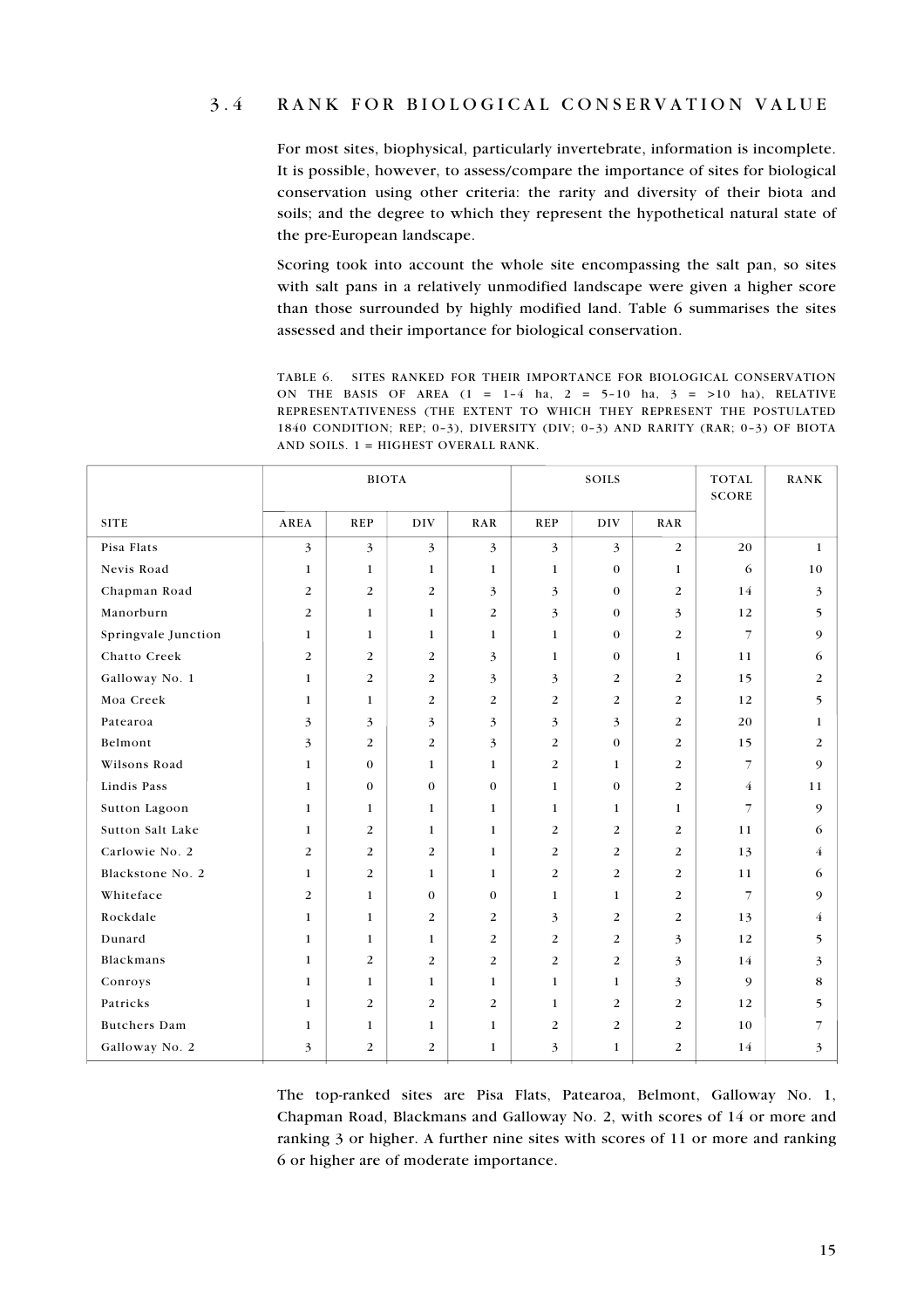#### 3.5 IMMEDIATE AND POTENTIAL THREATS

Most immediate threats to salt pan areas are out of the land occupier's control. For example, recent damage to the protected area at site 7 (Galloway No. 1) resulted from a fire started to control roadside vegetation, and from spoil deposited by an excavator operator clearing the adjacent irrigation channel. A further threat came from the establishment of the weed stonecrop (*Sedum acre*) which arrived at the adjacent roadside in spoil dumped there from another part of the district.

Several sites are threatened by wind and water erosion. The effects of agricultural management such as irrigation, cultivation, oversowing and seed drilling are irreversible.

The native flora at most sites is small, and constantly under threat of displacement by exotic species. Table 7 summarises the threats to identified salt pan areas.

|                     | <b>RANK</b>    | <b>ROAD</b>              | <b>DUMP</b>              | <b>FIRE</b>              | <b>EROS</b>              | <b>IRRN</b>              | <b>CULT</b>              | <b>FERT</b>              | <b>SEED</b>              | WEED                     | GRAZ         |
|---------------------|----------------|--------------------------|--------------------------|--------------------------|--------------------------|--------------------------|--------------------------|--------------------------|--------------------------|--------------------------|--------------|
| Pisa Flats          | $\mathbf{1}$   | $\overline{\phantom{a}}$ | $\overline{\phantom{a}}$ | $\blacksquare$           | $\blacksquare$           | $\mathbf{p}$             | $\mathbf{p}$             | $\mathbf{p}$             | $\mathbf{p}$             | $\mathbf{p}$             |              |
| Nevis Road          | 10             | $\overline{\phantom{a}}$ | $\overline{\phantom{a}}$ | $\overline{\phantom{a}}$ | $\mathbf{p}$             | $\overline{\phantom{a}}$ | $\overline{\phantom{a}}$ | $\mathbf{p}$             | $\mathbf{p}$             | $\mathbf{p}$             | p            |
| Chapman Road        | 3              | $\blacksquare$           | $\overline{\phantom{a}}$ | $\blacksquare$           | $\mathbf{p}$             | $\mathbf{p}$             | $\mathbf{p}$             | $\mathbf{p}$             | p                        | $\overline{\phantom{a}}$ | p            |
| Manorburn           | 5              | $\tilde{\phantom{a}}$    | $\blacksquare$           | $\blacksquare$           | $\mathbf{p}$             | $\overline{\phantom{a}}$ | $\overline{\phantom{a}}$ | $\tilde{\phantom{a}}$    | $\tilde{\phantom{a}}$    | $\overline{\phantom{a}}$ |              |
| Springvale Junction | 9              | $\mathbf{p}$             | p                        | $\overline{\phantom{a}}$ | $\mathbf{i}$             | $\overline{\phantom{a}}$ | $\overline{\phantom{a}}$ | $\overline{\phantom{a}}$ | $\overline{\phantom{a}}$ | $\mathbf{p}$             | $\mathbf{p}$ |
| Chatto Creek        | 6              | $\overline{\phantom{a}}$ | $\overline{\phantom{a}}$ | p                        | $\mathbf{i}$             | $\overline{\phantom{a}}$ | $\mathbf{p}$             | $\mathbf{p}$             | p                        | $\mathbf{i}$             | $\mathbf{p}$ |
| Galloway No. 1      | 2              | $\overline{\phantom{a}}$ | p                        | p                        | $\overline{\phantom{a}}$ | $\overline{\phantom{a}}$ | $\overline{a}$           | $\mathbf{p}$             | $\mathbf{p}$             | $\mathbf{p}$             |              |
| Moa Creek           | 5              | $\blacksquare$           | $\blacksquare$           | $\overline{\phantom{a}}$ | $\overline{\phantom{a}}$ | p                        | $\mathbf{p}$             | $\mathbf{p}$             | p                        | $\mathbf{p}$             | $\mathbf{p}$ |
| Patearoa            | $\mathbf{1}$   | $\overline{\phantom{a}}$ | $\blacksquare$           | p                        | $\overline{\phantom{a}}$ | $\mathbf{p}$             | $\overline{\phantom{a}}$ | $\mathbf{p}$             | $\mathbf{p}$             | $\mathbf{p}$             |              |
| Belmont             | 2              | $\overline{\phantom{a}}$ | $\tilde{\phantom{a}}$    | p                        | $\overline{\phantom{a}}$ | $\overline{\phantom{a}}$ | $\overline{\phantom{a}}$ | $\mathbf{p}$             | p                        | $\mathbf{p}$             | $\mathbf{i}$ |
| Wilsons Road        | 9              | $\overline{\phantom{a}}$ | $\overline{\phantom{a}}$ | $\overline{\phantom{a}}$ | $\overline{\phantom{a}}$ | $\mathbf{i}$             | i                        | $\mathbf{p}$             | $\mathbf{p}$             | $\mathbf{p}$             | i            |
| Lindis Pass         | 11             | $\overline{\phantom{a}}$ | $\overline{\phantom{a}}$ | $\overline{\phantom{a}}$ | $\overline{\phantom{a}}$ | $\overline{\phantom{a}}$ | p                        | $\mathbf{p}$             | p                        | $\overline{\phantom{a}}$ |              |
| Sutton Lagoon       | 9              | ÷.                       | $\blacksquare$           | p                        | $\overline{\phantom{a}}$ | $\overline{\phantom{a}}$ | $\overline{\phantom{a}}$ | $\mathbf{p}$             | p                        | $\mathbf{p}$             | p            |
| Sutton Salt Lake    | 6              | ÷.                       | $\blacksquare$           | $\blacksquare$           | $\overline{\phantom{a}}$ | $\overline{\phantom{a}}$ | $\overline{\phantom{a}}$ | p                        | $\tilde{\phantom{a}}$    | $\overline{\phantom{a}}$ |              |
| Carlowie No. 2      | $\overline{4}$ | $\blacksquare$           | $\overline{\phantom{a}}$ | p                        | $\mathbf{p}$             | $\overline{\phantom{a}}$ | $\overline{\phantom{a}}$ | $\mathbf{p}$             | p                        | $\mathbf{p}$             | p            |
| Blackstone No. 2    | 6              | $\blacksquare$           | $\blacksquare$           | $\tilde{\phantom{a}}$    | $\mathbf{p}$             | $\overline{\phantom{a}}$ | $\overline{\phantom{a}}$ | $\mathbf{p}$             | p                        | $\mathbf{p}$             | $\mathbf{p}$ |
| Whiteface           | 9              | $\blacksquare$           | $\blacksquare$           | $\blacksquare$           | $\mathbf{i}$             | $\tilde{\phantom{a}}$    | $\overline{\phantom{a}}$ | $\mathbf{p}$             | p                        | p                        | $\mathbf{i}$ |
| Rockdale            | $\overline{4}$ | $\tilde{\phantom{a}}$    | $\blacksquare$           | $\mathbf{r}$             | $\blacksquare$           | p                        | p                        | $\mathbf{p}$             | p                        | $\overline{\phantom{a}}$ | p            |
| Dunard              | 5              | $\overline{\phantom{a}}$ | $\tilde{\phantom{a}}$    | $\tilde{\phantom{a}}$    | $\overline{\phantom{a}}$ | $\overline{\phantom{a}}$ | $\overline{\phantom{a}}$ | p                        | p                        | $\mathbf{p}$             | p            |
| Blackmans           | 3              | $\tilde{\phantom{a}}$    | $\overline{\phantom{a}}$ | $\overline{\phantom{a}}$ | $\overline{\phantom{a}}$ | $\overline{\phantom{a}}$ | $\overline{\phantom{a}}$ | $\tilde{\phantom{a}}$    | p                        | $\overline{\phantom{a}}$ |              |
| Conroys             | 8              | $\mathbf{p}$             | $\blacksquare$           | $\blacksquare$           | $\mathbf{p}$             | $\overline{\phantom{a}}$ | $\overline{\phantom{a}}$ | $\mathbf{p}$             | p                        | $\overline{\phantom{a}}$ |              |
| Patricks            | 5              | $\tilde{\phantom{a}}$    | $\blacksquare$           | $\blacksquare$           | $\overline{\phantom{a}}$ | $\overline{\phantom{a}}$ | $\overline{\phantom{a}}$ | $\tilde{\phantom{a}}$    | $\overline{\phantom{a}}$ | $\mathbf{p}$             |              |
| <b>Butchers Dam</b> | 7              | ÷.                       | $\blacksquare$           | $\overline{\phantom{a}}$ | $\overline{\phantom{a}}$ | $\overline{\phantom{a}}$ | $\overline{\phantom{a}}$ | $\tilde{\phantom{a}}$    | $\tilde{\phantom{a}}$    | p                        |              |
| Galloway No. 2      | 3              |                          | $\tilde{\phantom{a}}$    | ÷,                       | $\overline{\phantom{a}}$ | $\overline{a}$           | $\tilde{\phantom{a}}$    |                          | $\overline{\phantom{a}}$ | $\overline{\phantom{a}}$ | p            |

TABLE 7. IMMEDIATE (I) AND POTENTIAL (P) THREATS TO EACH SITE.

Road = roadworks; dump = dumping of excavated spoil or rubbish; eros = natural wind or water erosion; irrn = direct or incidental irrigation; cult = cultivation; seed = deliberate or incidental oversowing, or direct drilling; fert = deliberate or incidental fertiliser application; weed = invasion by exotic plant species, including those deliberately planted; graz = stock effects, including grazing, trampling, tracking and nutrient transfer.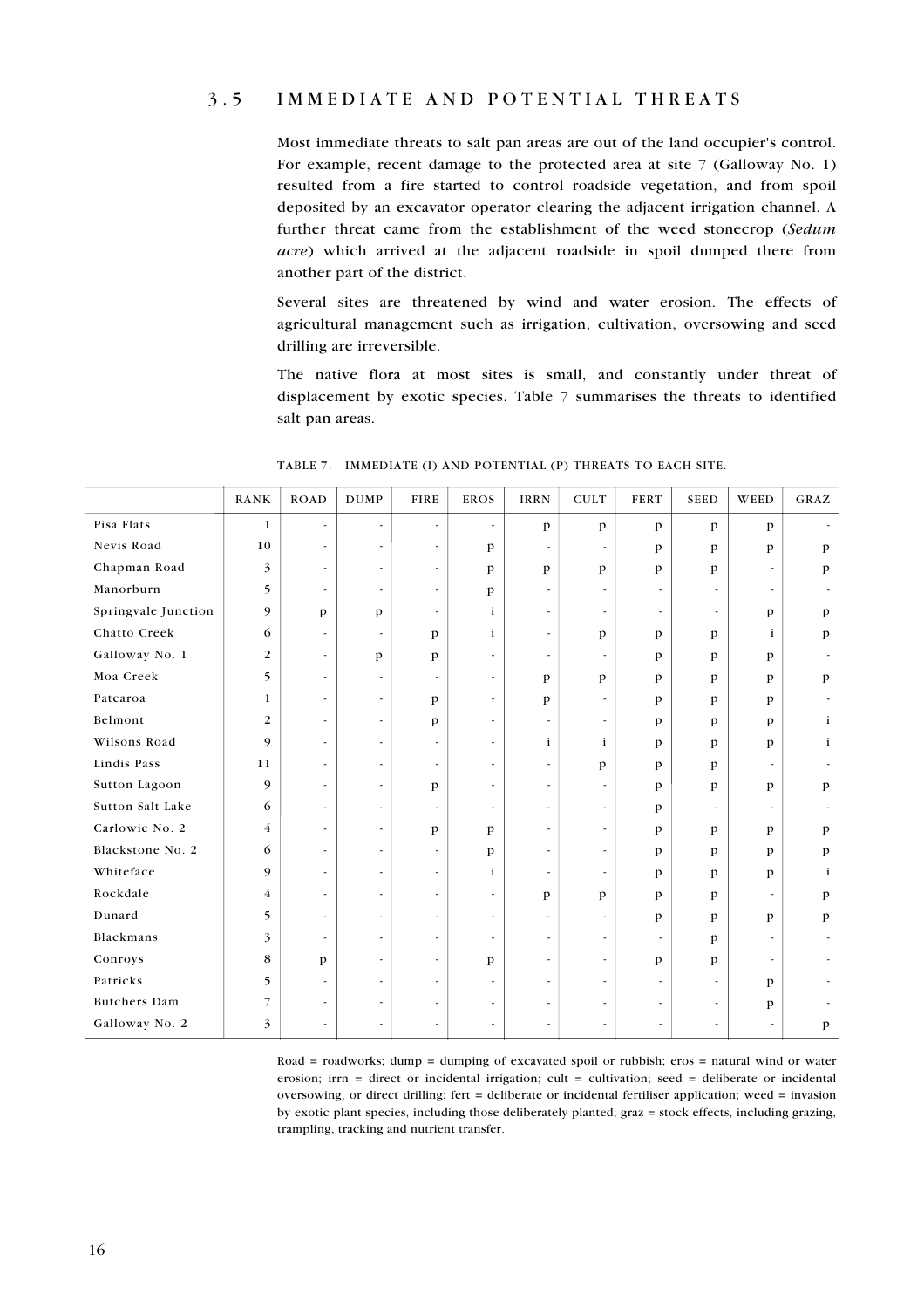#### **Site 1: Pisa Flats**

NZMS 260 G41 163790 area 15 ha altitude 200 m slope 0–15E aspect flat–E rainfall 500 mm informal management agreement

• Soils present:

Typic Immature Semiarid Soils, acid brown phase Typic Immature Semiarid Soils Typic Orthic Recent Soils Saline Immature Semiarid Soils Alkaline Immature Semiarid Soils Acid Fluvial Recent Soils

• Halophyte, threatened or unusual flora:

*Atriplex buchananii*, *Craspedia* "Kaitorete", *Leptinella* "Clutha", *Lepidium sisymbrioides* subsp. *sisymbrioides*

• Important invertebrate fauna:

*Capua semiferana*, *Dichromodes* sp. nov., *Eudonia gyrotoma*, *Eurythecta zelaea*, *Heliothis* sp. nov., *Loxostege* sp. nov., *Orocrambus corruptus*, *Oxythecta austrina*, *Paranotoreas fulva*, *Stenoptila celidota*

- Rank for conservation: 1
- Threats:

irrigation, cultivation, fertiliser, oversowing, weeds; no immediate threats

• Other information

This site was ranked as a Soil Site of International Importance by Arand *et al*. (1991)

• References:

Allen & McIntosh (1994); Arand *et al*. (1991); McIntosh *et al*. (1990); Patrick (1989); Ward *et al*. (1987)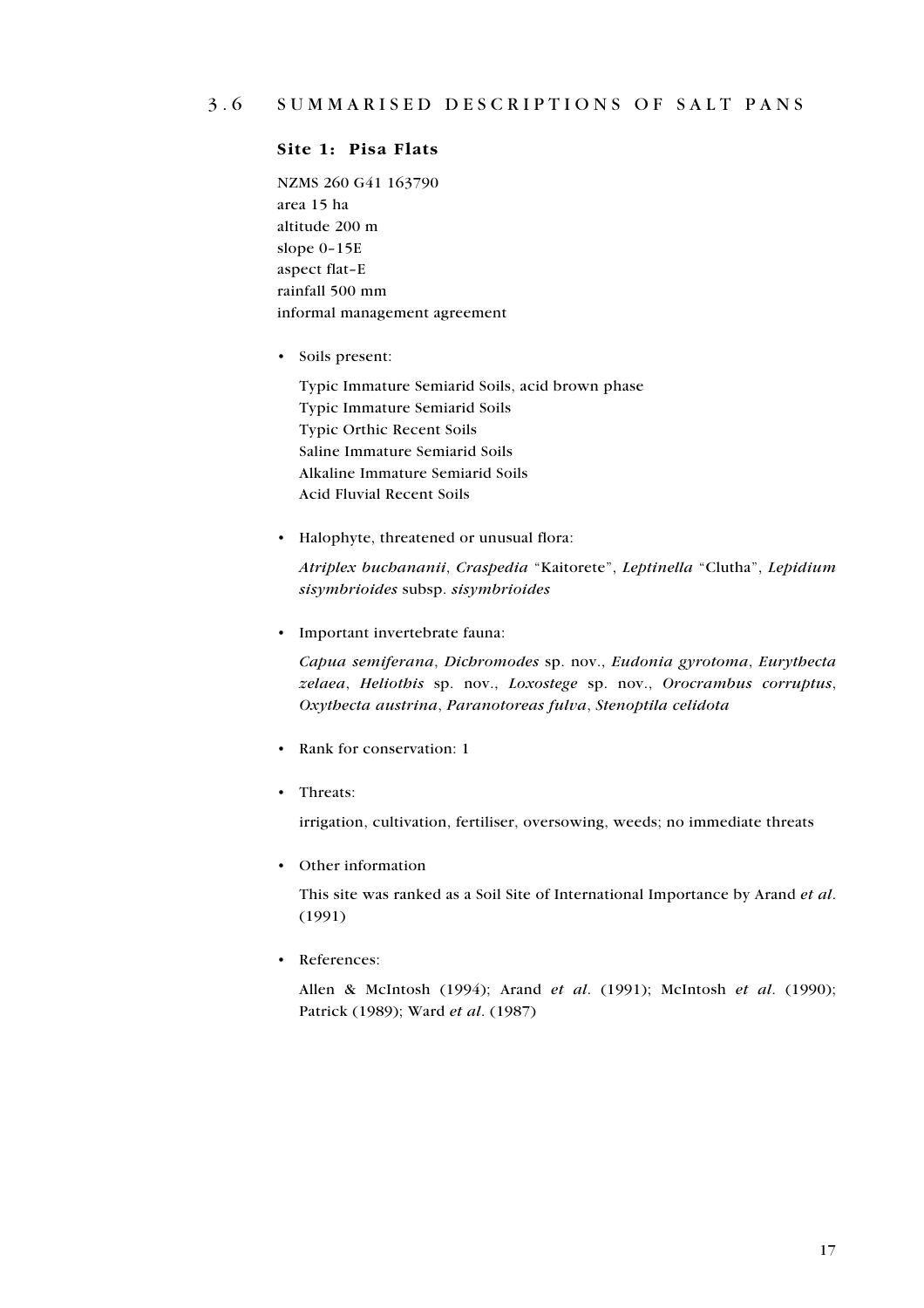#### **Site 2: Nevis Road**

NZMS 260 F42 072570 area 0.5 ha altitude 340 m slope 18E aspect SE rainfall 500 mm no protection

- Soils present: Saline Immature Semiarid Soil
- Halophyte, threatened or unusual flora: *Atriplex buchananii*
- Important invertebrate fauna: nil
- Rank for conservation: 10
- Threats:

erosion, fertiliser, oversowing, weeds, grazing; no immediate threats

• References: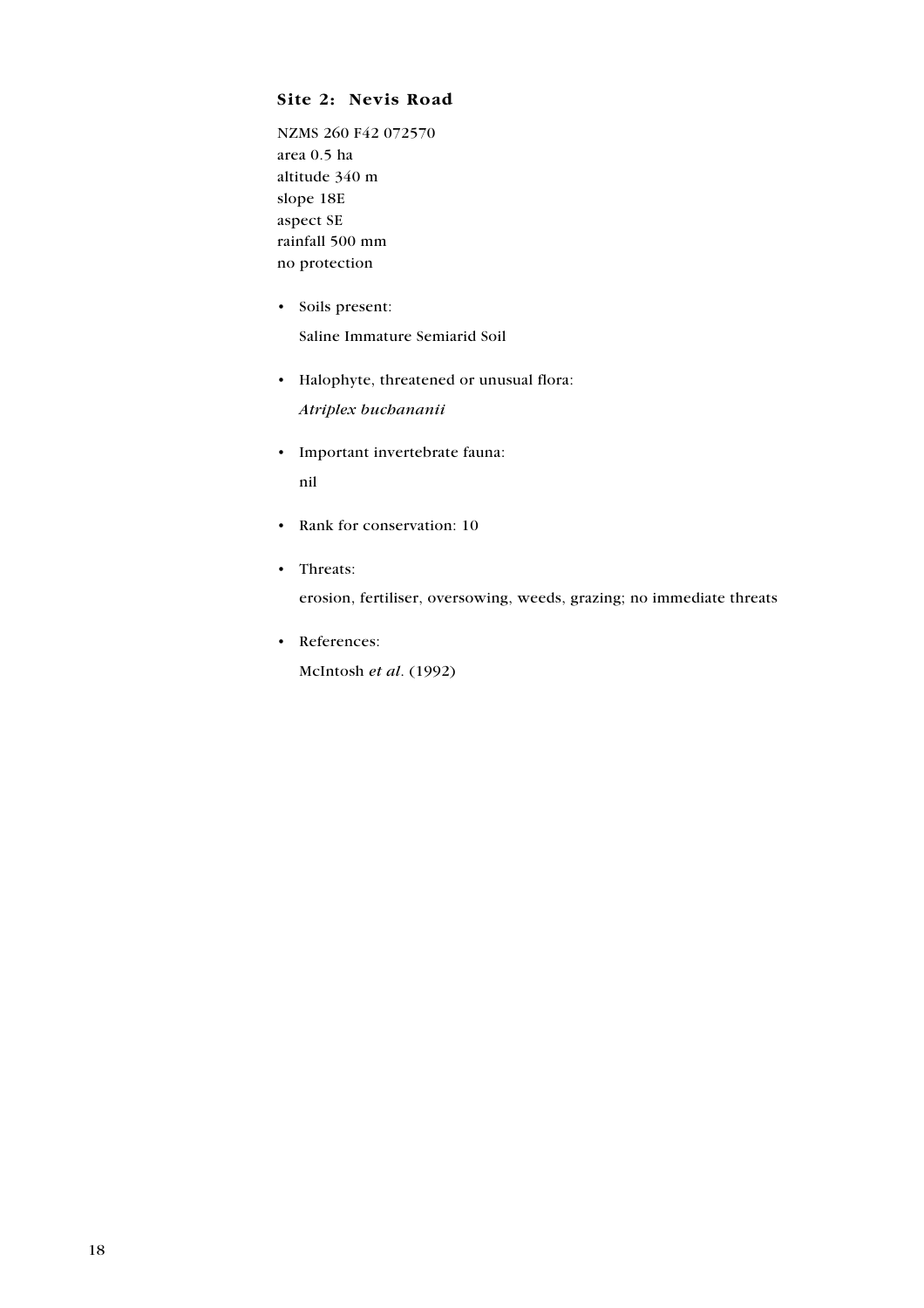#### **Site 3: Chapman Road**

NZMS 260 G42 252435 area 1 ha altitude 150 m slope 3E aspect NW rainfall 350 mm no protection

• Soils present:

Saline Immature Semiarid Soil

• Halophyte, threatened or unusual flora:

*Apium prostratum*, *Atriplex buchananii*, *Chenopodium glaucum*, *Lepidium kirkii*, *Myosurus minimus* subsp. *novae-zelandiae*, *Puccinellia raroflorens*, \**Puccinellia fasciculata*, *Puccinellia stricta*

• Important invertebrate fauna:

*Capua semiferana*, *Eudonia sabulosella*, *Eudonia leptalea*, *Eurythecta zelaea*, *Kiwaia thyraula*, *Loxostege* sp. nov., *Orocrambus corruptus*, *Paranotoreas brephosata*, *Paranotoreas fulva*, *Scoparia exilis*

- Rank for conservation: 3
- Threats:

erosion, irrigation, fertiliser, cultivation, oversowing/direct drilling, grazing; no immediate threats

• References: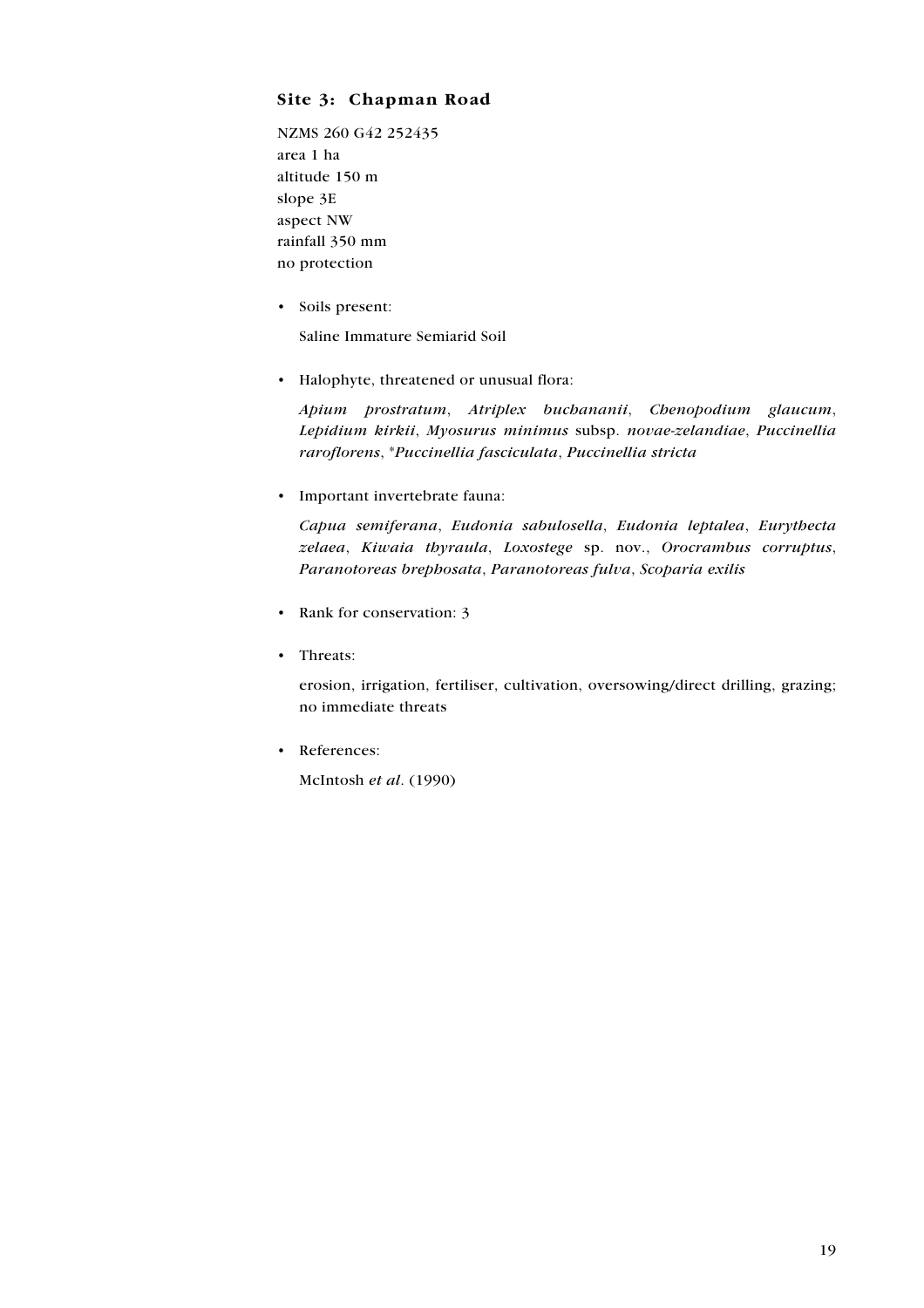#### **Site 4: Manorburn**

NZMS 260 G42 239432 area 4 ha altitude 170 m slope 0–5E aspect NW rainfall 350 mm DoC owned, gazettal pending as Scientific Reserve

• Soils present:

Typic Solonetzic Semiarid Soil

• Halophyte, threatened or unusual flora:

*Apium prostratum*, *Atriplex buchananii*, *Puccinellia* spp., *Samolus repens*

• Important invertebrate fauna:

*Eurythecta zelaea*, *Loxostege* sp., *Paranotoreas brephosata*, *Paranotoreas fulva*, *Scopula rubraria*

- Rank for conservation: 5
- Threats:

erosion (natural and motorcycle tracks); no immediate threats

• References:

McIntosh *et al*. (1990); Patrick (1989; referred to as Gilberts Gully)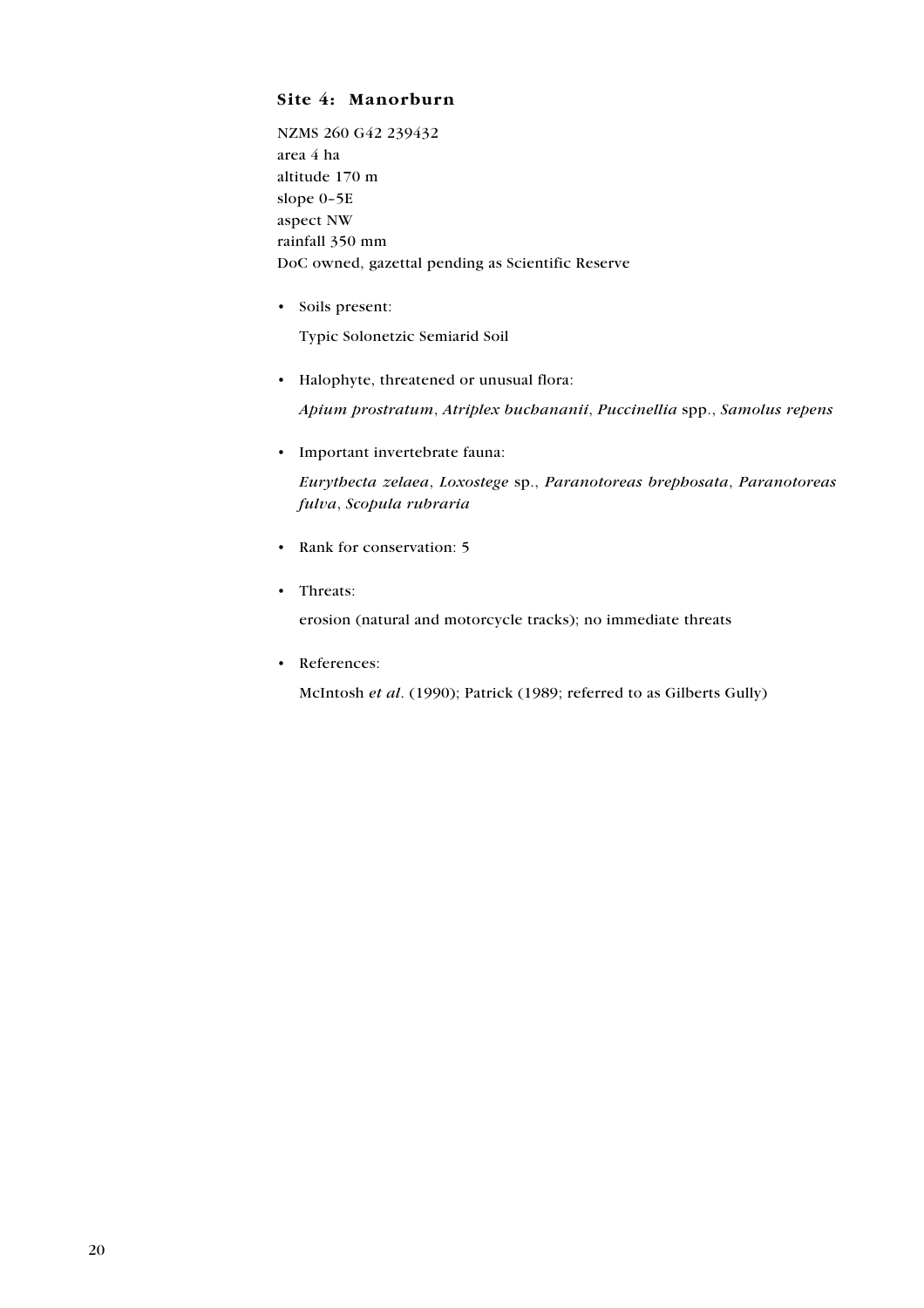#### **Site 5: Springvale Junction**

NZMS 260 G42 295503 area 2 ha altitude 215 m slope 0–15E aspect S rainfall 350 mm no protection

• Soils present:

Saline Immature Semiarid Soil

• Halophyte, threatened or unusual flora:

*Atriplex buchananii*, \**Hordeum* spp., \**Plantago coronopus*, \**Puccinellia* spp.

• Important invertebrate fauna:

*Eudonia leptalea*, *Kiwaia thyraula*, *Loxostege* sp. nov., *Orocrambus corruptus*, *Paranotoreas fulva*, *Scopula rubraria*

- Rank for conservation: 9
- Threats:

roadworks, dumping, erosion, weeds, grazing; erosion is an immediate threat

• References:

Hewitt & Balks (1988); McIntosh *et al*. (1990); Patrick (1989)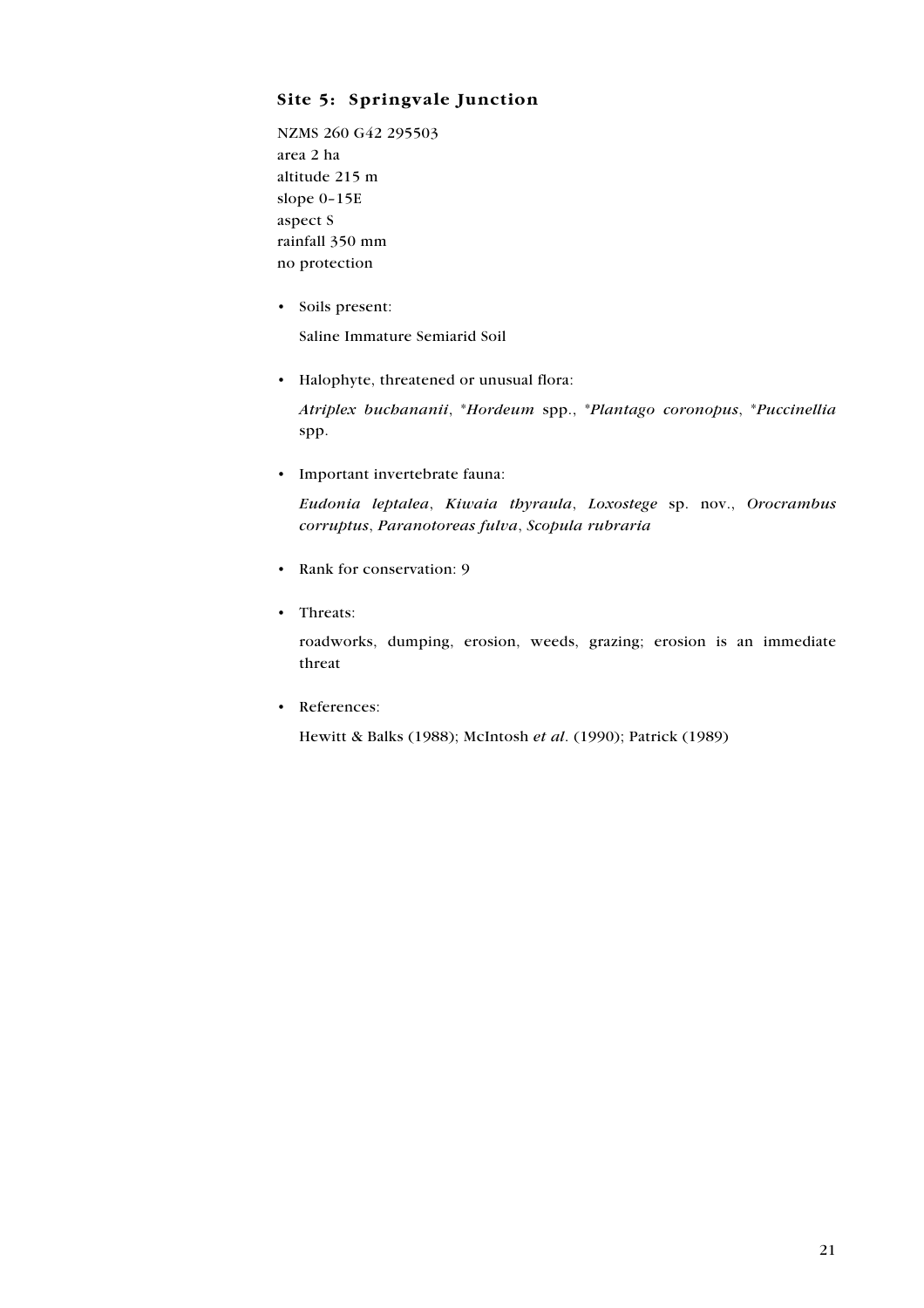#### **Site 6: Chatto Creek**

NZMS 260 G42 360578 area 5 ha altitude 245 m slope 0–20E aspect W rainfall 400 mm no protection

• Soils present:

Saline Immature Semiarid Soil

• Halophyte, threatened or unusual flora:

*Atriplex buchananii*, *Lepidium kirkii*, *Lepidium sisymbrioides* subsp. *sisymbrioides*, *Puccinellia raroflorens*, \**Puccinellia fasciculata*, *Puccinellia stricta*

• Important invertebrate fauna:

*Kiwaia thyraula*, *Loxostege* sp. nov., *Oxythecta austrina*, *Paranotoreas fulva*

- Rank for conservation: 6
- Threats:

fire, erosion, cultivation (for trial plantings), fertiliser (for trial plantings), oversowing/direct drilling, weeds (including planted halophyte forage shrubs), grazing; erosion and weeds (escapes from cultivation) are immediate threats

• References:

McIntosh *et al*. (1990); Patrick (1989)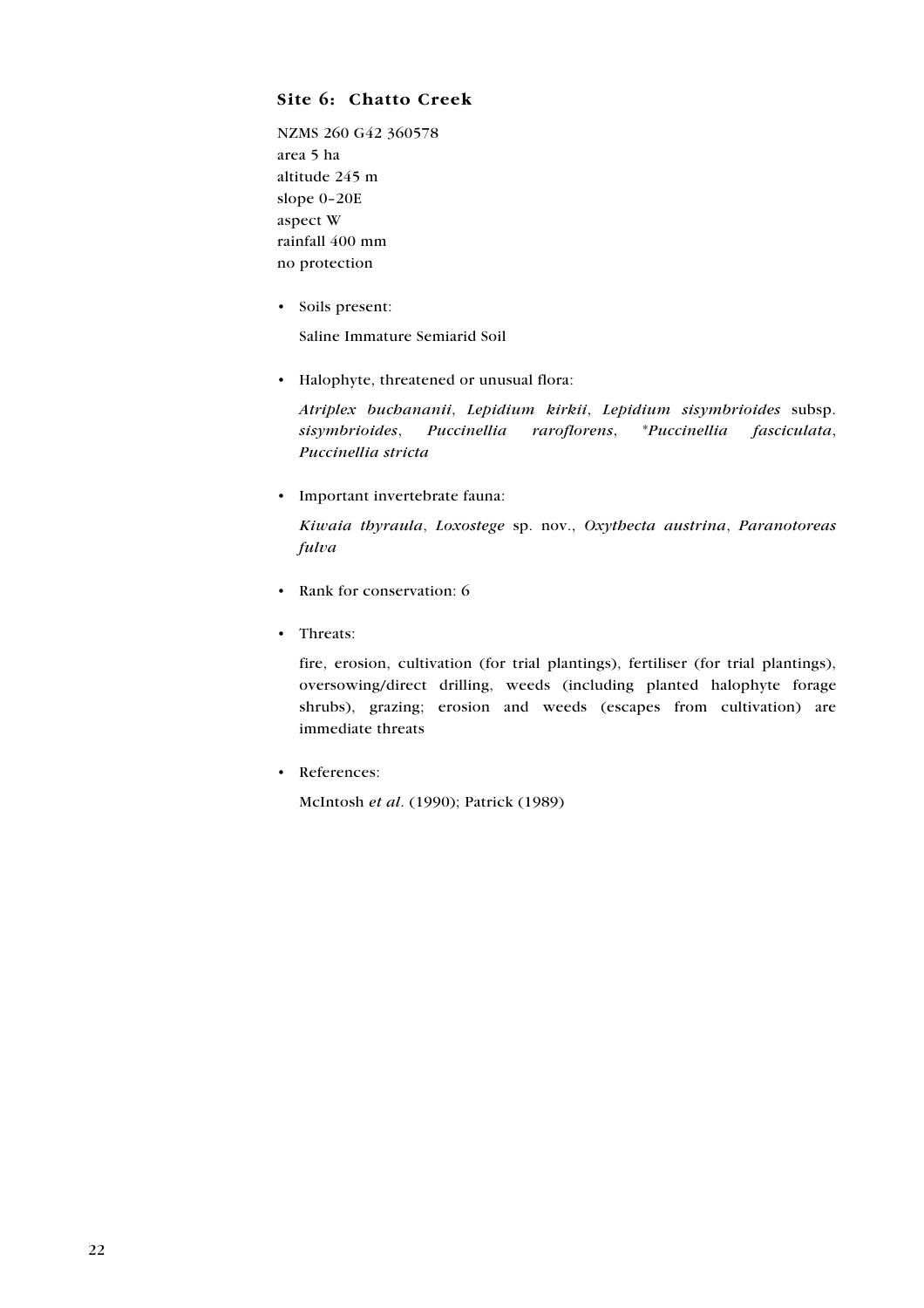#### **Site 7: Galloway No. 1**

NZMS 260 G42 338496 area 2 ha altitude 180 m slope 15E aspect N rainfall 400 mm Conservation Covenant

• Soils present:

Saline Immature Semiarid Soil

• Halophyte, threatened or unusual flora:

*Atriplex buchananii*, \**Hordeum* spp., *Lepidium kirkii*, *Lepidium sisymbrioides* subsp. *matau*, *Puccinellia raroflorens*, \**Puccinellia fasciculata*

• Important invertebrate fauna:

*Athrips zophochalca*, *Eurythecta zelaea*, *Heliothis* sp. nov., *Kiwaia thyraula*, *Loxostege* sp. nov., *Orocrambus corruptus*, *Paranotoreas fulva*, *Scoparia exilis*, *Scopula rubraria*, *Sigaus minutus*

- Rank for conservation: 2
- Threats:

dumping, fire, fertiliser, oversowing/direct drilling, weeds; no immediate threats

• References:

Allen (1992); Fagan & Pillai (1992); Hewitt & Balks (1988); McIntosh *et al*. (1990); Patrick (1989)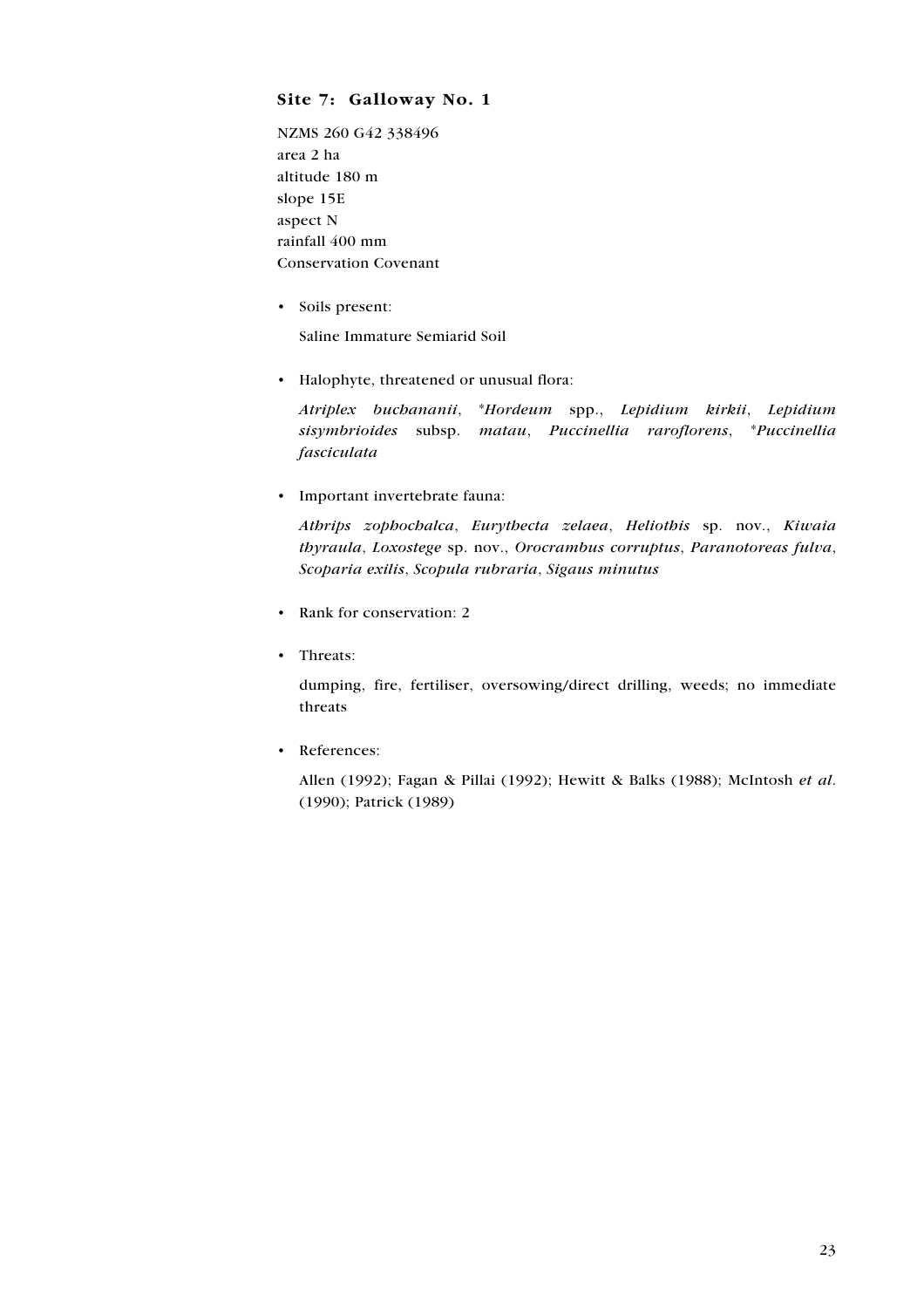#### **Site 8: Moa Creek**

NZMS 260 G42 436488 area 1 ha altitude 455 m slope 2E aspect W rainfall 455 mm no protection

• Soils present:

Saline Immature Semiarid Soil

• Halophyte, threatened or unusual flora:

*Atriplex buchananii*, \**Hordeum* spp., \**Plantago coronopus*, *Puccinellia* raroflorens, *Puccinellia fasciculata*, *Puccinellia stricta*, *Selliera microphylla*

• Important invertebrate fauna:

*Arctesthes catapyrrha*, *Capua semiferana*, *Eurythecta zelaea*, *Kiwaia thyraula*, *Orocrambus corruptus*, *Paranotoreas fulva*

- Rank for conservation: 5
- Threats:

cultivation, irrigation, fertiliser, oversowing/direct drilling, weeds, grazing; no immediate threats

• References:

Fagan & Pillai (1992); McIntosh *et al*. (1990); Partridge (1976, 1981); Patrick (1989; referred to as Crawford Hills Road)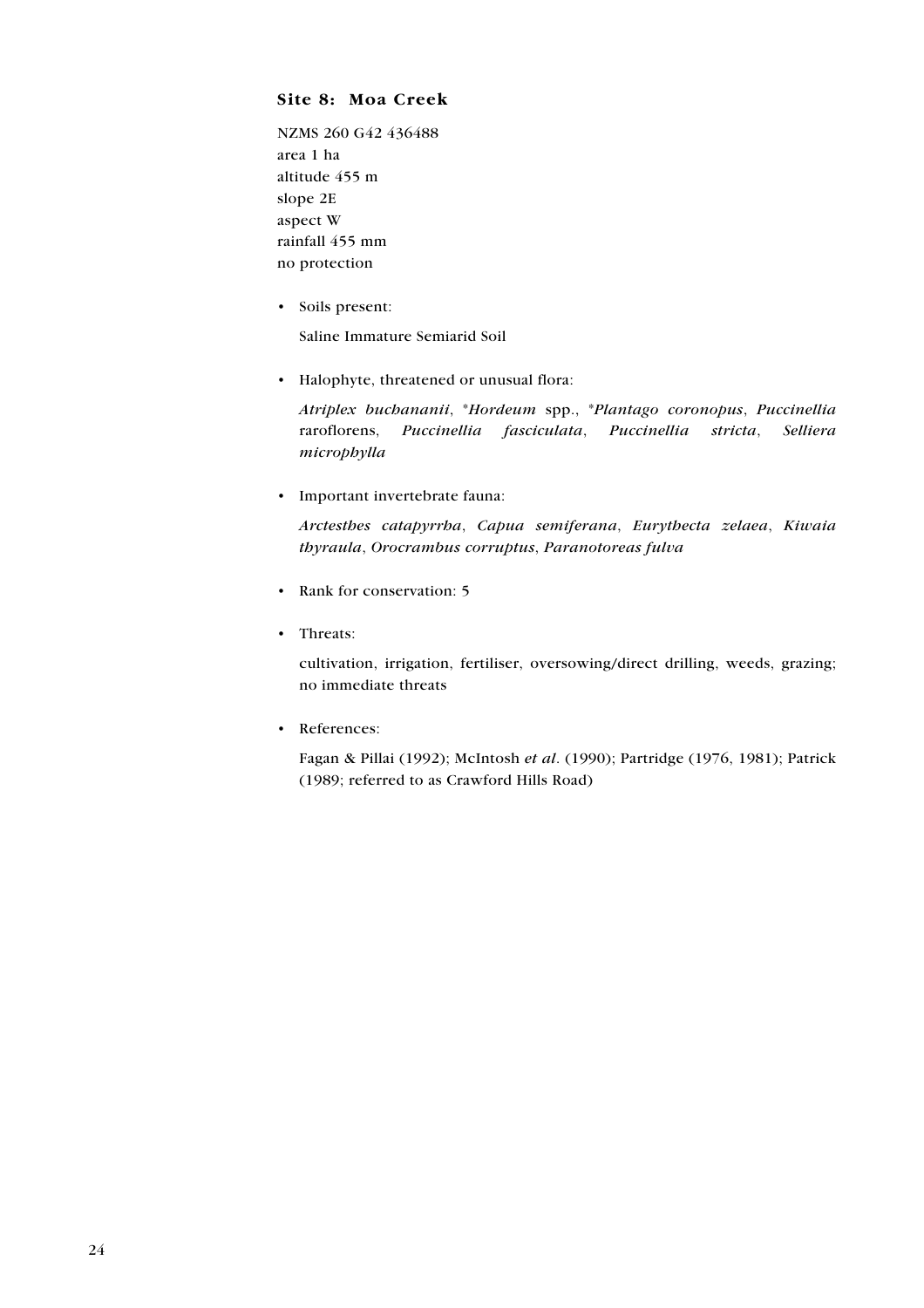#### **Site 9: Patearoa**

NZMS 260 H42 714390 area 20 ha altitude 395 m slope 0–15E aspect N rainfall 500 mm QEII Open Space Covenant over part

• Soils present:

Typic Immature Semiarid Soil Typic Orthic Recent Soil Saline Immature Semiarid Soil Alkaline Immature Semiarid Soil Typic Orthic Gley Soil Peaty Orthic Gley Soil

Note: pH values were determined in the field, and are likely to be low compared with the laboratory determinations from similar soils at the other sites (McIntosh 1993).

• Halophyte, threatened or unusual flora:

*Apium prostratum*, *Atriplex buchananii*, \**Atriplex prostrata*, \**Hordeum hystrix*, *Lepidium kirkii*, *Lepidium sisymbrioides* subsp. *sisymbrioides*, *Myosurus minimus* subsp. *novae-zelandiae*, \**Plantago coronopus*, *Puccinellia raroflorens*, \**Puccinellia distans*, \**Puccinellia fasciculata*, *Puccinellia stricta*, *Schoenoplectus pungens*, *Selliera microphylla*, \**Trifolium fragiferum*

• Important invertebrate fauna:

*Arctesthes catapyrrha*, *Capua semiferana*, *Crocydopora cinigerella*, *Eudonia sabulosella*, *Eudonia leptalea*, *Eurythecta zelaea*, *Loxostege* sp. nov., *Lycaena bolderanum*, *Orocrambus corruptus*, *Paranotoreas brephosata, Paranotoreas fulva*, *Phaeosaces* sp. nov., *Scopula rubraria*, *Scoriodyta suttonensis*, *Scythris triatma*, *Sporophylla oenospora*, *Stenoptilia celidota*, *Zizina oxleyi*, *Sigaus campestris*

- Rank for conservation: 1
- Threats:

fire, irrigation, fertiliser, oversowing, weeds; no immediate threats

• Other information:

Ranked as a Soil Site of International Importance by Arand *et al*. (1991)

• References:

Allen & McIntosh (1993); Arand *et al*. (1991); Johnson (1976); McIntosh *et al*. (1990); Partridge (1976, 1981); Patrick (1989)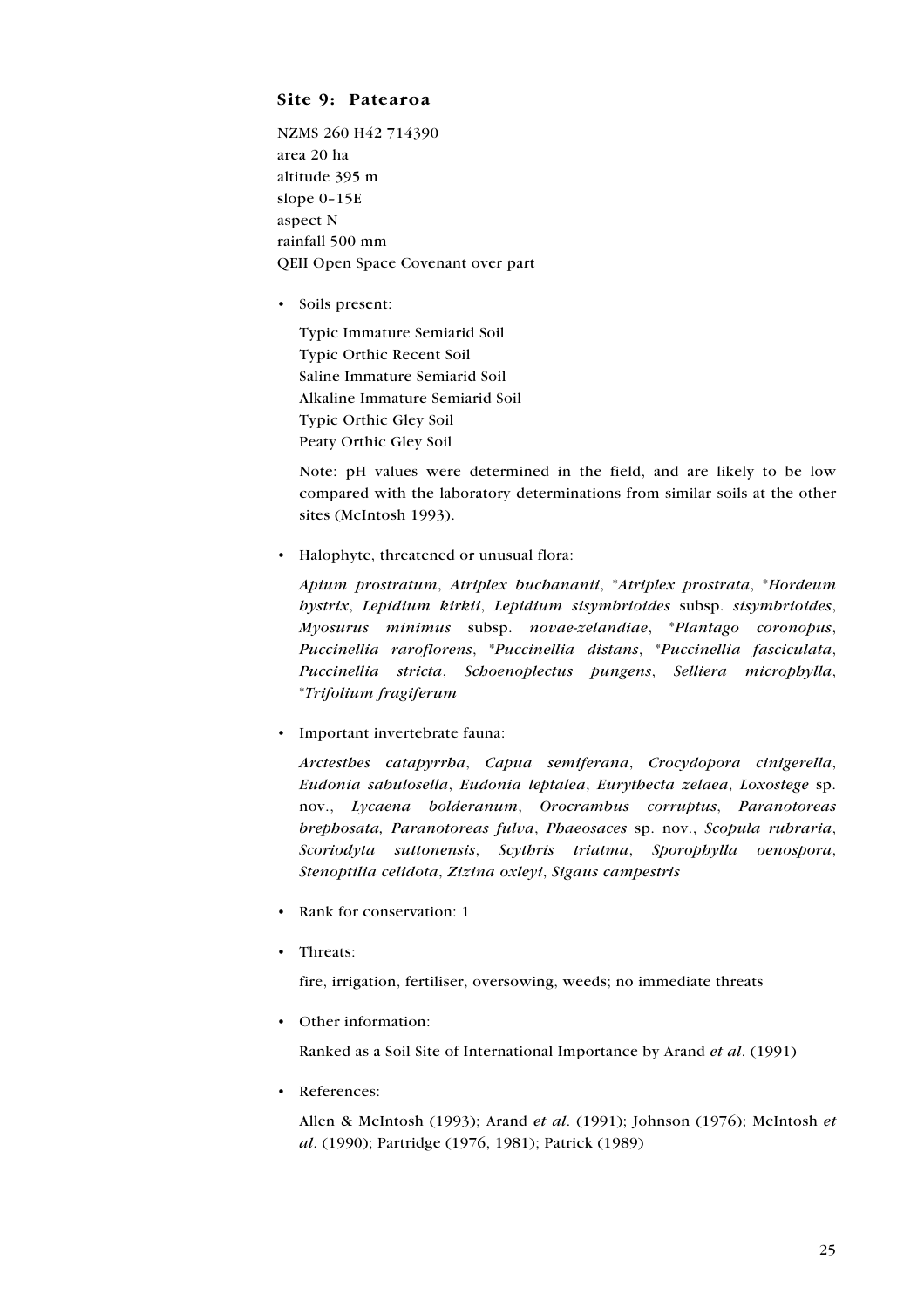#### **Site 10: Belmont**

NZMS 260 H42 681425 area 28 ha altitude 395 m slope 0–5E aspect E rainfall 400 mm Conservation Covenant

• Soils present:

Saline Immature Semiarid Soil

• Halophyte, threatened or unusual flora:

*Atriplex buchananii*, *Hordeum* spp., *Lepidium kirkii*, \**Plantago coronopus*, \**Puccinellia distans*, *Puccinellia stricta*, *Sarcocornia quinqueflora*, *Schoenoplectus pungens*, *Selliera microphylla*

• Important invertebrate fauna:

*Eurythecta zelaea*, *Orocrambus corruptus*, *Paranotoreas fulva*

- Rank for conservation: 2
- Threats:

fire, fertiliser, oversowing/direct drilling, weeds, grazing (trampling); trampling is a current threat to the structural integrity of the moist soils of the seasonal ponds

• References:

Hewitt & Balks (1988); Johnson (1976); Partridge (1976, 1981); McIntosh *et al*. (1990), Patrick (1989)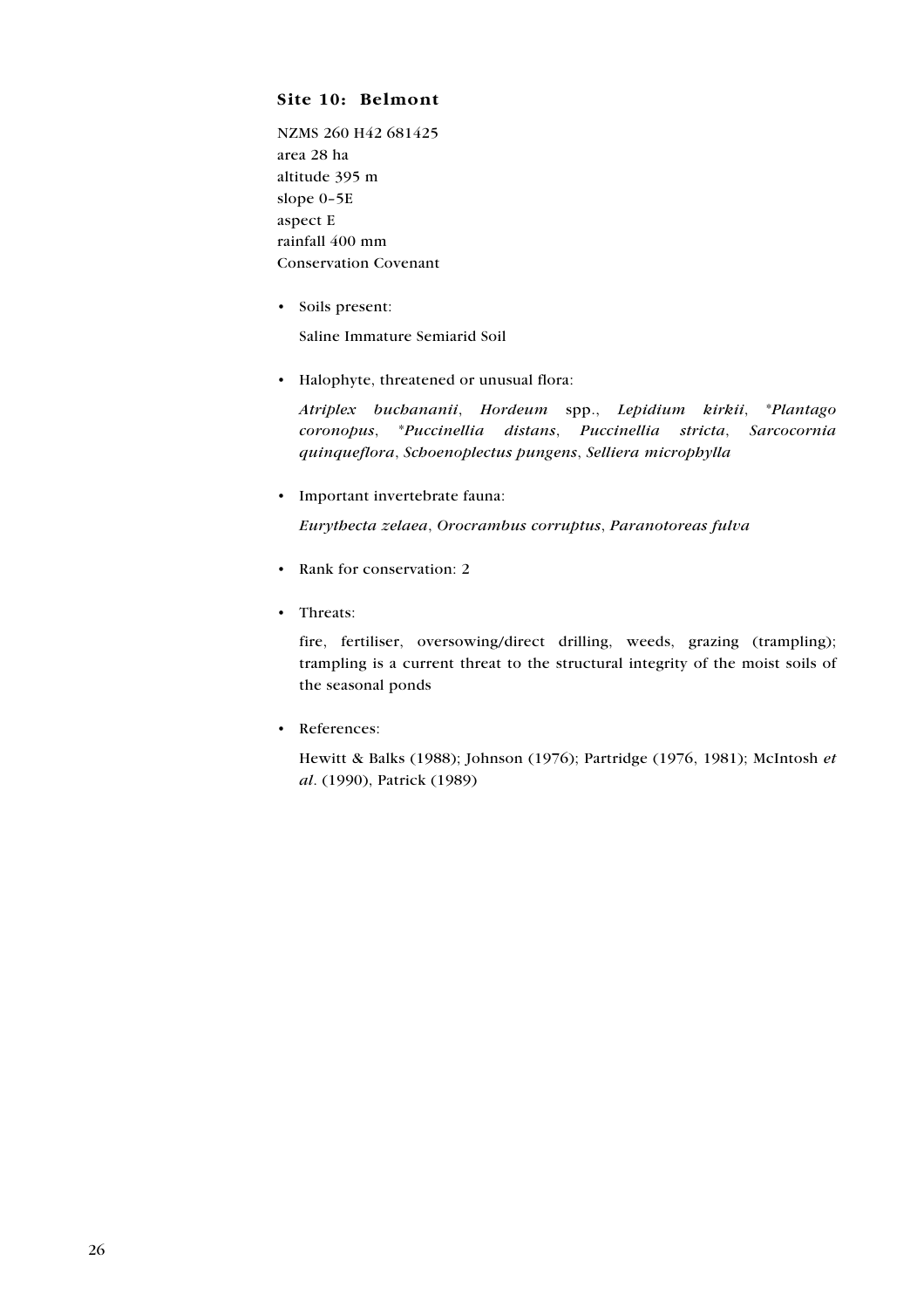#### **Site 11: Wilsons Road**

NZMS 260 H42 735486 area 1 ha altitude 395 m slope 0–5E aspect flat rainfall 395 mm no protection

• Soils present:

Saline Immature Semiarid Soil

• Halophyte, threatened or unusual flora:

\**Hordeum hystrix*, *Lepidium kirkii* (no recent record), \**Puccinellia distans*

• Important invertebrate fauna:

*Eurythecta zelaea*, *Orocrambus corruptus*, *Paranotoreas fulva*, *Scythris triatma*

- Rank for conservation: 9
- Threats:

irrigation, cultivation, fertiliser, oversowing/direct drilling, weeds, grazing; drainage, irrigation, cultivation and grazing are immediate threats

• References:

McIntosh *et al*. (1990); Partridge (1976, 1981)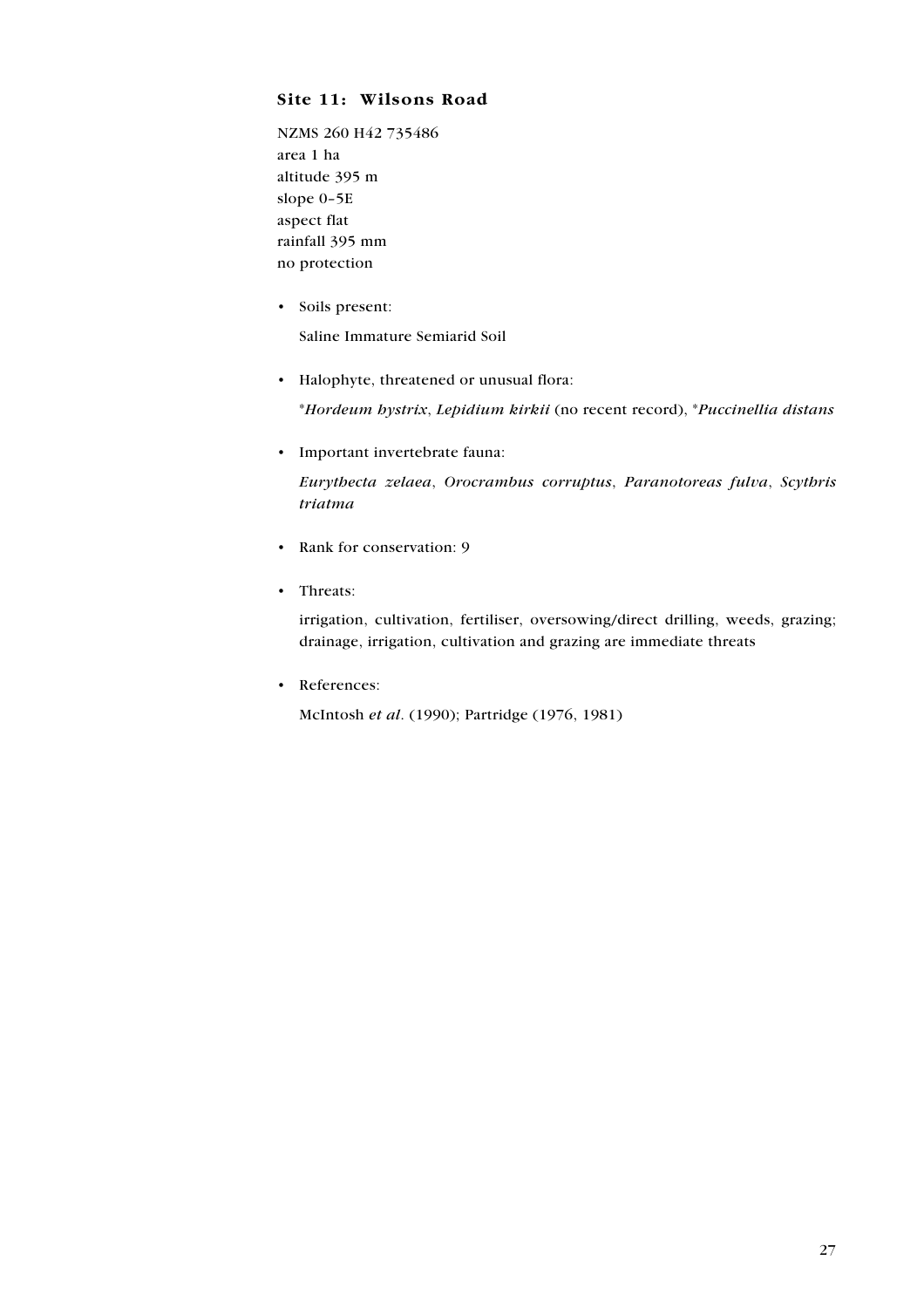#### **Site 12: Lindis Pass**

NZMS 260 G40 338950 area <1 ha altitude 335 m slope 18E aspect W rainfall 550 mm no protection

- Soils present: Alkaline Immature Semiarid Soil
- Halophyte, threatened or unusual flora: nil
- Important invertebrate fauna: *Orocrambus corruptus*, *Phylacodes cauta*
- Rank for conservation: 11
- Threats:

erosion, fertiliser, oversowing, weeds; no immediate threats

• References: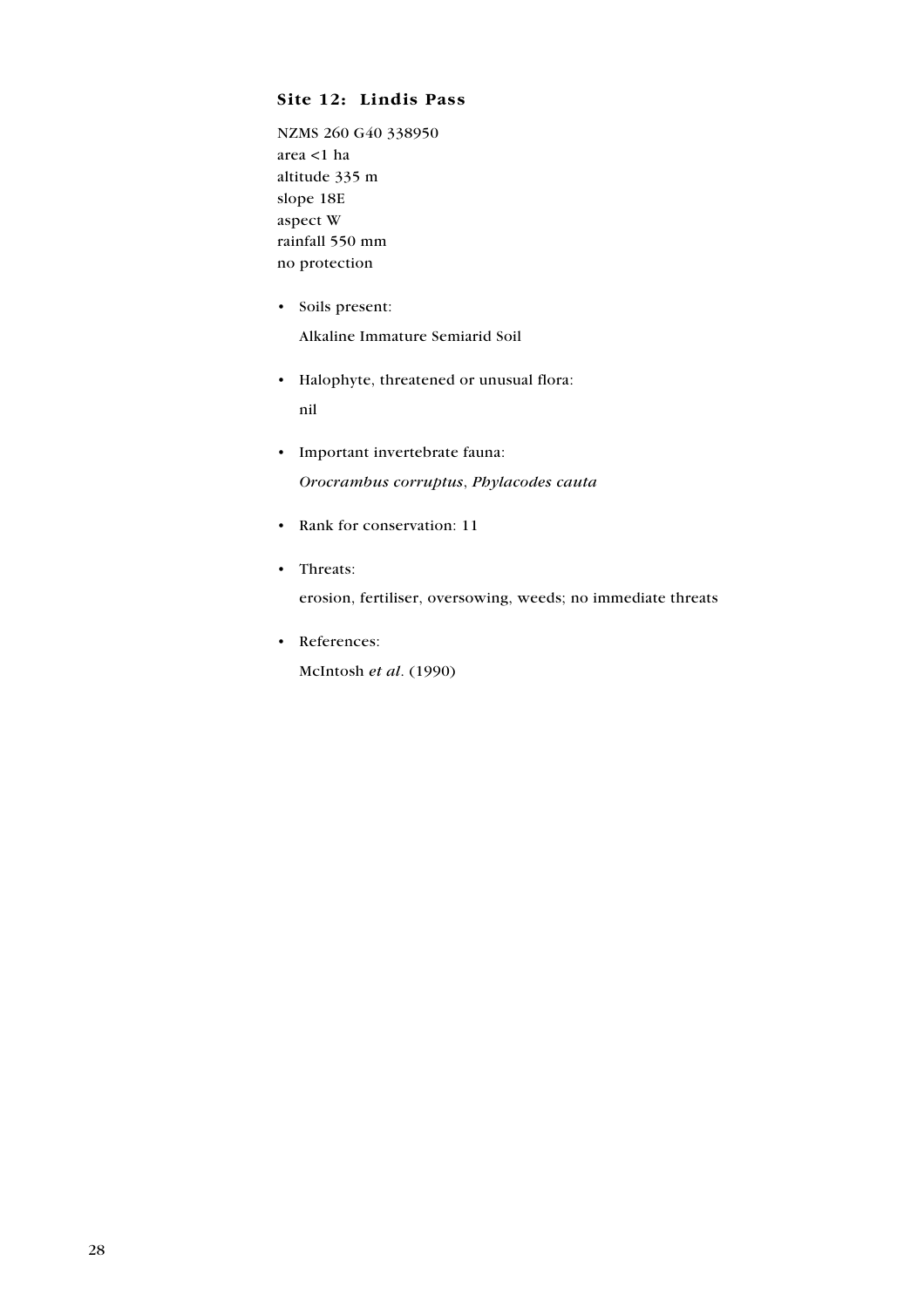#### **Site 13: Sutton Lagoon**

NZMS 260 H43 833113 area 0.5 ha altitude 240 m slope flat aspect flat rainfall 600 mm no protection

• Soils present:

Typic Fluvial Recent Soil

• Halophyte, threatened or unusual flora:

\**Hordeum* spp., *Schoenoplectus pungens*, *Selliera microphylla*

- Important invertebrate fauna: nil
- Rank for conservation: 9
- Threats:

drainage, fertiliser, oversowing, weeds; no immediate threats

• References: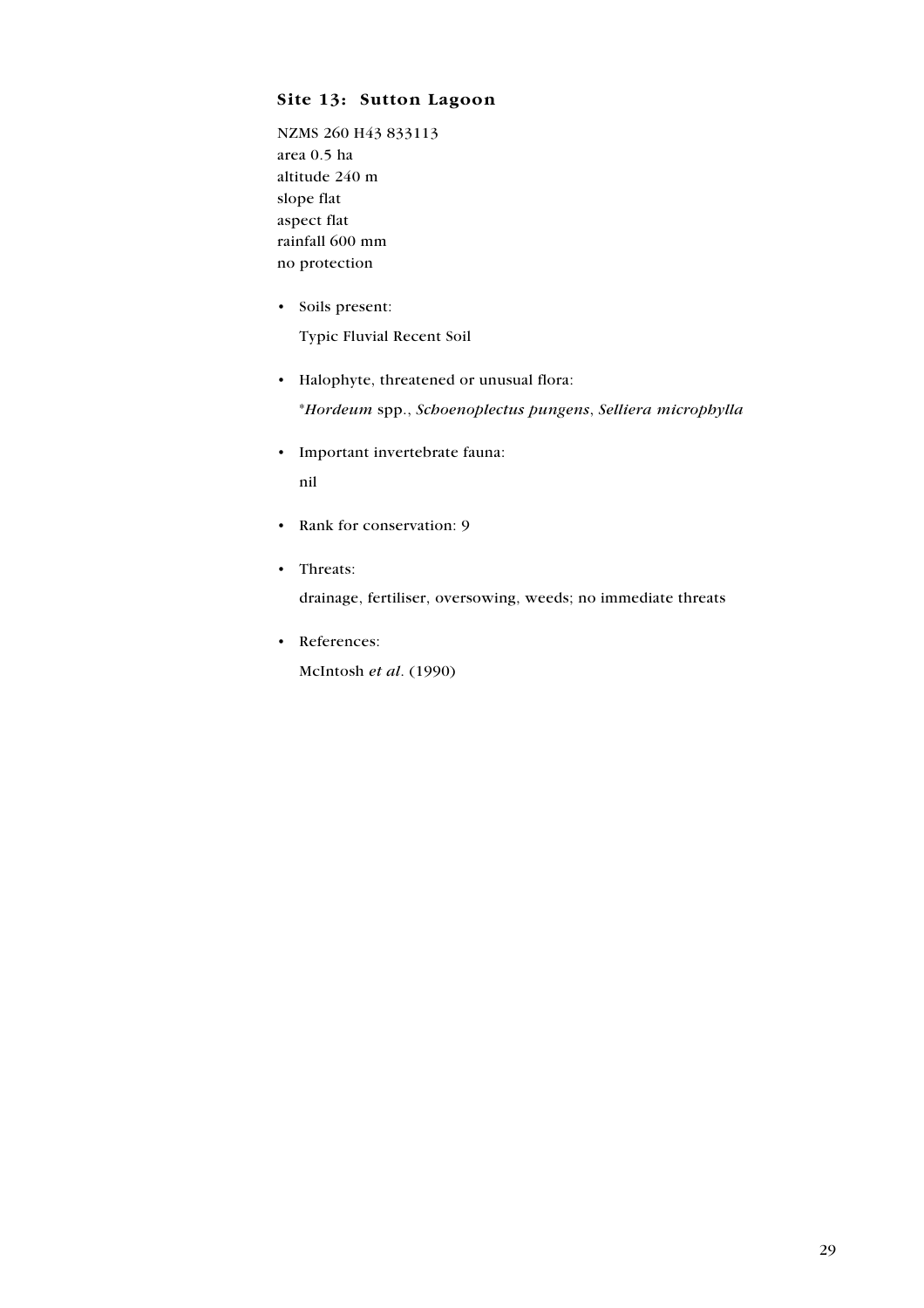#### **Site 14: Sutton Salt Lake**

NZMS 260 H43 825106 area 4 ha altitude 240 m slope flat aspect flat rainfall 600 mm Scenic Reserve

• Soils present:

Saline Immature Semiarid Soil

• Halophyte, threatened or unusual flora:

*Chenopodium glaucum*, *Apium prostratum*

• Important invertebrate fauna:

*Arctesthes catapyrrha*, *Eudonia sabulosella*, *Eudonia leptalea*, *Eurythecta zelaea*, *Lycaena boldenarum*, *Orocrambus corruptus*, *Phylacodes cauta*

- Rank for conservation: 6
- Threats:

drainage, fertiliser, oversowing, weeds; no immediate threats

• Other information:

Ranked as a Soil Site of International Importance by Arand *et al*. (1991)

• References:

Arand *et al*. (1991); McIntosh *et al*. (1990); Patrick (1989)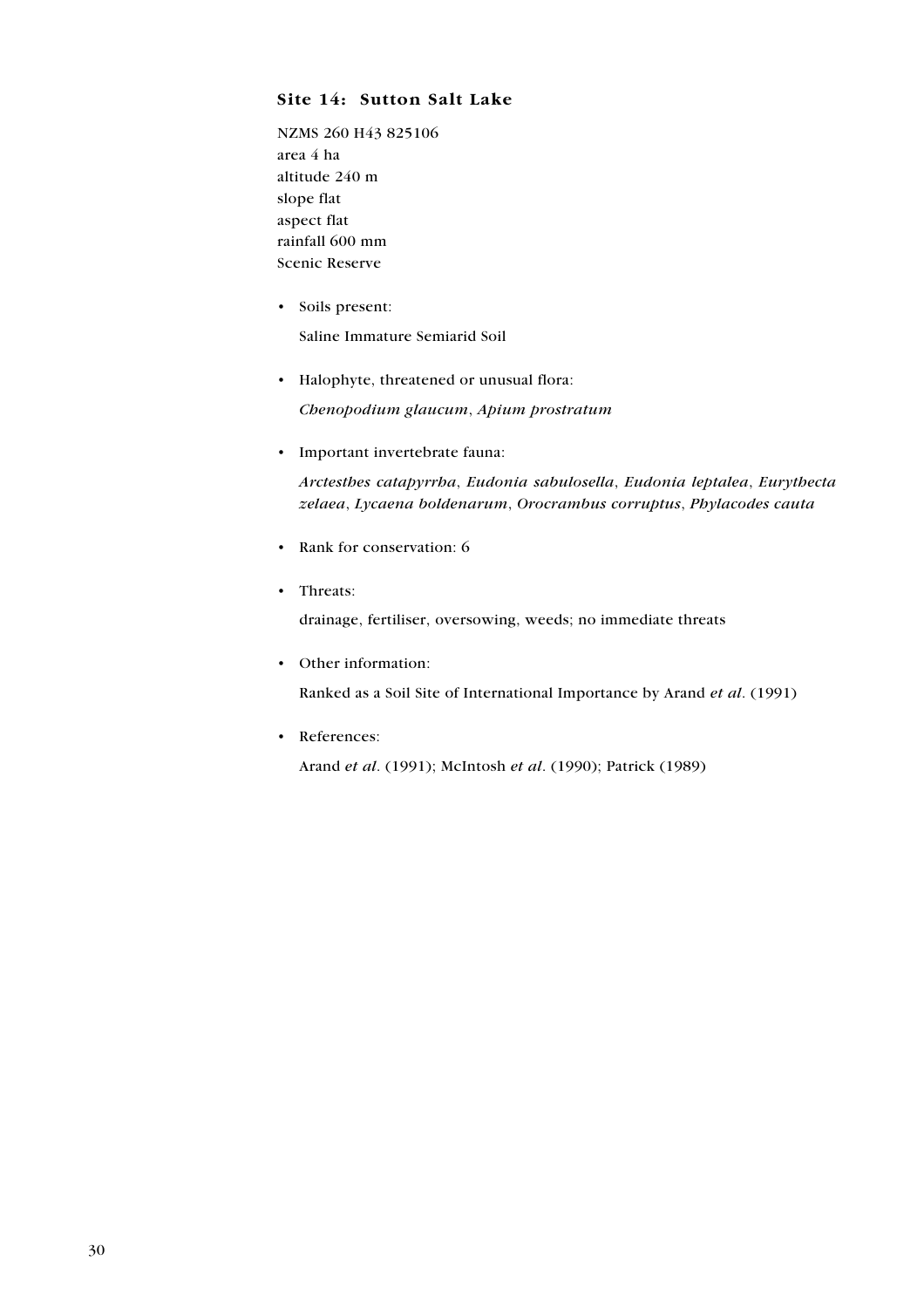#### **Site 15: Carlowie No. 2**

NZMS 260 H41 626805 area 6 ha altitude 520 m slope 14E aspect NW rainfall 500 mm no protection

- Soils present: Mottled Immature Semiarid Soil
- Halophyte, threatened or unusual flora: \**Plantago coronopus*, \**Puccinellia distans*
- Important invertebrate fauna: *Orocrambus corruptus*, *Phylacodes cauta*
- Rank for conservation: 4
- Threats:

fire, erosion, fertiliser, oversowing, weeds, grazing; no immediate threats

• References: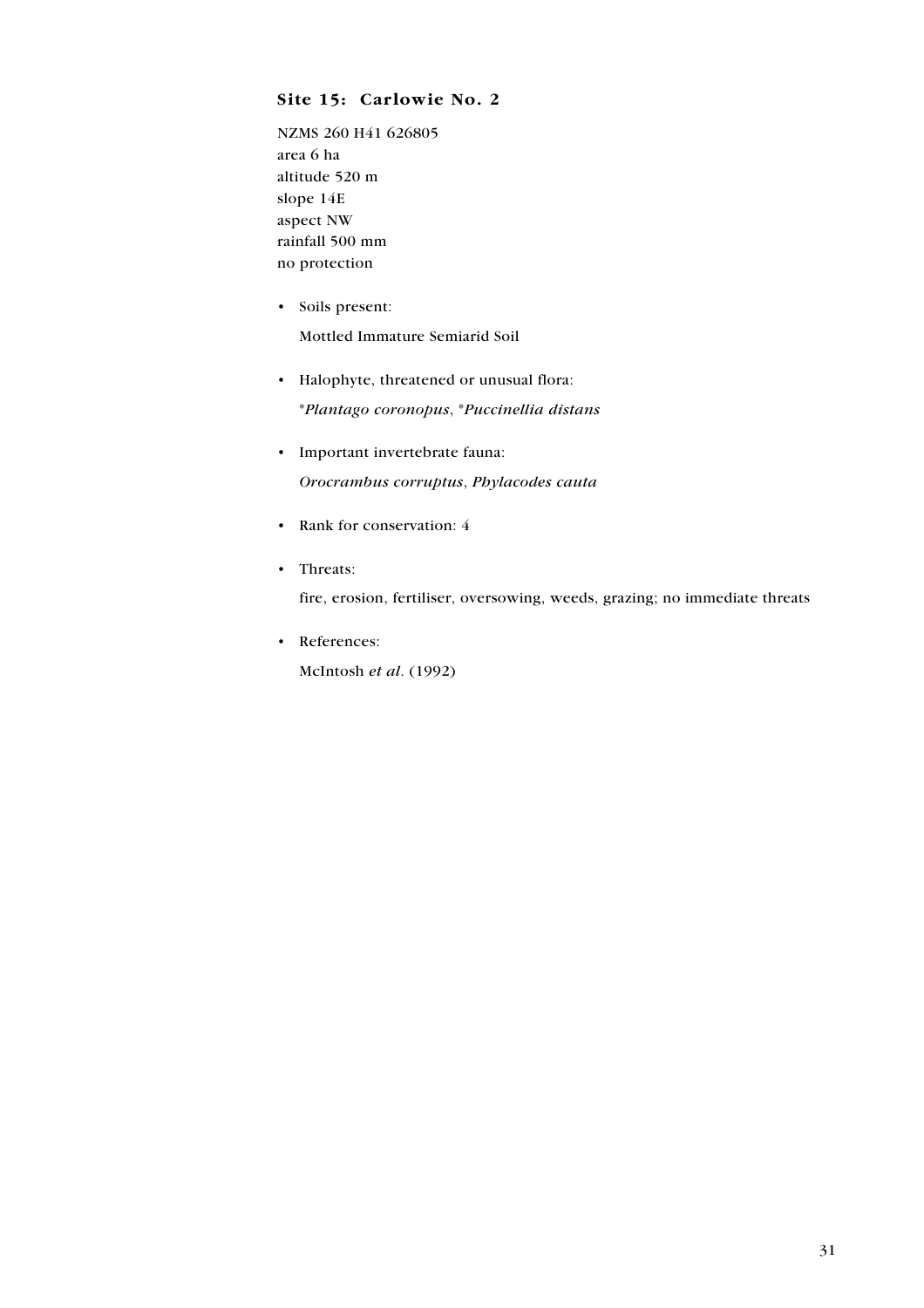#### **Site 16: Blackstone No. 2**

NZMS 260 H41 595770 area 1 ha altitude 450 m slope 25E aspect NW rainfall 500 mm no protection

- Soils present: Alkaline Immature Semiarid Soil
- Halophyte, threatened or unusual flora: *Lepidium sisymbrioides* subsp. *sisymbrioides*
- Important invertebrate fauna: *Orocrambus corruptus*
- Rank for conservation: 6
- Threats:

erosion, fertiliser, oversowing, weeds, grazing (tracking); no immediate threats

• References: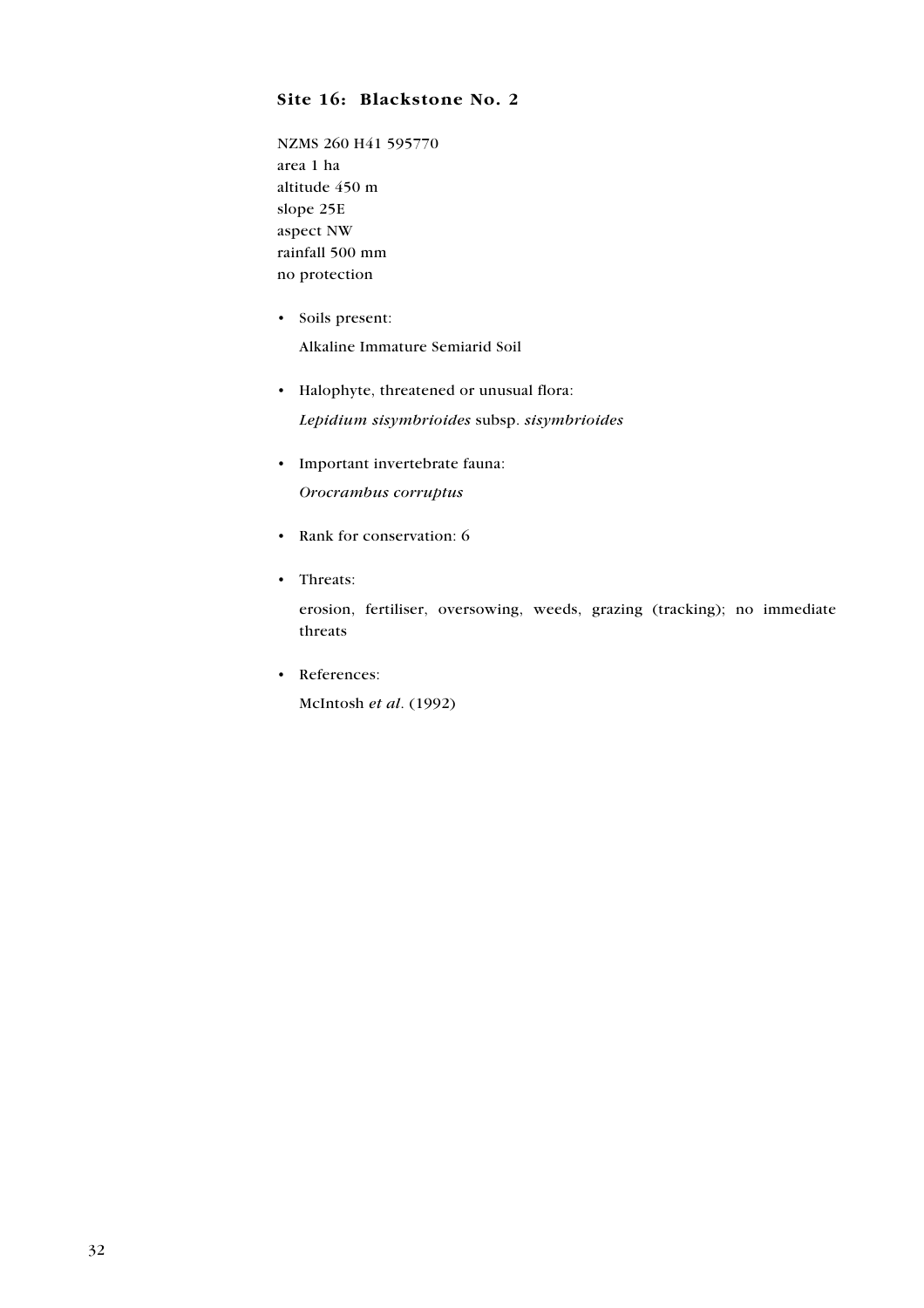#### **Site 17: Whiteface**

NZMS 260 H41 534688 area 5 ha altitude 420 m slope 12E aspect NW rainfall 500 mm no protection

- Soils present: Alkaline Immature Semiarid Soil
- Halophyte, threatened or unusual flora: nil
- Important invertebrate fauna: *Eurythecta zelaea*, *Orocrambus corruptus*
- Rank for conservation: 9
- Threats:

erosion, fertiliser, oversowing, weeds, grazing (tracking); erosion, much resulting from stock tracks, is an immediate threat

• References: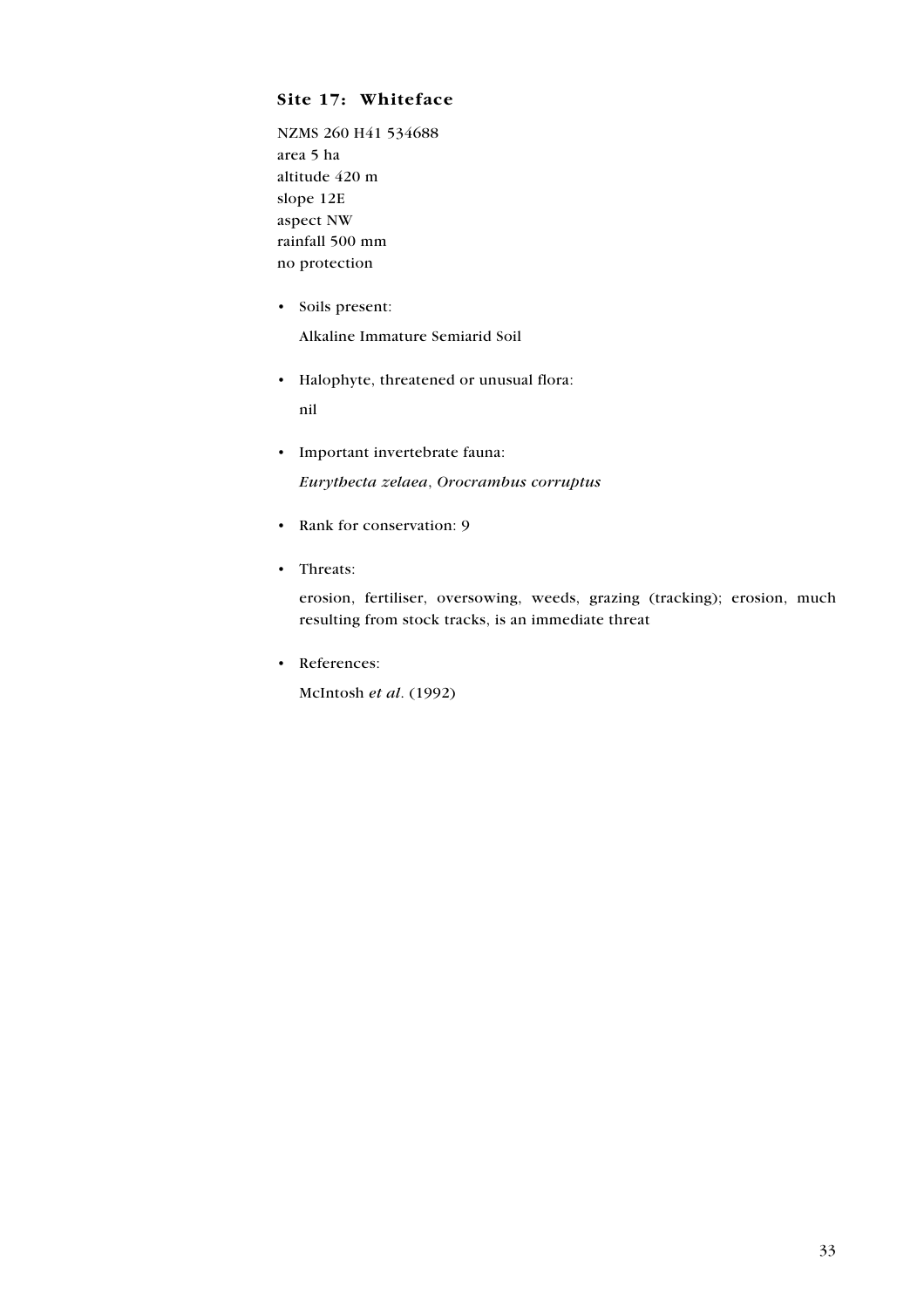#### **Site 18: Rockdale**

NZMS 260 G42 366589 area 1 ha altitude 270 m slope 5E aspect S rainfall 400 mm no protection

• Soils present:

Alkaline Argillic Semiarid Soil

• Halophyte, threatened or unusual flora:

*Atriplex buchananii*, *Lepidium kirkii*, *Myosurus minimus* subsp. *novaezelandiae*, \**Plantago coronopus*, \**Puccinellia* spp.

• Important invertebrate fauna:

*Eurythecta zelaea*, *Orocrambus corruptus*, *Paranotoreas fulva*

- Rank for conservation: 4
- Threats:

irrigation, cultivation, fertiliser, oversowing/direct drilling, grazing; no immediate threats

• References: McIntosh *et al*. (1992)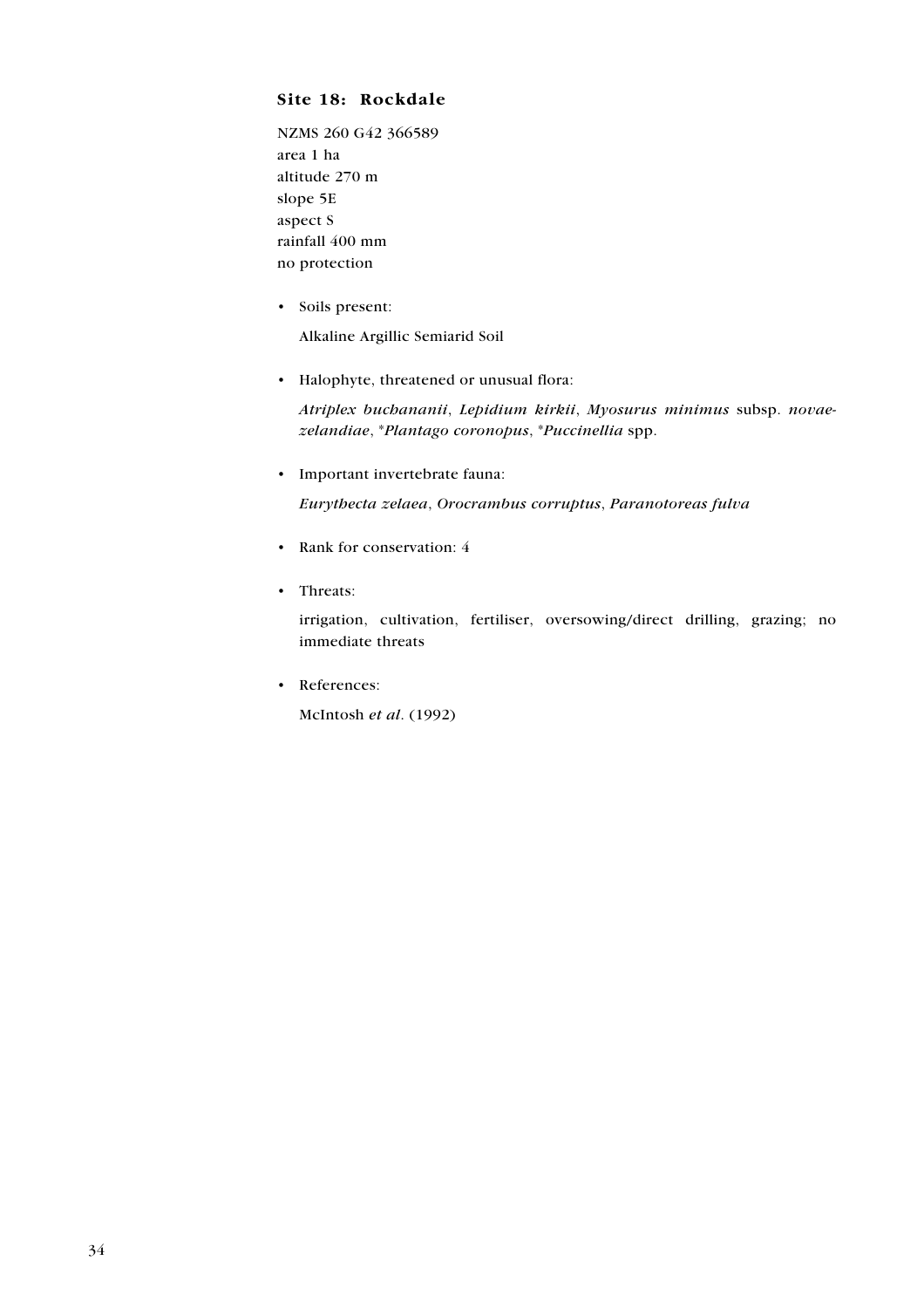#### **Site 19: Dunard**

NZMS 260 G42 301555 area 0.5 ha altitude 330 m slope flat aspect flat rainfall 400 mm no protection

• Soils present:

Typic Solonetzic Semiarid Soil

• Halophyte, threatened or unusual flora:

*Atriplex buchananii*, *Ceratocephalus pungens*, *Myosurus minimus* subsp. *novae-zelandiae*, \**Puccinellia* spp.

- Important invertebrate fauna: *Eurythecta zelaea*, *Orocrambus corruptus*
- Rank for conservation: 5
- Threats:

fertiliser, oversowing, weeds, grazing; no immediate threats

• References: McIntosh *et al*. (1992)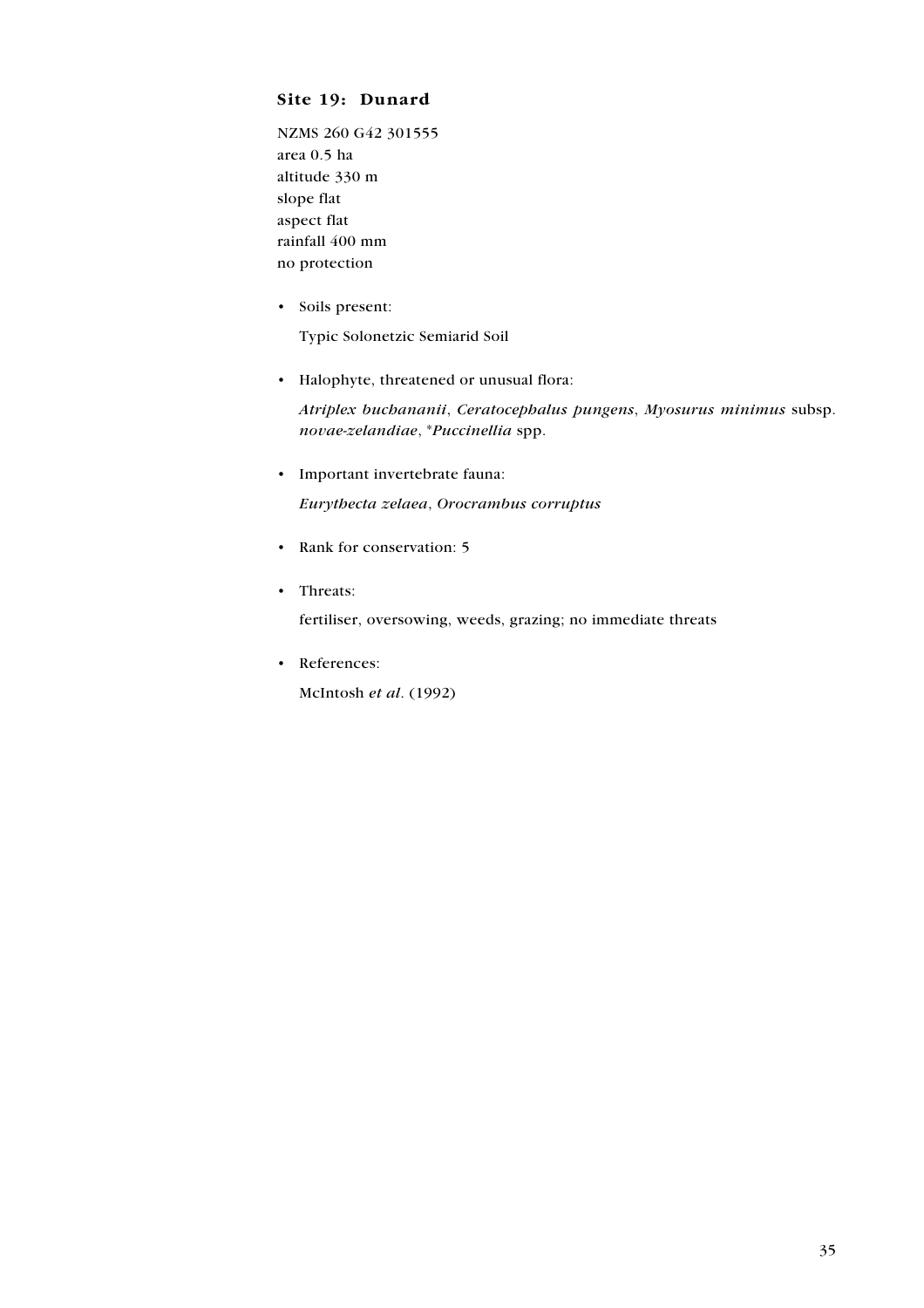#### **Site 20: Blackmans**

NZMS 260 G42 170457 area 1 ha altitude 320 m slope 0–10E aspect flat–NW rainfall 400 mm no protection

• Soils present:

Saline Solonetzic Semiarid Soil

• Halophyte, threatened or unusual flora:

*Atriplex buchananii*, *Chenopodium glaucum*, *Myosurus minimus* subsp. *novae-zelandiae*, *Puccinellia raroflorens*, \**Puccinellia fasciculata*, *Puccinellia stricta*

• Important invertebrate fauna:

*Capua semiferana*, *Crocydopora cinigerella*, *Eudonia leptalea*, *Eudonia sabulosella*, *Eurythecta zelaea*, *Kiwaia thyraula*, *Loxostege* sp. nov., *Orocrambus corruptus*, *Scoparia exilis*

- Rank for conservation: 3
- Threats:

fertiliser, oversowing; no immediate threats

• References: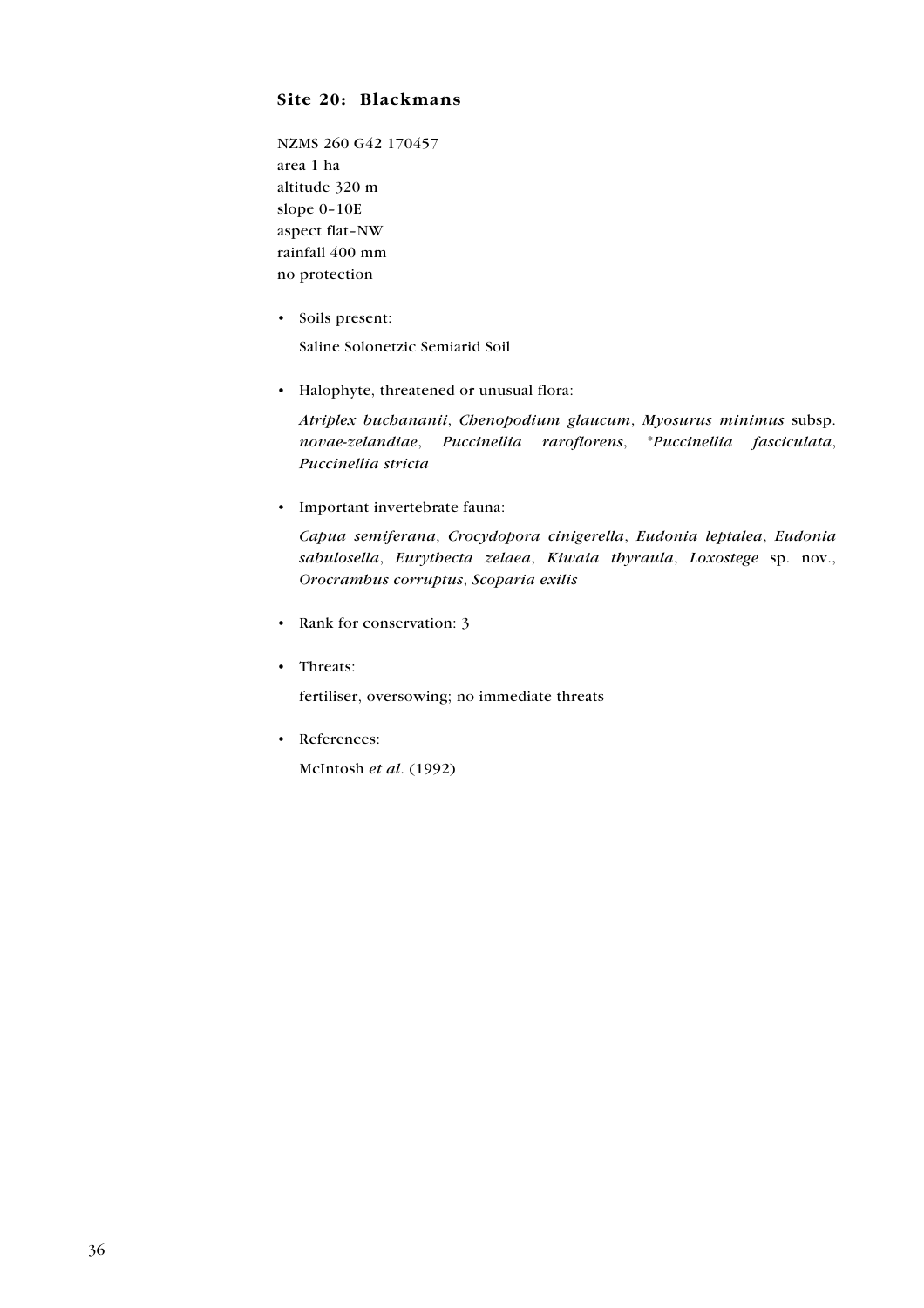#### **Site 21: Conroys**

NZMS 260 G42 213406 area 1 ha altitude 280 m slope 8E aspect NW rainfall 400 mm DoC owned - reservoir marginal strip

• Soils present:

Saline Solonetzic Semiarid Soil

• Halophyte, threatened or unusual flora:

*Atriplex buchananii*, \**Puccinellia* spp.

• Important invertebrate fauna:

*Capua semiferana*, *Eudonia sabulosella*, *Eurythecta zelaea*, *Kiwaia thyraula*, *Loxostege* sp. nov., *Orocrambus corruptus*, *Paranotoreas fulva*

- Rank for conservation: 8
- Threats:

roadworks, erosion, fertiliser, oversowing; no immediate threats

• References: McIntosh *et al*. (1992)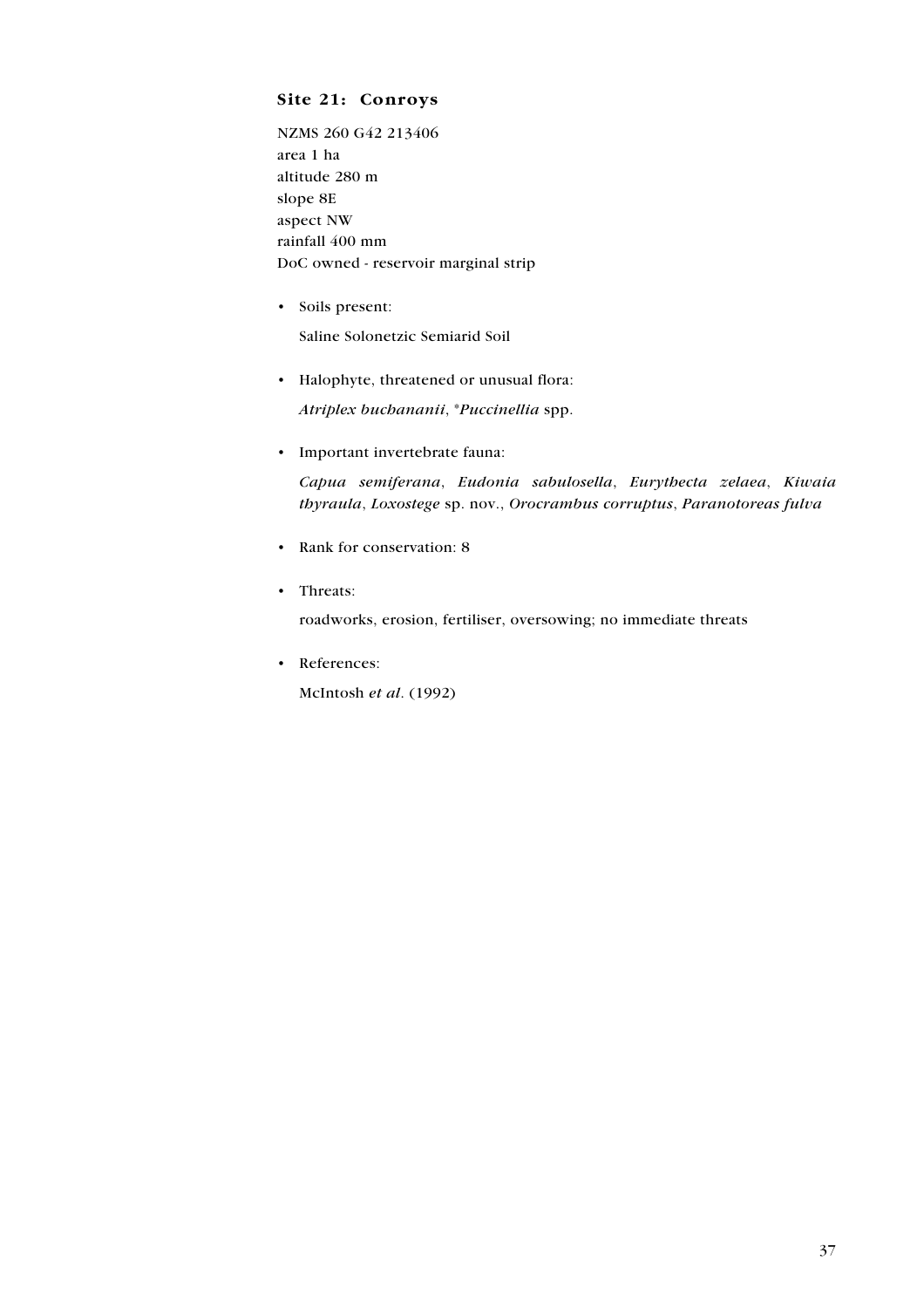#### **Site 22: Patricks**

NZMS 260 G42 227410 area 0.5 ha altitude 300 m slope 6E aspect NW rainfall 400 mm no protection

• Soils present:

Saline Argillic Semiarid Soil

• Halophyte, threatened or unusual flora:

*Atriplex buchananii*, *Myosurus minimus* subsp. *novae-zelandiae*, *Puccinellia* spp.

• Important invertebrate fauna:

*Arctesthes catapyrrha*, *Capua semiferana*, *Crocydopora cinigerella*, *Dichromodes* sp. nov., *Eudonia atmogramma*, *Eudonia sabulosella*, *Eudonia leptalia*, *Eurythecta zelaea*, *Heliothis* sp. nov., *Hierodoris frigida*, *Kiwaia thyraula*, *Loxostege* sp. nov., *Orocrambus corruptus*, *Oxythecta austrina*, *Paranotoreas brephosata*, *Paranotoreas fulva*, *Phaeosaces* sp. nov., *Scoparia exilis*, *Scopula rubraria*, *Scoriodyta suttonensis*, *Sporophylla oenospora*, *Stenoptilia celidota*, *Zizina oxleyi*

- Rank for conservation: 5
- Threats:

weeds; no immediate threats

• References: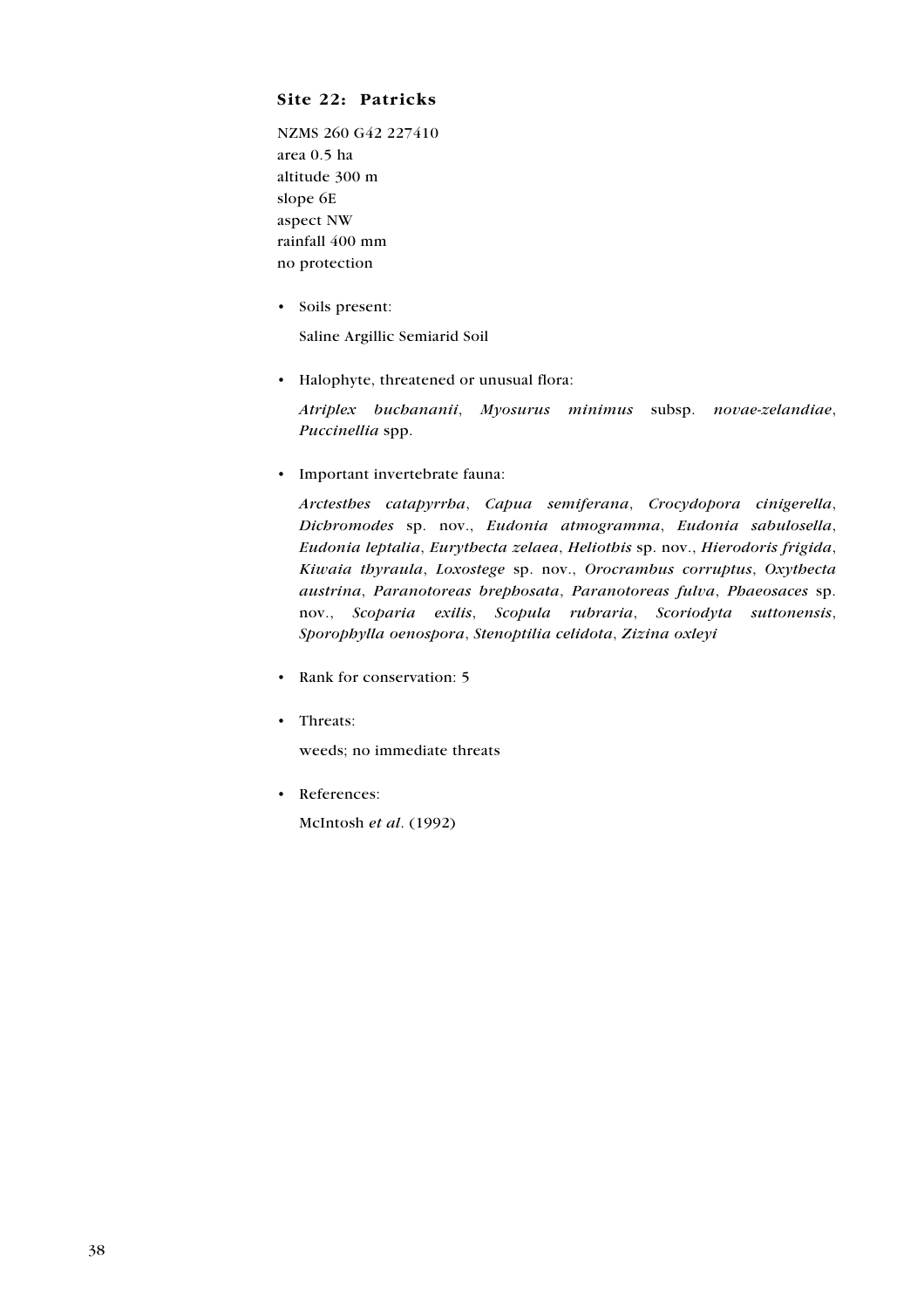#### **Site 23: Butchers Dam**

NZMS 260 G42 234397 area 1 ha altitude 300 m slope 3E aspect NW rainfall 400 mm Conservation Area

• Soils present:

Alkaline Immature Semiarid Soil

• Halophyte, threatened or unusual flora:

*Atriplex buchananii*, *Myosurus minimus* subsp. *novae-zelandiae*

• IMPORTANT invertebrate fauna:

*Eurythecta zelaea*, *Kiwaia thyraula*, *Loxostege* sp. nov., *Orocrambus corruptus*, *Paranotoreas fulva*

- Rank for conservation: 7
- Threats:

weeds

• References: McIntosh *et al*. (1992)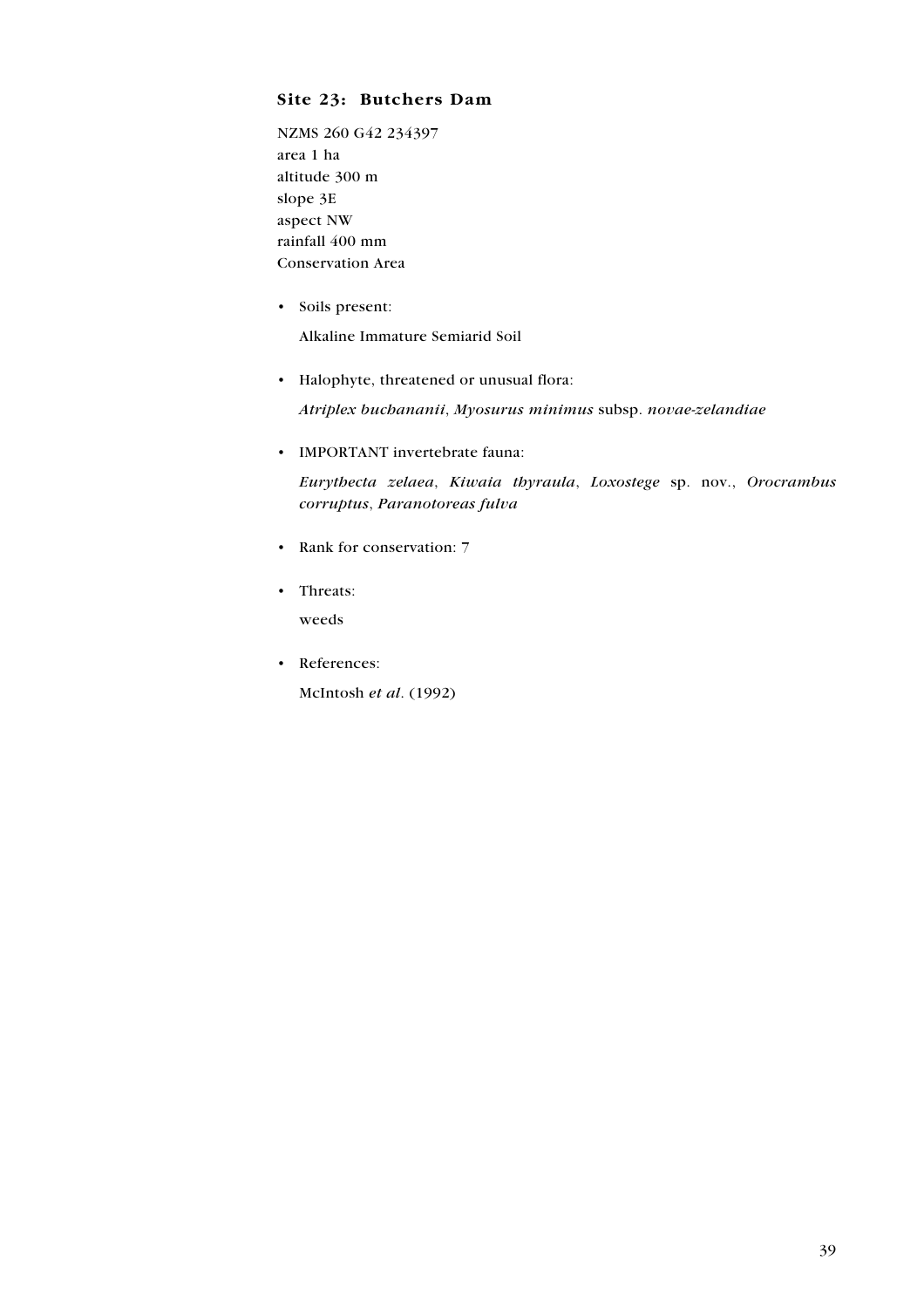#### **Site 24: Galloway No. 2**

NZMS 260 G42 349500 area 15 ha altitude 220 m slope 0–20E aspect NW rainfall 400 mm Conservation Covenant

• Soils present:

Saline Immature Semiarid Soil

• Halophyte, threatened or unusual flora:

*Atriplex buchananii*, \**Hordeum hystrix*, \**Plantago coronopus*, *Puccinellia raroflorens*, \**Puccinellia distans*, *Lepidium kirkii*

• Important invertebrate fauna:

*Athrips zophochalca*, *Capua semiferana*, *Crocydopora cinigerella*, *Eudonia leptalea*, *Eudonia sabulosella*, *Eurythecta zelaea*, *Loxostege* sp. nov., *Orocrambus corruptus*, *Oxythecta austrina*, *Paranotoreas fulva*, *Scoparia exilis*, *Scopula rubraria*, *Zizina oxleyi*

- Rank for conservation: 3
- Threats:

grazing; no immediate threats

• References:

Fagan & Pillai (1992); Hewitt & Balks (1988); McIntosh (1989); Patrick (1989)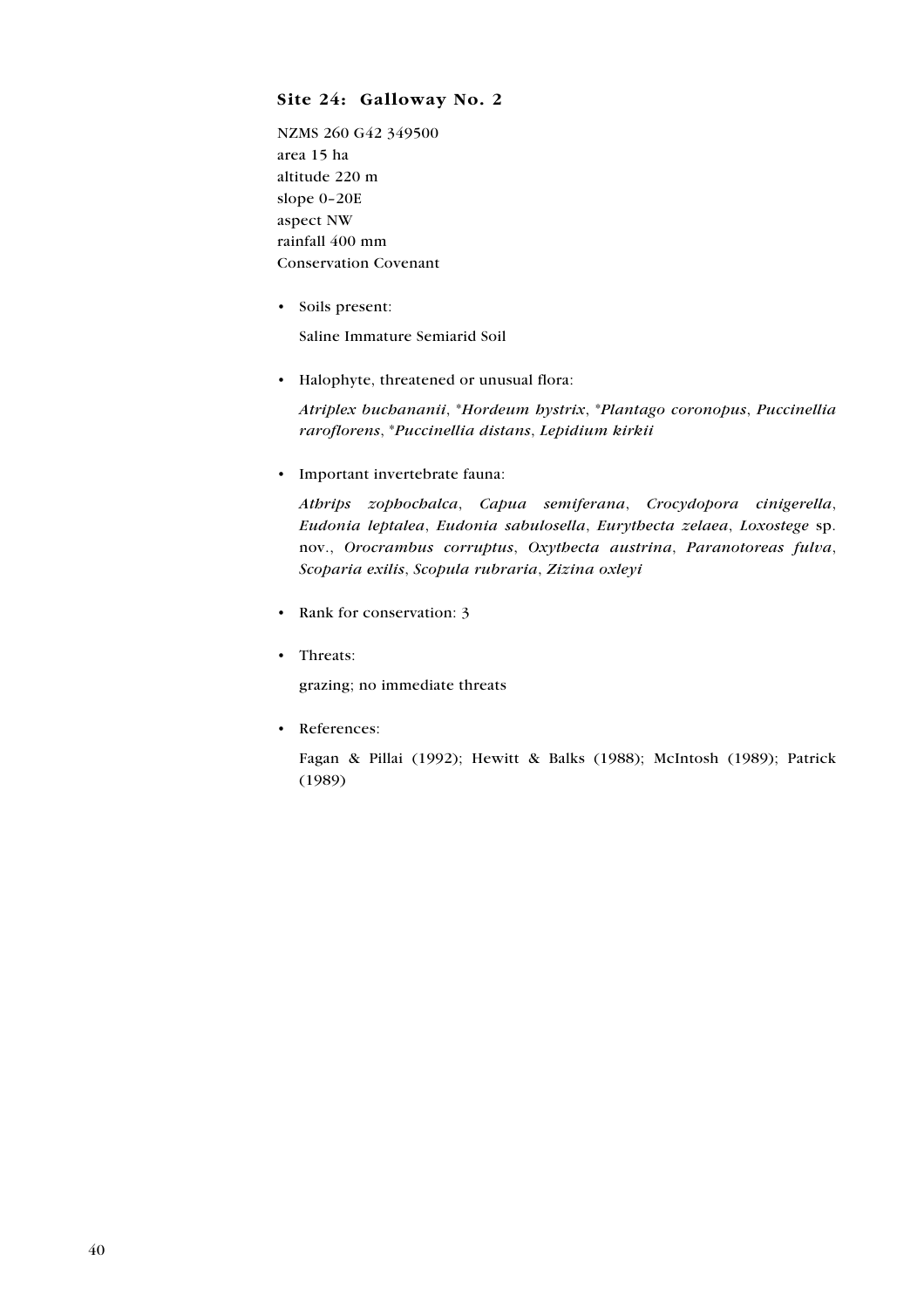# 4. Discussion and conclusions

### 4.1 IMMEDIATE ACTION REQUIRED TO PROTECT T H R E A T E N E D A R E A S

The only high-ranked site immediately threatened with damage is Belmont, where the soft soil surface of the seasonal ponds has been churned by stock trampling. No stock were present in early April 1995, but the presence of lush herbage at that time may indicate an intention to winter graze. If possible, grazing should be avoided when the soil surface is moist and soft, or stock should be excluded from the pond areas.

Naturalisation of exotic halophytic forage plant species planted at the Chatto Creek site is of concern, especially if they have the ability to spread to other sites. Any species that have successfully established seedlings should be removed. The question of whether "soil conservation" plantings or experiments are appropriate in this area of high natural values requires attention.

Erosion from intense downpours is a threat at Chatto Creek and the much lower-ranked Springvale Junction and Whiteface sites. However, this is a natural process and probably beyond artificial control.

### 4.2. MANAGEMENT PROCEDURES FOR LONG-TERM PROTECTION OF SALT PANS

Protection requires management of both the soils and the vegetation, and extends beyond the boundaries of the salt pans into a surrounding buffer zone. Given the high conservation value of non-saline soils and their vegetation at some of the sites, management of these habitats must also be considered.

#### **4.2.1 Soil management**

Salinity and pH gradients are primarily controlled by soil water, so a first consideration of management is to prevent alteration of the natural water regime. Both direct irrigation, and runoff and changed water tables resulting from irrigation adjacent to sites, should be avoided.

The distribution of salinity and pH through the profile determines to a large extent the biophysical characteristics of a site. Disturbance by cultivation, direct drilling, or stock trampling should be avoided because it alters soil structure and the water regime, resulting in changes in pH and salinity distribution with subsequent profound effects on the biota.

Natural erosion results in the redistribution of soil material at all salt pan sites with sloping terrain, and as such is not of concern. However, at sites where erosion has been exacerbated by activities such as gold mining and motorcycling, there is some risk of loss of halophyte habitat. Erosion should be monitored at least at the important Manorburn, Galloway No. 1 and Galloway No. 2 sites with a view to preventative action if conservation values are threatened.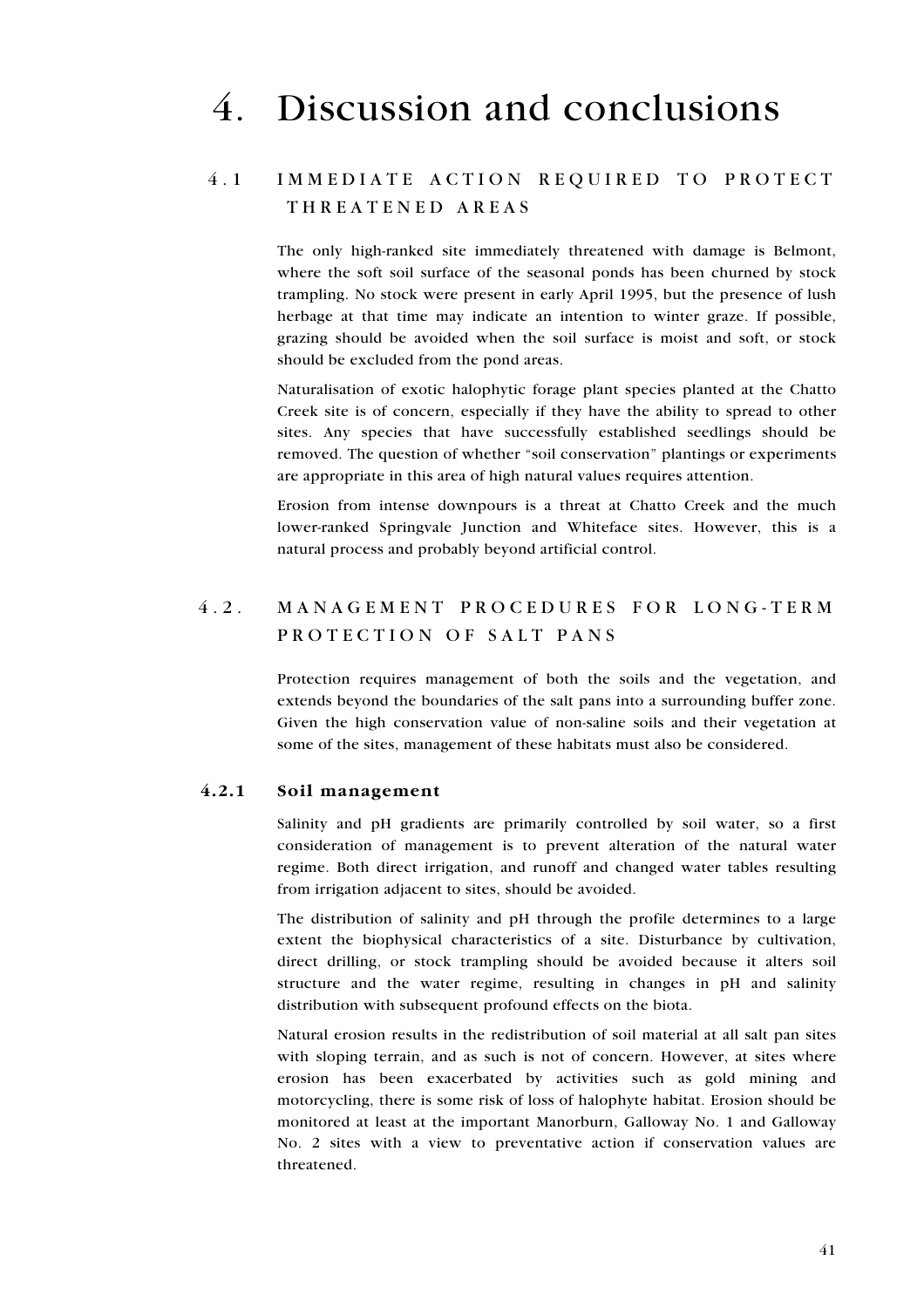#### **4.2.2 Vegetation management**

The first priority for conservation of the flora and vegetation is maintenance of soil chemistry and physical properties as outlined in 5.2.1 above. Avoidance or mitigation of the effects of pasture management practices should follow. The deliberate or incidental sowing of seed of exotic grass and legume species must be avoided, especially on relatively acid and salt-free soils where such species are likely to persist to the detriment of the native flora and vegetation. Aggressive weeds are few in this environment, and mainly limited to acid and salt-free soils. Where practicable, exotic shrub weeds such as briar should be controlled, along with perennial herbaceous weeds, such as Californian thistle and mouse-eared hawkweed, as these have the potential to displace native species.

*Plantago coronopus*, two *Puccinellia* species and *Hordeum* species are widespread and well-established exotic halophytic weeds which occupy habitat consequently denied to native species. Control or eradication is unlikely to be practicable except over small areas because it is difficult to avoid damaging native halophytes. Nevertheless, sites where the exotic species are absent should be monitored, and control undertaken (if this is practicable) where invasion occurs. Where native species are threatened with local extinction, or where it is deemed desirable to introduce them to a site from which they are absent, then control or eradication of exotic halophytes will be necessary.

Grazing by sheep and rabbits does not appear to threaten the vegetation of salt pans and adjacent acid or salt-free soils, and may be beneficial by reducing competition from exotic pasture species and weeds. However, sheep trampling changes soil properties, at least in moist areas, and may affect the distribution of halophytes. Monitoring of vegetation in exclosures would determine if grazing and trampling effects are significant. Cattle should be excluded from salt pan areas because of the severe effects of their trampling on both soils and vegetation.

The vegetation of salt pans is insufficiently dense to carry fire but, as a the recent fire at the Galloway No. 1 site demonstrated, the vegetation of adjacent soils is vulnerable. Grazing reduces fire risk so, where possible, a buffer zone of short, sparse vegetation should be maintained by this or other means at the boundaries of salt pans and associated significant vegetation of acid or salt-free soils.

The apparently erratic distribution of native halophytes and other threatened plant species between and within sites suggests that each species has very particular site requirements; this is certainly true of coastal halophytes, which segregate mainly along salinity gradients (Partridge & Wilson 1987, 1988). The efficiency of species management would be increased considerably by a systematic study at a range of sites of physical and chemical soil properties associated with each species. The results of such a study would facilitate introductions of threatened species such as *Lepidium kirkii* and *Lepidium sisymbrioides* subsp. *matau* to new sites (Allen 1992) as part of species recovery plans, as well as providing insurance against unexpected habitat loss for the less threatened species.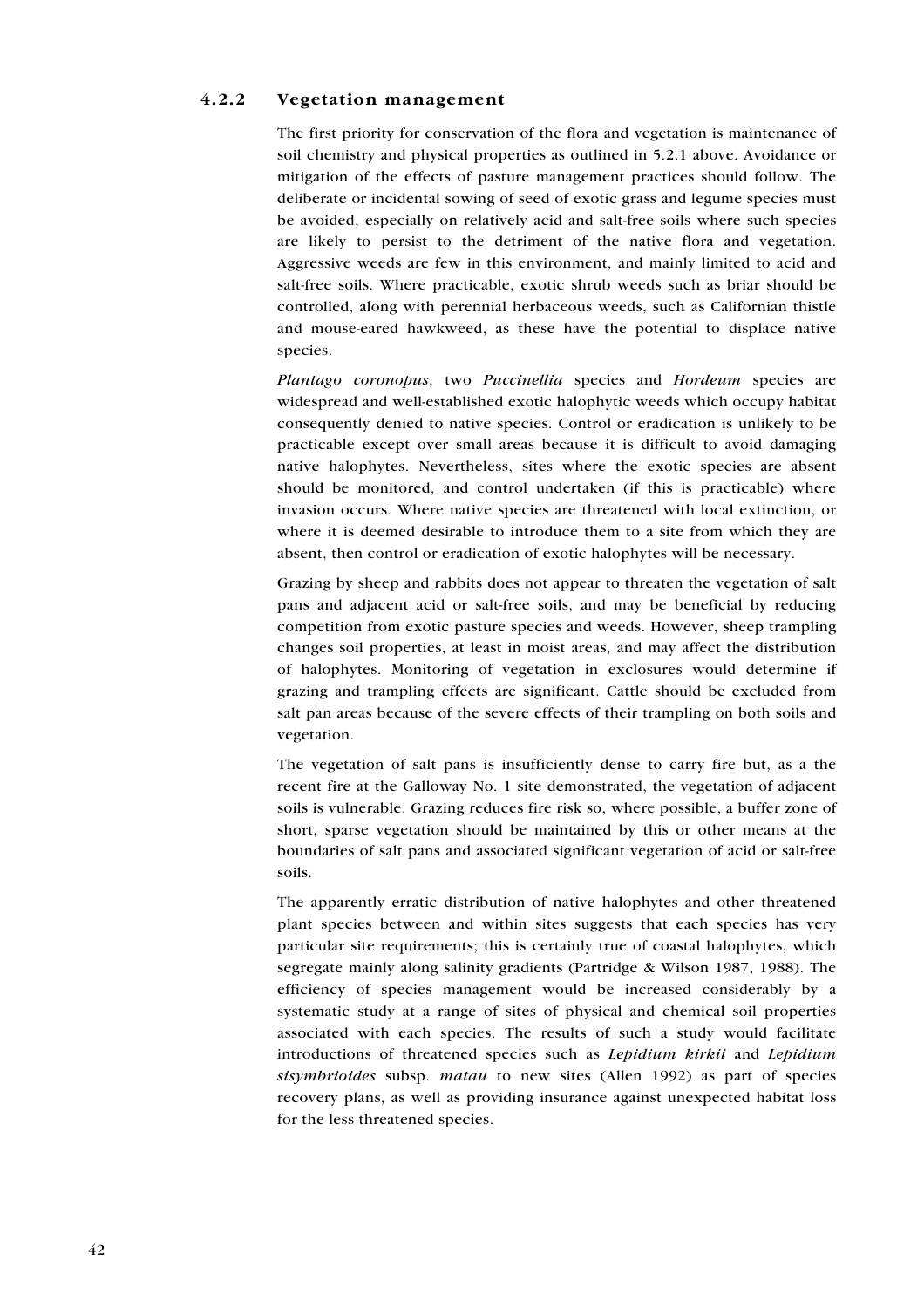#### **4.2.3 Monitoring**

Monitoring of changes is at present *ad hoc* and unsystematic, depending on occasional observations by DoC staff and scientists. GIS technology offers a means of recording changes in a systematic way which can be used for site management. We recommend that a trial monitoring system be established using GIS to record soils and vegetation data and future changes at the Pisa Flats site, where the terrain is highly suitable for grid survey and systematic recording.

### 4.3 POTENTIAL FOR RESTORATION TO LIKELY 1 8 4 0 C O N D I T I O N

The potential for restoration to their likely 1840 condition is very low for all sites because of the overwhelming dominance of exotic pasture and weed species. Nevertheless, at least at the seven highest-ranked sites, there is scope for experimental manipulation of the vegetation on a small scale this would allow a better understanding of pre-European plant-soil relationships, and thus the potential local and regional distribution of plant species associated with salt pans and their adjacent habitat.

### 4.4 POTENTIAL AS SITES FOR RECOVERY P R O G R A M M E S

Until systematic study of plant-soil relationships is undertaken (see 4.2.2 above), the potential use of sites for recovery programmes for threatened plant species is difficult to determine. Recovery programmes should concentrate on the sites which presently support threatened species until the potential of other sites is understood. This is particularly true where species are confined to one or two sites, for example *Lepidium sisymbrioides* subsp. *matau* at Galloway No. 1 and *Leptinella* "Clutha" at Pisa Flats. At present, the transplanting of species between sites should be avoided or, if absolutely necessary for species conservation, should be followed with intensive monitoring to ensure that the transplanted species do not threaten the ecological stability of the new site.

## 5. Recommendations

Unless otherwise stated, the following recommendations apply to all sites ranked 6 or higher for their importance for biological conservation in Table 6.

• Formal protection should be negotiated for the Pisa Flats, Chapman Road and Blackmans sites. Protection for the Pisa Flats site is most urgent as, together with the Patearoa site (already protected), this site is the most highly ranked and is classified as a Soil Site of International Importance.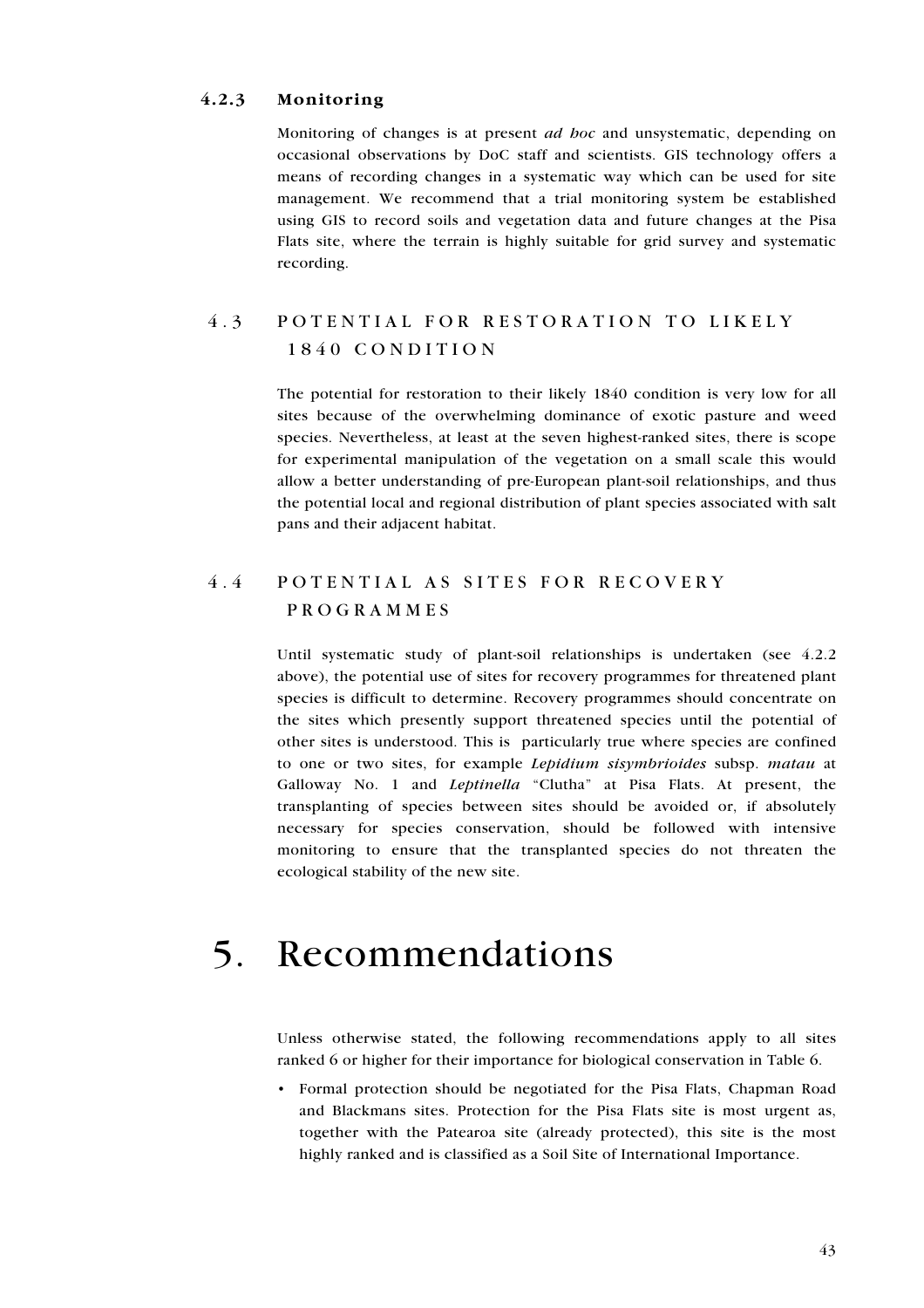- The terms of the Conservation Covenant for the Belmont site should be discussed with the landowner and, if necessary, revised so that damage by stock trampling is limited.
- Irrigation, cultivation, direct drilling, oversowing, fertiliser application and fire should be avoided.
- Cattle and vehicles should be excluded.
- Sheep should be excluded from the parts of sites which have seasonally wet soils.
- A monitoring programme using exclosures should be established to assess the effects of grazing and trampling on at least the seven highest ranked sites.
- A GIS-based monitoring system should be trialled at the Pisa Flats site.
- Erosion should be formally monitored at the Chapman Road, Galloway No. 1 and Galloway No. 2 sites, and occasionally assessed at the other sites with sloping terrain.
- Briar and aggressive exotic perennial herbaceous weeds, especially mouseeared hawkweed and Californian thistle, should be eradicated wherever practicable.
- Sites lacking any of the exotic halophyte species, but especially *Plantago coronopus*, *Puccinellia* species and *Hordeum* species, should be monitored to prevent invasion.
- A buffer zone of short, sparse vegetation should be maintained at each site to reduce the risk of fire.
- A systematic survey should be carried out of physical and chemical soil properties associated with native halophytic and non-halophytic plant species (Table 4).
- Soil and vegetation surveys as detailed as those carried out at the Pisa Flats and Patearoa sites should be undertaken on at least the other five top-ranked sites.
- Fauna, particularly Lepidoptera, surveys should undertaken to the same standard for all the sites.
- Conservation management of threatened plant species should be restricted to their present sites until plant-soil relationships are better understood.
- This report should be revised within five years to take account of new and improved information gained in the interim.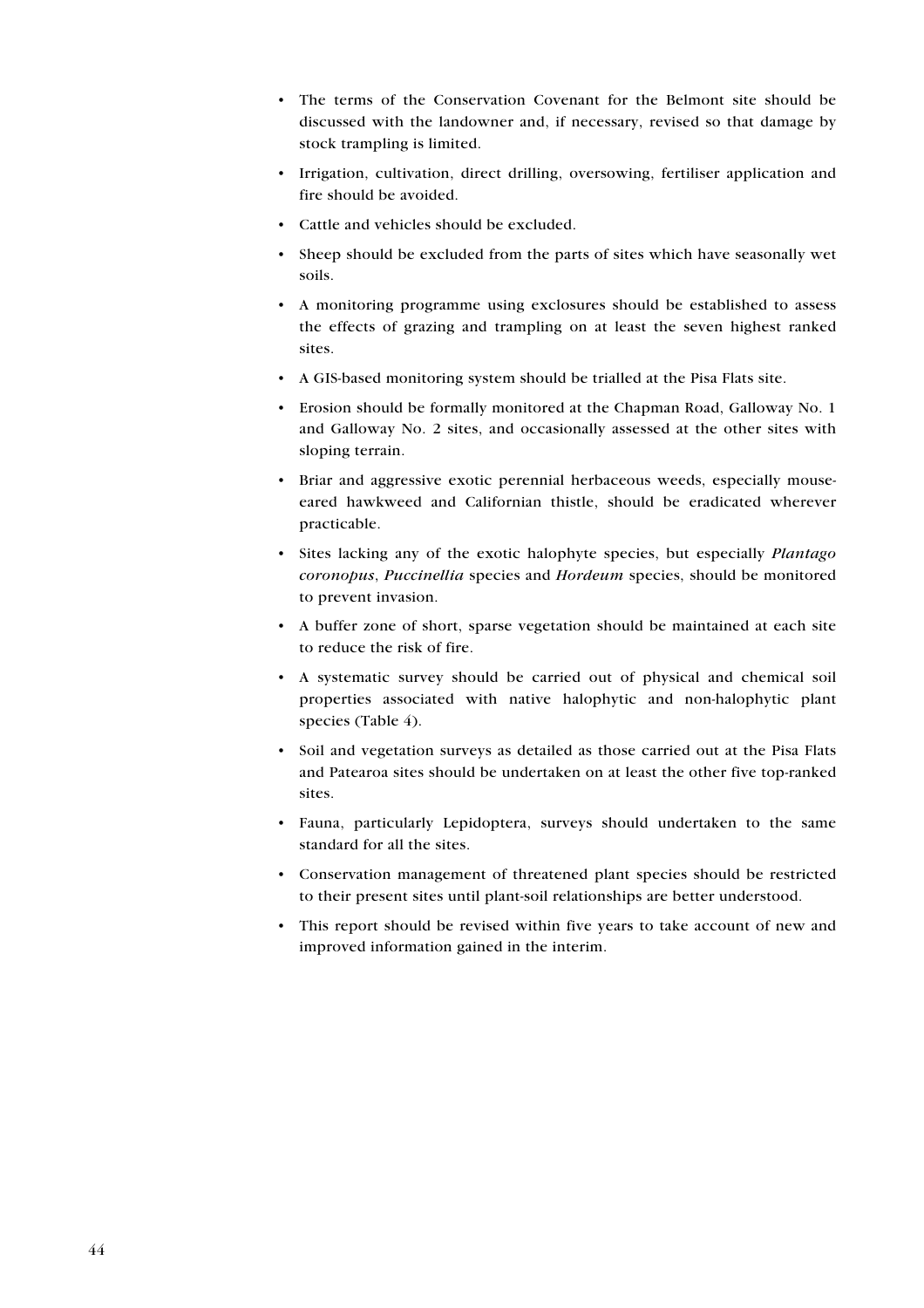# 6. Acknowledgements

Peter Johnson, Trevor Partridge and Peter Williams (then of Botany Division, DSIR) rekindled interest in Central Otago's salt pans in the 1970s, and provided information which has been of value for this report. Gary Beecroft contributed to the soil surveys that resulted in the compilation of the two registers of saline soil sites by DSIR Land and Soil Sciences Division and DSIR Land Resources. Allan Hewitt and Megan Balks, then of the New Zealand Soil Bureau, carried out initial surveys of many of the sites. The enthusiasm of Brian Patrick and Neil Simpson of DoC has added much to our knowledge of the flora, vegetation and fauna. Mike Orchard and Kath Dickinson of Victoria University shared their data from the Pisa Flats site. Visiting German students Katja Kolvenbach, Petra Bollich, Detlef Shöppner, Steffen Freiberg, Karin Jehn, Gunther Stauss, Stefanie Wittmann, Werner Kommessin, Ute Rommeswinkel and Claudia Niemeyer helped with detailed ecological field work at the Galloway No. 1, Patearoa and Pisa Flats sites. Beverley Elliott of Landcare Research formatted the report. We thank the farmers on whose land the salt pans occur for their cooperation and interest.

## 7. References

- Allen, R.B. 1992. Recovery plan for indigenous saline soil *Lepidium* species. DSIR Land Resources Contract Report 92/18. Unpublished report for the Department of Conservation, DSIR Land Resources, Dunedin.
- Allen, R.B., McIntosh, P.D. 1993. Saline soils and plant communities and their management, Patearoa, Central Otago. Landcare Research Contract Report LC9293/48 for the Department of Conservation. Landcare Research NZ Ltd, Dunedin.
- Allen, R.B., McIntosh, P.D. 1994. Saline soils and plant communities and their management, Pisa Flats, Central Otago. Landcare Research Contract Report LC9394/131 for the Department of Conservation. Landcare Research NZ Ltd, Dunedin.
- Arand, J., Basher, L., McIntosh, P.D., Heads, M. 1991. Inventory of New Zealand Soil Sites of International, National and Regional Importance. Part 1 – South Island and southern offshore islands. 1st Edition. *N.Z. Society of Soil Science occasional publication 1.*
- Cameron, E.K., de Lange, P.J., Given, D.R., Johnson, P.N., Ogle, C.C. 1993. New Zealand Botanical Society threatened and local plant lists (1993 revision). *New Zealand Botanical Society newsletter* 32, 14–28.
- Fagan, B., Pillai, D. 1992. Manorburn Ecological District. Survey report for the Protected Natural Areas Programme. Department of Conservation, Wellington.
- Hewitt, A.E., Balks, M.R. 1988. Review of some halophyte habitats, Central Otago. N.Z. *Soil Bureau Contract Report 88/07*. New Zealand Soil Bureau, DSIR, Dunedin.
- Johnson, P.N. 1976. Central Otago salt pan vegetation. Unpublished report, DSIR Botany Division, Dunedin.
- Leamy, M.L., Saunders, W.M.H. 1967. Soils and land use in the upper Clutha Valley, Otago. *N.Z. Soil Bureau bulletin 28*. New Zealand Soil Bureau, DSIR, Wellington.